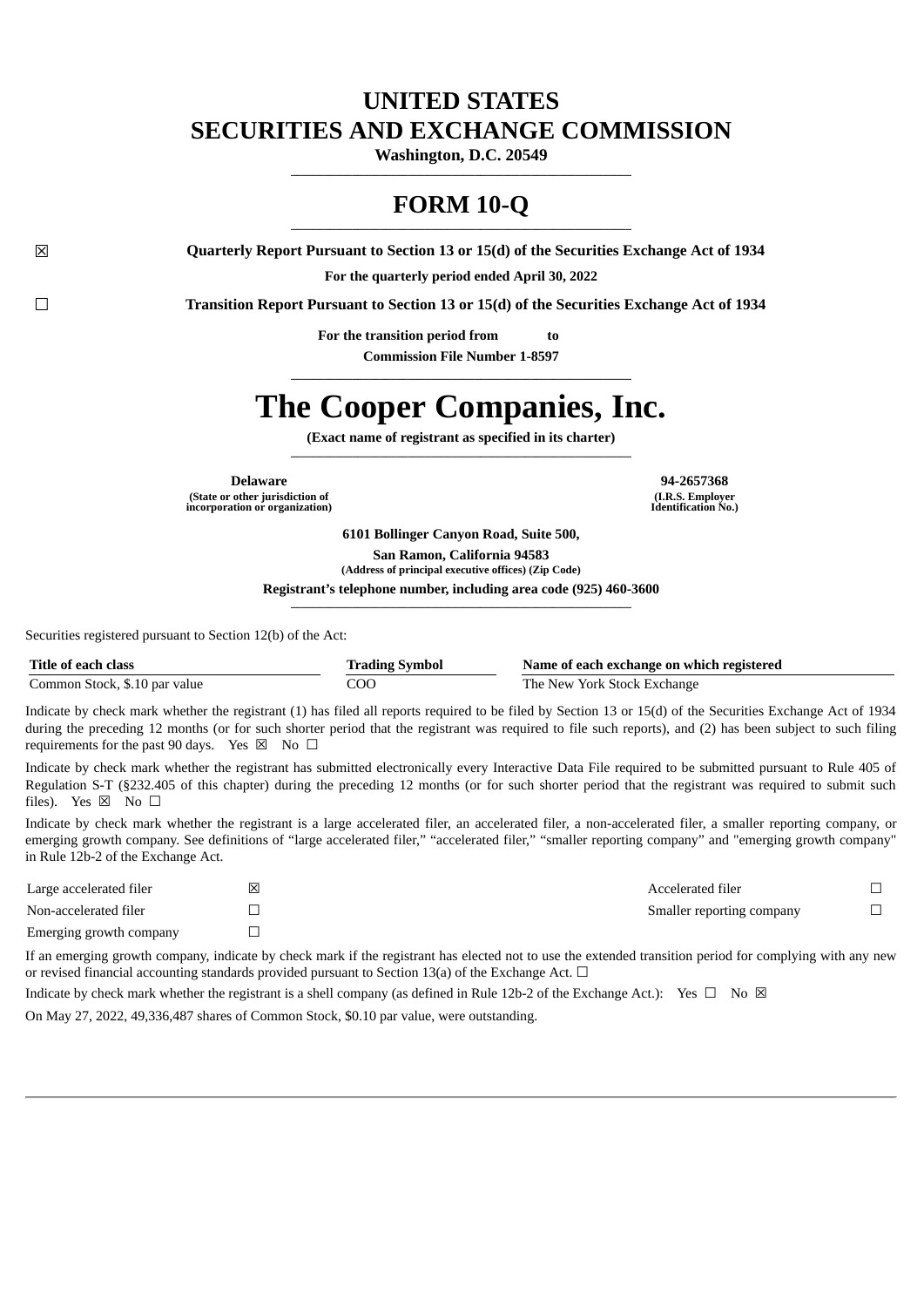INDEX

<span id="page-1-0"></span>

|                  |                                                                                              | Page No.       |
|------------------|----------------------------------------------------------------------------------------------|----------------|
| PART I.          | <b>FINANCIAL INFORMATION</b>                                                                 |                |
| Item 1.          | <b>Unaudited Financial Statements</b>                                                        |                |
|                  | <b>Consolidated Statements of Income and Comprehensive Income</b>                            | $\overline{3}$ |
|                  | <b>Consolidated Condensed Balance Sheets</b>                                                 | $\overline{4}$ |
|                  | <b>Consolidated Condensed Statements of Stockholders' Equity</b>                             | $\overline{5}$ |
|                  | <b>Consolidated Condensed Statements of Cash Flows</b>                                       | $\overline{Z}$ |
|                  | <b>Notes to Consolidated Condensed Financial Statements</b>                                  | 8              |
| Item 2.          | <b>Management's Discussion and Analysis of Financial Condition and Results of Operations</b> | 24             |
| Item 3.          | <b>Quantitative and Qualitative Disclosure About Market Risk</b>                             | 42             |
| Item 4.          | <b>Controls and Procedures</b>                                                               | 42             |
| PART II.         | <b>OTHER INFORMATION</b>                                                                     |                |
| Item 1.          | <b>Legal Proceedings</b>                                                                     | 44             |
| Item 1A.         | <b>Risk Factors</b>                                                                          | 44             |
| Item 2.          | <b>Unregistered Sales of Equity Securities and Use of Proceeds</b>                           | 44             |
| Item 3.          | <b>Defaults Upon Senior Securities</b>                                                       | 44             |
| Item 4.          | <b>Mine Safety Disclosures</b>                                                               | 44             |
| Item 5.          | <b>Other Information</b>                                                                     | 44             |
| Item 6.          | <b>Exhibits</b>                                                                              | 45             |
| <b>Signature</b> |                                                                                              | 46             |
|                  |                                                                                              |                |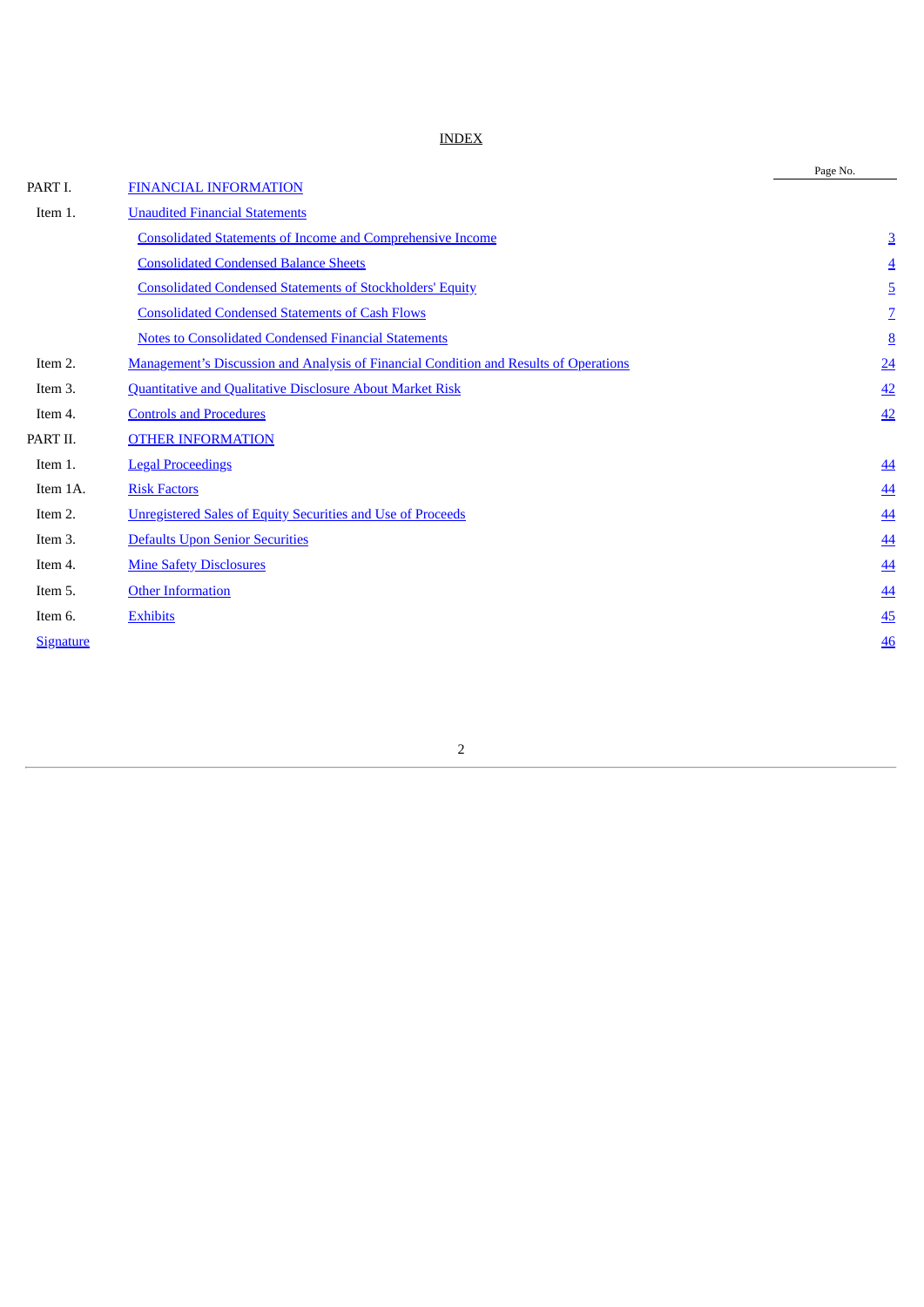# PART I. FINANCIAL INFORMATION Item 1. Unaudited Financial Statements THE COOPER COMPANIES, INC. AND SUBSIDIARIES

<span id="page-2-1"></span><span id="page-2-0"></span>**Consolidated Statements of Income and Comprehensive Income Periods Ended April 30, (In millions, except for earnings per share) (Unaudited)**

|                                                      | <b>Three Months</b> |        |              |       | <b>Six Months</b> |         |                |            |
|------------------------------------------------------|---------------------|--------|--------------|-------|-------------------|---------|----------------|------------|
|                                                      |                     | 2022   |              | 2021  | 2022              |         |                | 2021       |
| Net sales                                            | $\mathbb{S}$        | 829.8  | $\mathbb{S}$ | 719.5 | $\mathbb{S}$      | 1,616.9 | $\mathfrak{s}$ | 1,400.0    |
| Cost of sales                                        |                     | 297.3  |              | 232.4 |                   | 566.0   |                | 462.2      |
| Gross profit                                         |                     | 532.5  |              | 487.1 |                   | 1,050.9 |                | 937.8      |
| Selling, general and administrative expense          |                     | 322.4  |              | 285.8 |                   | 641.5   |                | 547.0      |
| Research and development expense                     |                     | 26.3   |              | 21.0  |                   | 52.4    |                | 42.4       |
| Amortization of intangibles                          |                     | 51.1   |              | 37.1  |                   | 93.4    |                | 71.8       |
| Operating income                                     |                     | 132.7  |              | 143.2 |                   | 263.6   |                | 276.6      |
| Interest expense                                     |                     | 10.8   |              | 6.1   |                   | 17.4    |                | 12.5       |
| Other (income) expense, net                          |                     | (41.8) |              | 0.7   |                   | (39.4)  |                | (11.8)     |
| Income before income taxes                           |                     | 163.7  |              | 136.4 |                   | 285.6   |                | 275.9      |
| Provision for income taxes (Note 6)                  |                     | 37.1   |              | 18.9  |                   | 63.8    |                | (1, 942.7) |
| Net income                                           |                     | 126.6  | \$           | 117.5 | \$                | 221.8   | \$             | 2,218.6    |
| Earnings per share (Note 7):                         |                     |        |              |       |                   |         |                |            |
| <b>Basic</b>                                         | \$                  | 2.57   | \$           | 2.39  | \$                | 4.49    | \$             | 45.12      |
| <b>Diluted</b>                                       | \$                  | 2.55   | \$           | 2.36  | S                 | 4.45    | \$             | 44.65      |
| Number of shares used to compute earnings per share: |                     |        |              |       |                   |         |                |            |
| <b>Basic</b>                                         |                     | 49.3   |              | 49.2  |                   | 49.4    |                | 49.2       |
| Diluted                                              |                     | 49.7   |              | 49.7  |                   | 49.8    |                | 49.7       |
| Other comprehensive income, net of tax:              |                     |        |              |       |                   |         |                |            |
| Cash flow hedges                                     | \$                  | 39.3   | \$           | 15.2  | \$                | 52.7    | \$             | 19.7       |
| Foreign currency translation adjustment              |                     | (96.6) |              | 18.9  |                   | (145.8) |                | 105.1      |
| Comprehensive income                                 | \$                  | 69.3   | \$           | 151.6 | \$                | 128.7   | \$             | 2,343.4    |

<span id="page-2-2"></span>The accompanying notes are an integral part of these Consolidated Condensed Financial Statements.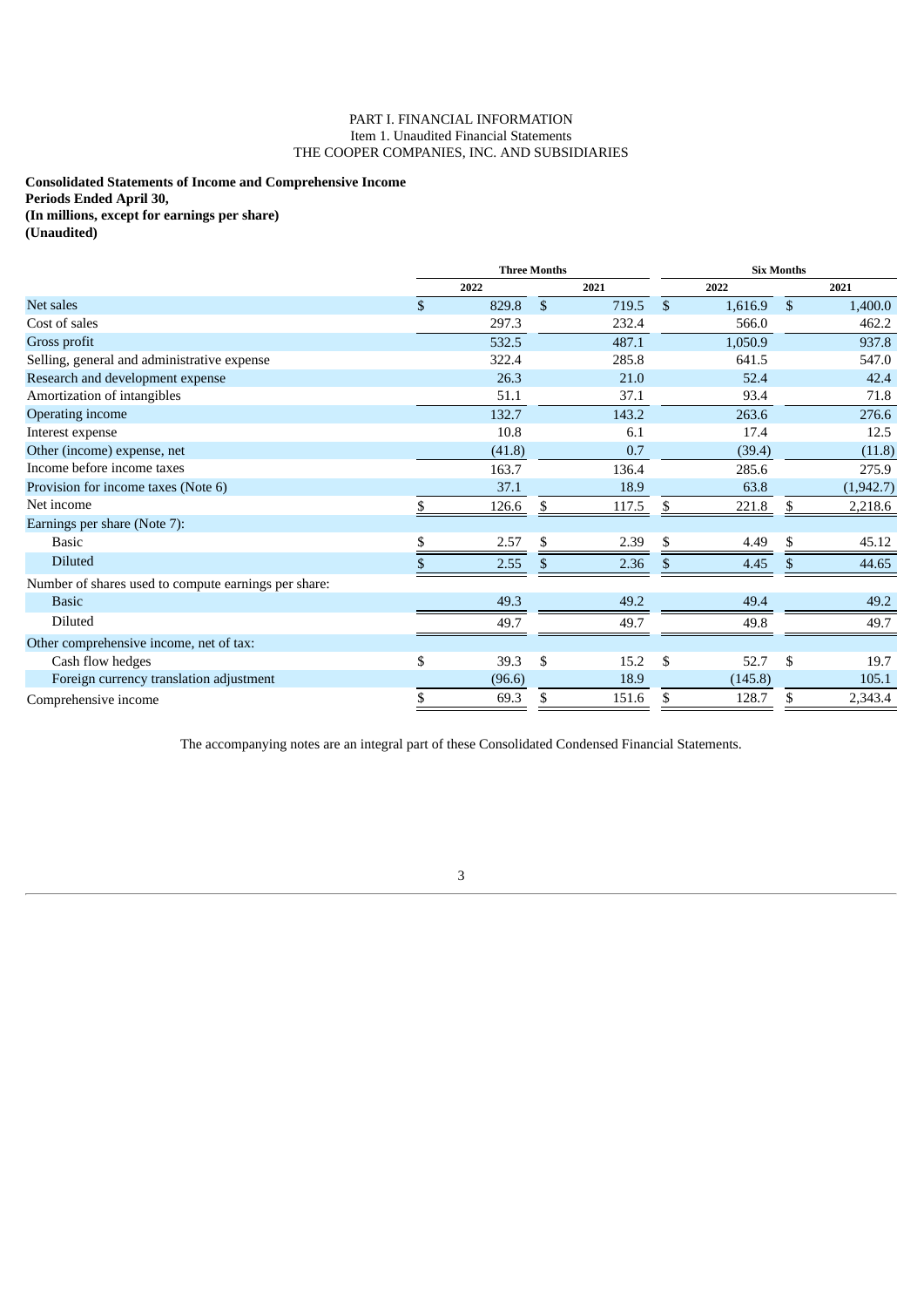# **Consolidated Condensed Balance Sheets (In millions, unaudited)**

|                                                                                                                                                                              | April 30, 2022 | October 31, 2021 |
|------------------------------------------------------------------------------------------------------------------------------------------------------------------------------|----------------|------------------|
| <b>ASSETS</b>                                                                                                                                                                |                |                  |
| Current assets:                                                                                                                                                              |                |                  |
| Cash and cash equivalents                                                                                                                                                    | \$<br>399.2    | \$<br>95.9       |
| Trade accounts receivable, net of allowance for credit losses of \$13.8 at April 30, 2022, and \$9.2<br>at October 31, 2021                                                  | 532.0          | 515.3            |
| Inventories (Note 3)                                                                                                                                                         | 603.8          | 585.6            |
| Prepaid expense and other current assets                                                                                                                                     | 203.2          | 179.3            |
| Assets held-for-sale                                                                                                                                                         |                | 89.2             |
| Total current assets                                                                                                                                                         | 1,738.2        | 1,465.3          |
| Property, plant and equipment, at cost                                                                                                                                       | 2,719.1        | 2,655.7          |
| Less: accumulated depreciation and amortization                                                                                                                              | 1,353.5        | 1,308.1          |
|                                                                                                                                                                              | 1,365.6        | 1,347.6          |
| Operating lease right-of-use assets                                                                                                                                          | 249.9          | 257.0            |
| Goodwill (Note 4)                                                                                                                                                            | 3,719.4        | 2,574.0          |
| Other intangibles, net (Note 4)                                                                                                                                              | 1,907.4        | 1,271.5          |
| Deferred tax assets                                                                                                                                                          | 2,480.1        | 2,546.6          |
| Other assets                                                                                                                                                                 | 317.4          | 144.2            |
| Total assets                                                                                                                                                                 | \$<br>11,778.0 | \$<br>9,606.2    |
| <b>LIABILITIES AND STOCKHOLDERS' EQUITY</b>                                                                                                                                  |                |                  |
| Current liabilities:                                                                                                                                                         |                |                  |
| Short-term debt (Note 5)                                                                                                                                                     | \$<br>905.7    | \$<br>82.9       |
| Accounts payable                                                                                                                                                             | 184.1          | 161.4            |
| Employee compensation and benefits                                                                                                                                           | 120.0          | 148.7            |
| <b>Operating lease liabilities</b>                                                                                                                                           | 36.2           | 35.7             |
| Other current liabilities                                                                                                                                                    | 402.4          | 301.7            |
| Liabilities held-for-sale                                                                                                                                                    |                | 1.7              |
| Total current liabilities                                                                                                                                                    | 1,648.4        | 732.1            |
| Long-term debt (Note 5)                                                                                                                                                      | 2,346.7        | 1,396.1          |
| Deferred tax liabilities                                                                                                                                                     | 131.6          | 24.1             |
| Long-term tax payable                                                                                                                                                        | 126.1          | 139.6            |
| <b>Operating lease liabilities</b>                                                                                                                                           | 226.0          | 231.7            |
| Accrued pension liability and other                                                                                                                                          | 285.4          | 140.6            |
| <b>Total liabilities</b>                                                                                                                                                     | \$<br>4,764.2  | \$<br>2,664.2    |
| Contingencies (Note 12)                                                                                                                                                      |                |                  |
| Stockholders' equity:                                                                                                                                                        |                |                  |
| Preferred stock, \$10 cents par value, 1.0 shares authorized, zero shares issued or outstanding                                                                              |                |                  |
| Common stock, \$10 cents par value, 120.0 shares authorized, 53.8 issued and 49.3 outstanding at<br>April 30, 2022, and 53.7 issued and 49.3 outstanding at October 31, 2021 | 5.4            | 5.4              |
| Additional paid-in capital                                                                                                                                                   | 1,736.8        | 1,715.2          |
| Accumulated other comprehensive loss                                                                                                                                         | (434.5)        | (341.3)          |
| Retained earnings                                                                                                                                                            | 6,422.5        | 6,202.1          |
| Treasury stock at cost: 4.6 shares at April 30, 2022, and 4.4 shares at October 31, 2021                                                                                     | (716.6)        | (639.6)          |
| Total Cooper stockholders' equity                                                                                                                                            | 7,013.6        | 6,941.8          |
| Noncontrolling interests                                                                                                                                                     | 0.2            | 0.2              |
| Stockholders' equity (Note 9)                                                                                                                                                | 7,013.8        | 6,942.0          |
| Total liabilities and stockholders' equity                                                                                                                                   | \$<br>11,778.0 | \$<br>9,606.2    |

<span id="page-3-0"></span>The accompanying notes are an integral part of these Consolidated Condensed Financial Statements.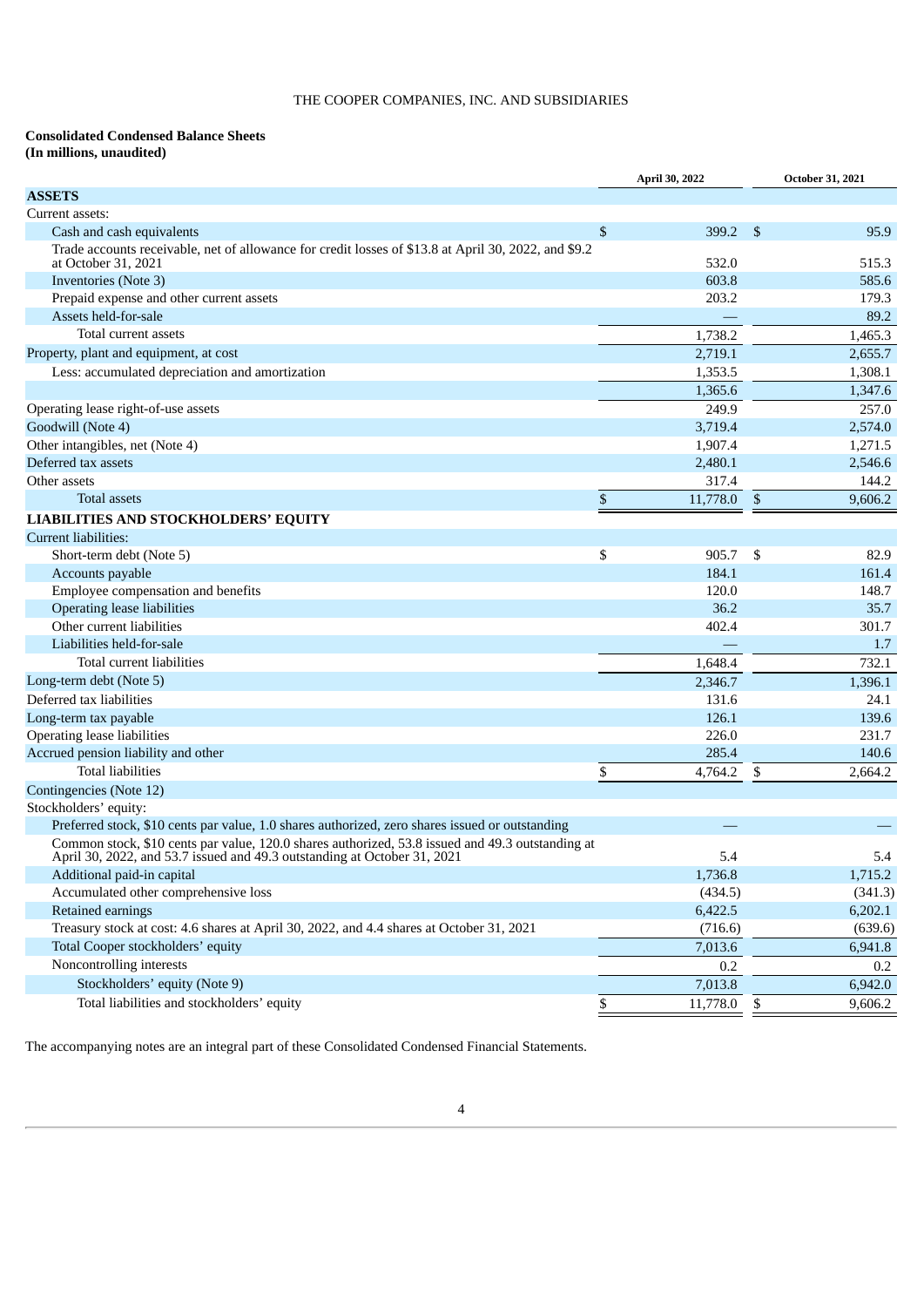# **Consolidated Condensed Statements of Stockholders' Equity**

**(In millions, unaudited)**

|                                                              | <b>Common Shares</b> |               | <b>Treasury Stock</b> |              |               | <b>Accumulated</b>                      |              |                                         |                             |                                 |                                    |     |                                         |
|--------------------------------------------------------------|----------------------|---------------|-----------------------|--------------|---------------|-----------------------------------------|--------------|-----------------------------------------|-----------------------------|---------------------------------|------------------------------------|-----|-----------------------------------------|
|                                                              | <b>Shares</b>        | <b>Amount</b> | <b>Shares</b>         |              | <b>Amount</b> | <b>Additional</b><br>Paid-In<br>Capital |              | Other<br>Comprehensive<br>Income (Loss) | Retained<br><b>Earnings</b> | <b>Treasury</b><br><b>Stock</b> | Noncontrolling<br><b>Interests</b> |     | <b>Total</b><br>Stockholders'<br>Equity |
| Balance at November 1, 2020                                  | 49.1                 | \$<br>4.9     | 4.3                   | $\mathbb{S}$ | 0.4           | \$1,646.8                               | \$           | (472.0)                                 | \$3,261.8                   | $$(617.3)$ \;                   | 0.2                                | -\$ | 3,824.8                                 |
| Net income                                                   |                      |               |                       |              |               |                                         |              |                                         | 2,101.1                     |                                 |                                    |     | 2,101.1                                 |
| Other comprehensive income, net of<br>tax                    |                      |               |                       |              |               |                                         |              | 90.7                                    |                             |                                 |                                    |     | 90.7                                    |
| Issuance of common stock for stock<br>plans, net             | 0.1                  |               |                       |              |               | (11.0)                                  |              |                                         |                             |                                 |                                    |     | (11.0)                                  |
| Issuance of common stock for<br>employee stock purchase plan |                      |               |                       |              |               | 0.8                                     |              |                                         |                             | 0.6                             |                                    |     | 1.4                                     |
| Dividends on common stock (\$0.03<br>per share)              |                      |               |                       |              |               |                                         |              |                                         | (1.5)                       |                                 |                                    |     | (1.5)                                   |
| Share-based compensation expense                             |                      |               |                       |              |               | 10.6                                    |              |                                         |                             |                                 |                                    |     | 10.6                                    |
| Treasury stock repurchase                                    | (0.1)                |               | 0.1                   |              |               |                                         |              |                                         |                             | (24.8)                          |                                    |     | (24.8)                                  |
| ASU 2016-13 adoption                                         |                      |               |                       |              |               |                                         |              |                                         | (1.4)                       |                                 |                                    |     | (1.4)                                   |
| Balance at January 31, 2021                                  | 49.1                 | \$<br>4.9     | 4.4                   | \$           | 0.4           | \$1,647.2                               | \$           | (381.3)                                 | \$5,360.0                   | \$ (641.5) \$                   | 0.2                                | \$  | 5,989.9                                 |
| Net income                                                   |                      |               |                       |              |               |                                         |              |                                         | 117.5                       |                                 |                                    |     | 117.5                                   |
| Other comprehensive income, net of<br>tax                    |                      |               |                       |              |               |                                         |              | 34.1                                    |                             |                                 |                                    |     | 34.1                                    |
| Issuance of common stock for stock<br>plans, net             | 0.1                  | 0.1           |                       |              |               | 9.7                                     |              |                                         |                             |                                 |                                    |     | 9.8                                     |
| Issuance of common stock for<br>employee stock purchase plan |                      |               |                       |              |               | 0.9                                     |              |                                         |                             | 0.6                             |                                    |     | 1.5                                     |
| Share-based compensation expense                             |                      |               |                       |              |               | 10.0                                    |              |                                         |                             |                                 |                                    |     | 10.0                                    |
| Treasury stock repurchase                                    |                      |               |                       |              |               |                                         |              |                                         |                             |                                 |                                    |     |                                         |
| Balance at April 30, 2021                                    | 49.2                 | \$<br>5.0     | 4.4                   | \$           | 0.4           | \$1,667.8                               | $\mathbb{S}$ | (347.2)                                 | \$5,477.5                   | \$ (640.9) \$                   | 0.2                                | \$  | 6,162.8                                 |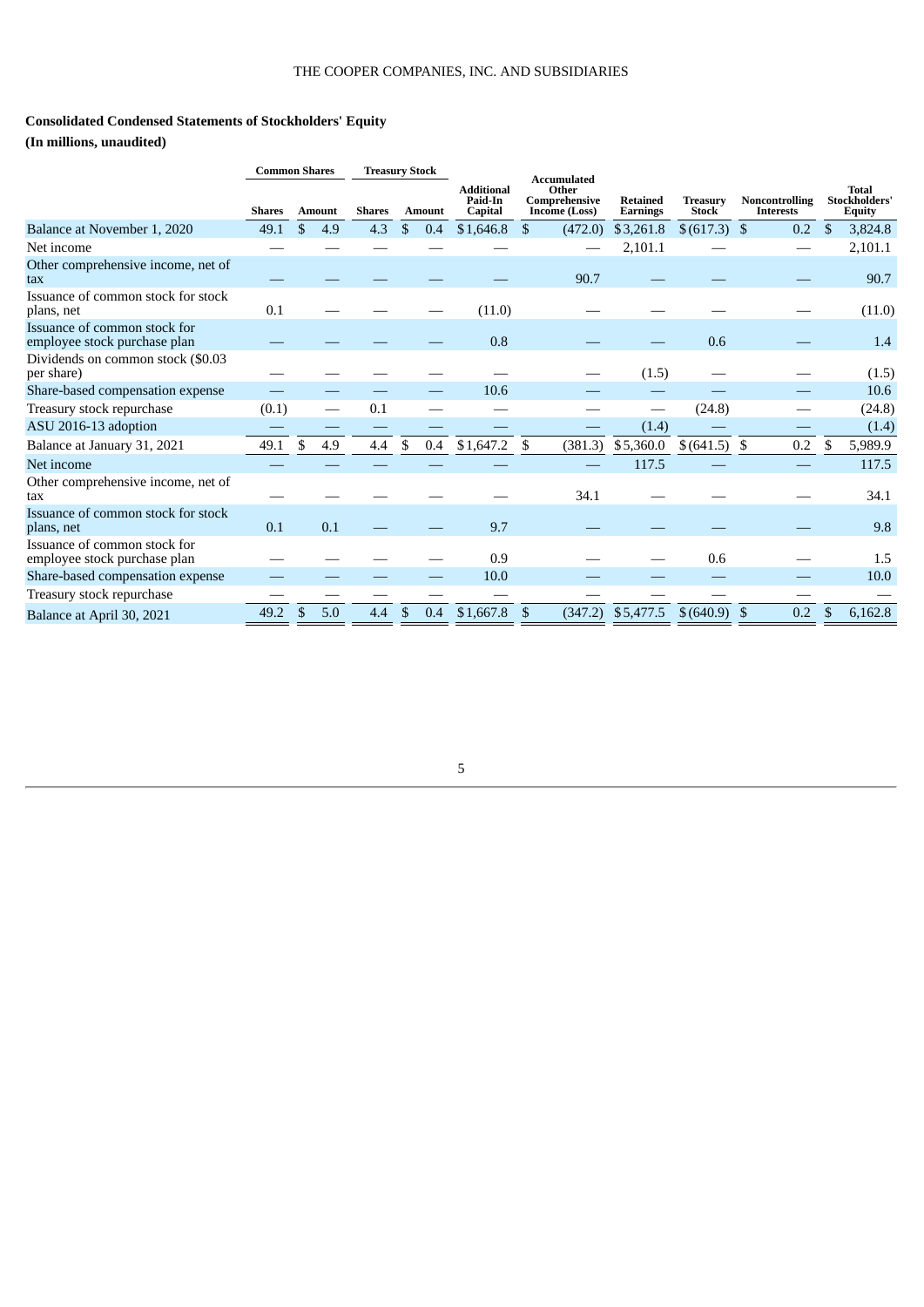# **Consolidated Condensed Statements of Stockholders' Equity**

**(In millions, unaudited)**

|                                                              | <b>Common Shares</b> |               | <b>Treasury Stock</b> |               |               |                                         |                                                               |                             |                                 |                                    |                         |                                  |
|--------------------------------------------------------------|----------------------|---------------|-----------------------|---------------|---------------|-----------------------------------------|---------------------------------------------------------------|-----------------------------|---------------------------------|------------------------------------|-------------------------|----------------------------------|
|                                                              | <b>Shares</b>        | <b>Amount</b> | <b>Shares</b>         |               | <b>Amount</b> | <b>Additional</b><br>Paid-In<br>Capital | <b>Accumulated</b><br>Other<br>Comprehensive<br>Income (Loss) | Retained<br><b>Earnings</b> | <b>Treasurv</b><br><b>Stock</b> | Noncontrolling<br><b>Interests</b> |                         | Total<br>Stockholders'<br>Equity |
| Balance at November 1, 2021                                  | 49.3                 | \$<br>5.0     | 4.4                   | \$            | 0.4           | \$1,715.2                               | \$<br>(341.3)                                                 | \$6,202.1                   | $$(639.6)$ \;                   | 0.2                                | \$                      | 6,942.0                          |
| Net income                                                   |                      |               |                       |               |               |                                         |                                                               | 95.3                        |                                 |                                    |                         | 95.3                             |
| Other comprehensive income, net of<br>tax                    |                      |               |                       |               |               |                                         | (35.9)                                                        |                             |                                 |                                    |                         | (35.9)                           |
| Issuance of common stock for stock<br>plans, net             | 0.1                  |               |                       |               |               | (10.0)                                  |                                                               |                             |                                 |                                    |                         | (10.0)                           |
| Issuance of common stock for<br>employee stock purchase plan |                      |               |                       |               |               | 1.2                                     |                                                               |                             | 0.7                             |                                    |                         | 1.9                              |
| Dividends on common stock (\$0.03<br>per share)              |                      |               |                       |               |               |                                         |                                                               | (1.5)                       |                                 |                                    |                         | (1.5)                            |
| Share-based compensation expense                             |                      |               |                       |               |               | 12.8                                    |                                                               |                             |                                 |                                    |                         | 12.8                             |
| Treasury stock repurchase                                    | (0.2)                |               | 0.2                   |               |               |                                         |                                                               |                             | (78.5)                          |                                    |                         | (78.5)                           |
| Balance at January 31, 2022                                  | 49.2                 | \$<br>5.0     | 4.6                   | $\mathbf{\$}$ | 0.4           | \$1,719.2                               | \$<br>(377.2)                                                 | \$6,295.9                   | \$(717.4) \$                    | 0.2                                | $\mathbf{\mathfrak{S}}$ | 6,926.1                          |
| Net income                                                   |                      |               |                       |               |               |                                         |                                                               | 126.6                       |                                 |                                    |                         | 126.6                            |
| Other comprehensive income, net of<br>tax                    |                      |               |                       |               |               |                                         | (57.3)                                                        |                             |                                 |                                    |                         | (57.3)                           |
| Issuance of common stock for stock<br>plans, net             | 0.1                  |               |                       |               |               | 3.5                                     |                                                               |                             |                                 |                                    |                         | 3.5                              |
| Issuance of common stock for<br>employee stock purchase plan |                      |               |                       |               |               | 1.4                                     |                                                               |                             | 0.8                             |                                    |                         | 2.2                              |
| Share-based compensation expense                             |                      |               |                       |               |               | 12.7                                    |                                                               |                             |                                 |                                    |                         | 12.7                             |
| Treasury stock repurchase                                    |                      |               |                       |               |               |                                         |                                                               |                             |                                 |                                    |                         |                                  |
| Balance at April 30, 2022                                    | 49.3                 | \$<br>5.0     | 4.6                   |               | 0.4           | \$1,736.8                               | (434.5)                                                       | \$6,422.5                   | \$(716.6)                       | 0.2                                |                         | 7,013.8                          |

<span id="page-5-0"></span>The accompanying notes are an integral part of these Consolidated Condensed Financial Statements.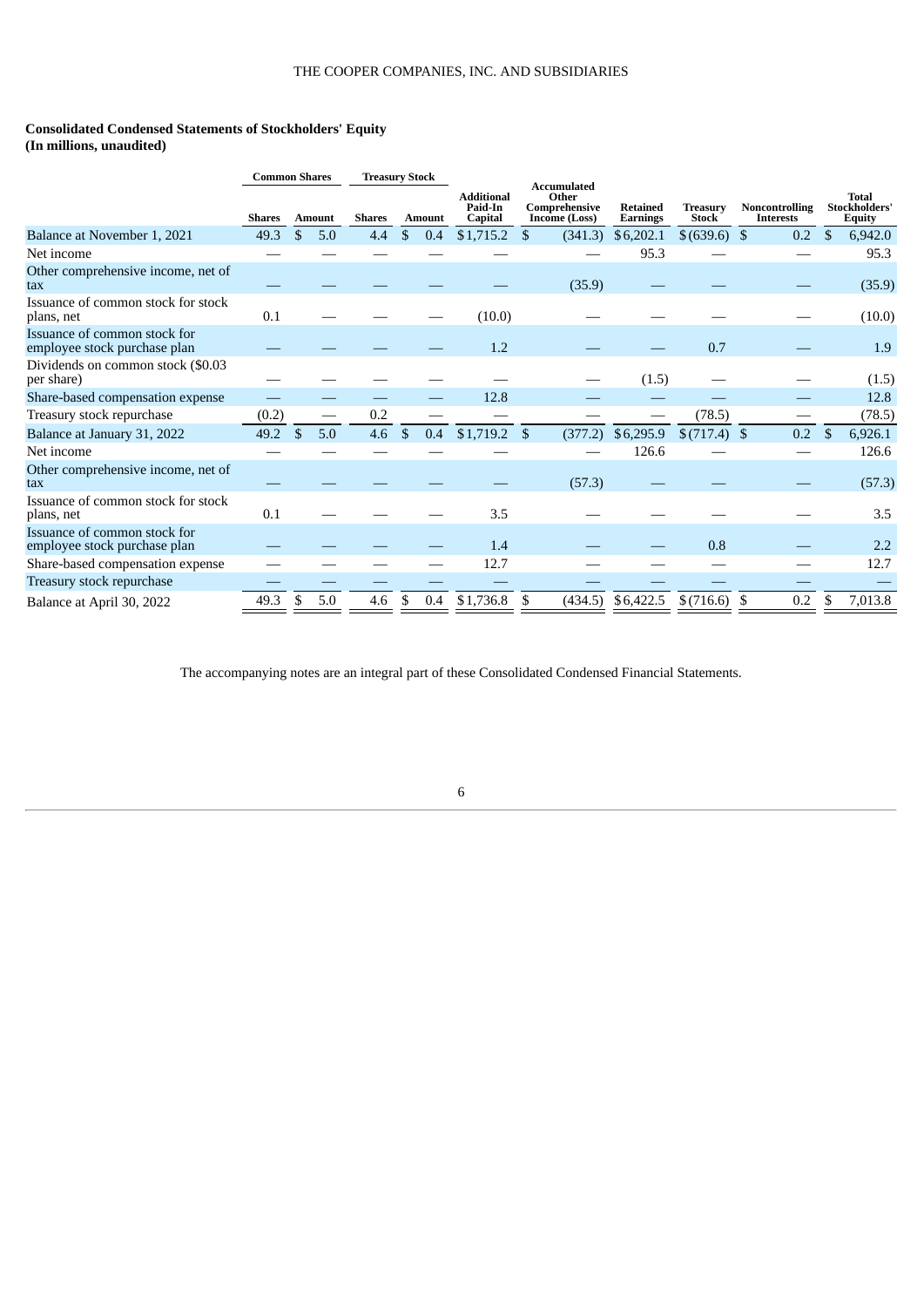# **Consolidated Condensed Statements of Cash Flows Six Months Ended April 30, (In millions, unaudited)**

|                                                                               |                           | 2022      | 2021          |
|-------------------------------------------------------------------------------|---------------------------|-----------|---------------|
| <b>Cash flows from operating activities:</b>                                  |                           |           |               |
| Net income                                                                    | \$                        | 221.8     | \$<br>2,218.6 |
| Depreciation and amortization                                                 |                           | 175.4     | 153.0         |
| Settlement of contingent consideration (Note 2)                               |                           | (40.7)    |               |
| Increase in operating capital                                                 |                           | (52.4)    | (61.4)        |
| Deferred income taxes                                                         |                           | 35.6      | (1,977.6)     |
| Other non-cash items                                                          |                           | (41.9)    | 7.7           |
| Net cash provided by operating activities                                     |                           | 297.8     | 340.3         |
| <b>Cash flows from investing activities:</b>                                  |                           |           |               |
| Purchases of property, plant and equipment                                    |                           | (100.5)   | (105.8)       |
| Acquisitions of businesses and assets, net of cash acquired, and other        | $\boldsymbol{\mathsf{S}}$ | (1,637.1) | (170.9)       |
| Proceeds from sale of interest in a subsidiary (Note 2)                       |                           | 52.6      |               |
| Net cash used in investing activities                                         | $\mathbf{\$}$             | (1,685.0) | (276.7)       |
| <b>Cash flows from financing activities:</b>                                  |                           |           |               |
| Proceeds from long-term debt                                                  |                           | 1,503.0   | 486.3         |
| Repayments of long-term debt                                                  |                           | (549.0)   | (545.6)       |
| Net proceeds from short-term debt                                             |                           | 832.3     | 5.4           |
| Net payments related to share-based compensation awards                       |                           | (7.5)     | (1.3)         |
| Dividends on common stock                                                     |                           | (1.5)     | (1.5)         |
| Repurchase of common stock                                                    |                           | (78.5)    | (24.8)        |
| Issuance of common stock for employee stock purchase plan                     |                           | 3.4       | 2.5           |
| Debt issuance costs                                                           |                           | (3.5)     |               |
| Settlement of contingent consideration (Note 2)                               |                           | (2.2)     |               |
| Net cash provided by (used in) financing activities                           |                           | 1,696.5   | (79.0)        |
| Effect of exchange rate changes on cash, cash equivalents and restricted cash |                           | (6.3)     | 5.0           |
| Net increase in cash, cash equivalents and restricted cash                    |                           | 303.0     | (10.4)        |
| Cash, cash equivalents and restricted cash at beginning of period             |                           | 96.6      | 116.8         |
| Cash, cash equivalents and restricted cash at end of period                   | \$                        | 399.6     | \$<br>106.4   |
| <b>Reconciliation of cash flow information:</b>                               |                           |           |               |
| Cash and cash equivalents                                                     | \$                        | 399.2     | \$<br>105.9   |
| Restricted cash included in other current assets                              |                           | 0.4       | 0.5           |
| Total cash, cash equivalents and restricted cash                              | \$                        | 399.6     | \$<br>106.4   |
|                                                                               |                           |           |               |

<span id="page-6-0"></span>The accompanying notes are an integral part of these Consolidated Condensed Financial Statements.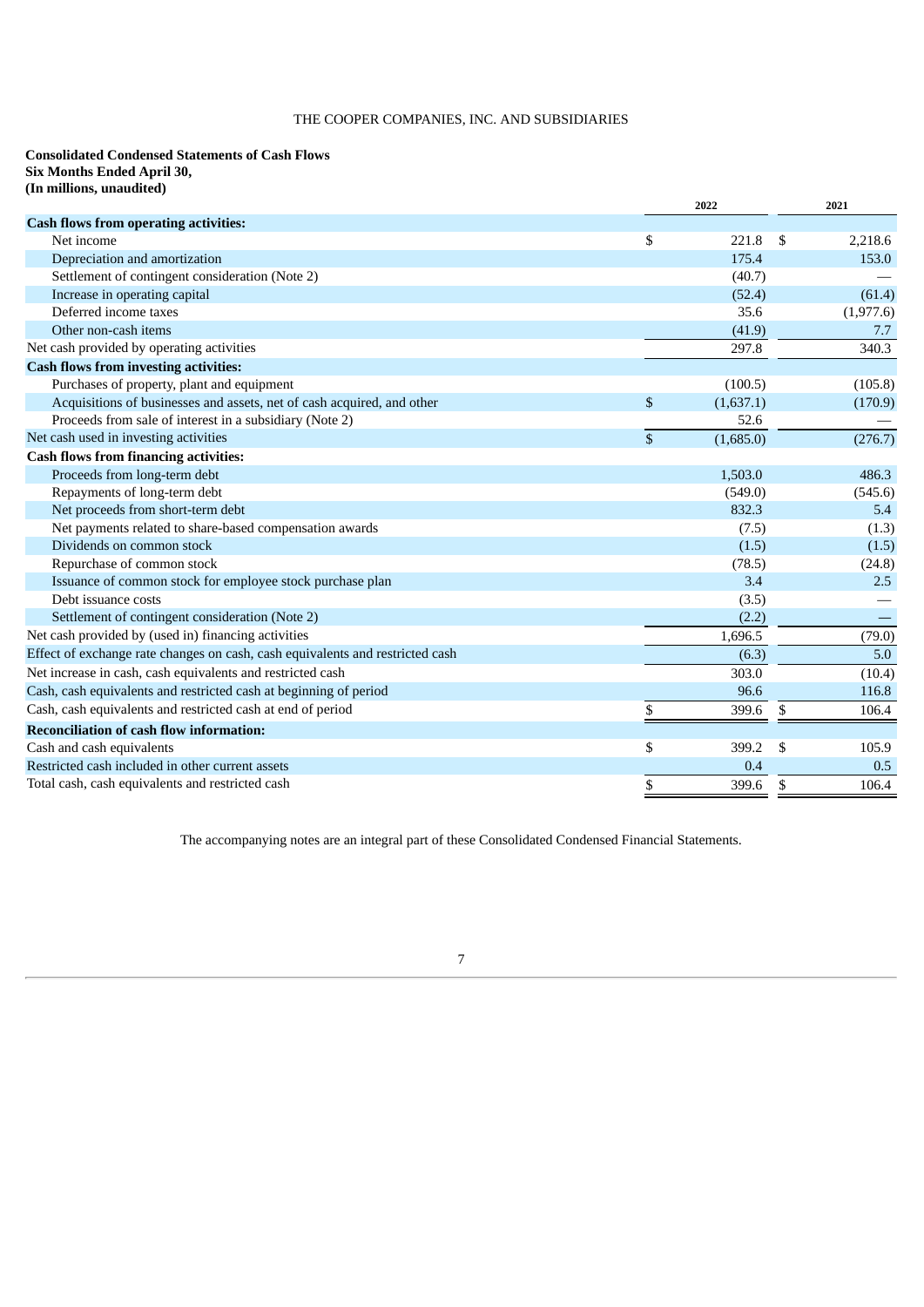(Unaudited)

# **Note 1. General**

The accompanying Consolidated Condensed Financial Statements of the Cooper Companies, Inc. and its subsidiaries (the Company) have been prepared in accordance with generally accepted accounting principles in the United States ("GAAP") for interim financial information and with the requirements of Regulation S-X, Rule 10-01 for financial statements required to be filed as a part of this Quarterly Report on Form 10-Q. Unless the context requires otherwise, terms "the Company", "we", "us", and "our" are used to refer collectively to the Cooper Companies, Inc. and its subsidiaries.

The accompanying Consolidated Condensed Financial Statements and related notes are unaudited and should be read in conjunction with the audited Consolidated Financial Statements of the Cooper Companies, Inc. and its subsidiaries (the Company) and related notes as contained in the Company's Annual Report on Form 10-K for the fiscal year ended October 31, 2021. The Consolidated Condensed Financial Statements include all adjustments (consisting only of normal recurring adjustments) and accruals necessary in the judgment of management for a fair presentation of the results for the interim periods presented. Readers should not assume that the results reported here either indicate or guarantee future performance.

# **Accounting Policies**

There have been no material changes to our significant accounting policies described in our Annual Report on Form 10-K for the fiscal year ended October 31, 2021.

# **Estimates**

The World Health Organization categorized the Coronavirus disease 2019 (COVID-19) as a pandemic. The COVID-19 pandemic has caused a severe global health crisis, along with economic and societal disruptions and uncertainties, which have negatively impacted business and healthcare activity globally. As a result of healthcare systems responding to the demands of managing the pandemic, governments around the world imposing measures designed to reduce the transmission of the COVID-19 virus, and individuals responding to the concerns of contracting the COVID-19 virus, many optical practitioners & retailers, hospitals, medical offices and fertility clinics closed their facilities, restricted access, or delayed or canceled patient visits, exams and elective medical procedures, and many customers that have reopened are experiencing reduced patient visits. These factors have had, and in the future may continue to have, an adverse effect on our sales, operating results and cash flows.

The preparation of Consolidated Condensed Financial Statements in conformity with GAAP requires management to make estimates and assumptions that affect the reported amounts of assets and liabilities and disclosure of contingent assets and liabilities at the date of the financial statements, as well as the reported amounts of net sales and expenses during the reporting period. Actual results could differ from those estimates particularly as it relates to estimates reliant on forecasts and other assumptions reasonably available to the Company and the uncertain future impacts of the COVID-19 pandemic and related economic disruptions. The extent to which the COVID-19 pandemic and related economic disruptions impact our business and financial results will depend on future developments including, but not limited to, the continued spread, duration and severity of the COVID-19 pandemic; the occurrence, spread, duration and severity of any subsequent wave or waves of outbreaks, including the emergence and spread of variants of the COVID-19 virus; the actions taken by the U.S. and foreign governments to contain the COVID-19 pandemic, address its impact or respond to the reduction in global and local economic activity; the occurrence, duration and severity of a global, regional or national recession, depression or other sustained adverse market event; the impact of the developments described above on our customers and suppliers; and how quickly and to what extent normal economic and operating conditions can resume. The accounting matters assessed included, but were not limited to:

- allowance for doubtful accounts and credit losses
- the carrying value of inventory
- the carrying value of goodwill and other long-lived assets

There was not a material impact to the above estimates in the Company's Consolidated Condensed Financial Statements for the three and six months ended April 30, 2022. The Company continually monitors and evaluates the estimates used as additional information becomes available. Adjustments will be made to these provisions periodically to reflect new facts and circumstances that may indicate that historical experience may not be indicative of current and/or future results. The Company's future assessment of the magnitude and duration of COVID-19, as well as other factors, could result in material

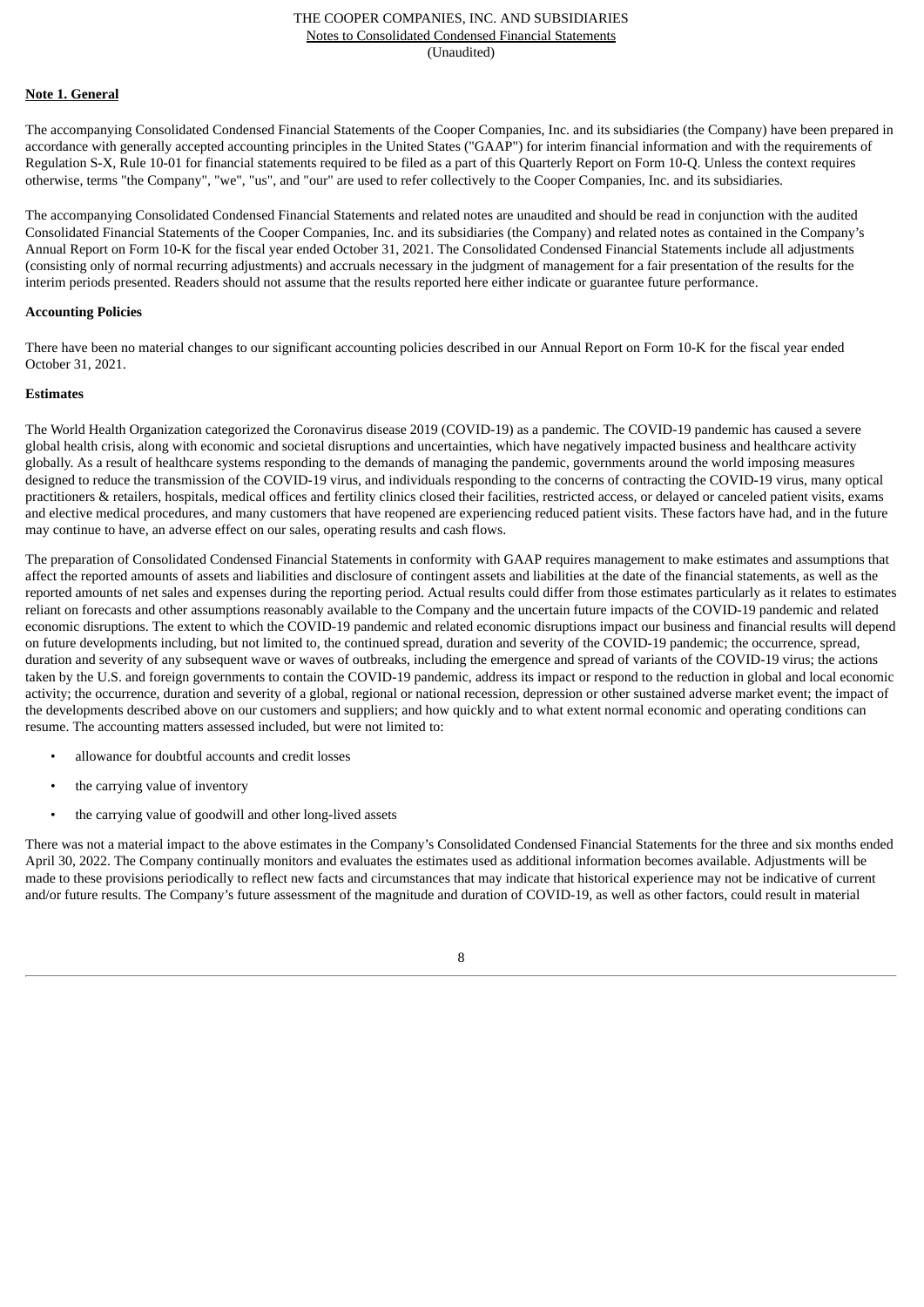changes to the estimates and material impacts to the Company's Consolidated Condensed Financial Statements in future reporting periods.

#### **Exit costs**

During the second quarter of fiscal 2022, the Company initiated a plan to exit its contact lens care business, a non-core business unit of the CooperVision segment. We expect the exit activity to be completed by the end of fiscal 2022. Exit charges recognized in the three months ended April 30, 2022, were \$20.7 million, of which \$17.4 million is recognized in cost of sales and \$3.3 million is recognized in selling, general, and administrative expense in the Consolidated Statements of Income. Exit costs primarily related to inventory write-down, asset impairments and employee-related costs. Total exit costs are expected to be in a range of \$30.0 million to \$40.0 million.

#### **Accounting Pronouncements Recently Adopted**

In December 2019, the Financial Accounting Standards Board (FASB) issued ASU 2019-12, *Income Taxes (Topic 740): Simplifying the Accounting for Income Taxes*. This guidance removes certain exceptions to the general principles in Topic 740 and enhances and simplifies various aspects of the income tax accounting guidance, including requirements such as tax basis step-up in goodwill obtained in a transaction that is not a business combination, ownership changes in investments, and interim-period accounting for enacted changes in tax law. This standard is effective for fiscal years and interim periods within those fiscal years beginning after December 15, 2020. Early adoption is permitted. The Company adopted this guidance on November 1, 2021, and it did not have an impact on the Consolidated Condensed Financial Statements.

In August 2020, the FASB issued ASU 2020-06, *Debt—Debt with Conversion and Other Options (Subtopic 470-20) and Derivatives and Hedging— Contracts in Entity's Own Equity (Subtopic 815-40)*. This update amends the guidance on convertible instruments and the derivatives scope exception for contracts in an entity's own equity and improves and amends the related EPS guidance for both Subtopics. This standard is effective for fiscal years and interim periods within those fiscal years beginning after December 15, 2021. Early adoption is permitted but no earlier than fiscal years beginning after December 15, 2020, including interim periods within those fiscal years. The Company early adopted this guidance on November 1, 2021, and it did not have an impact on the Consolidated Condensed Financial Statements.

In October 2021, the FASB issued ASU 2021-08, Business Combinations (Topic 805): Accounting for Contract Assets and Contract Liabilities from *Contracts with Customers*. This update requires that an acquirer recognize and measure contract assets and contract liabilities acquired in a business combination in accordance with Topic 606, *Revenue from Contracts with Customers*. This standard is effective for fiscal years and interim periods within those fiscal years beginning after December 15, 2022, and should be applied prospectively to business combinations occurring on or after the effective date of the standard. Early adoption is permitted, including adoption in an interim period. The Company early adopted this guidance on November 1, 2021, and has applied the guidance to the business combinations entered into during fiscal 2022. Refer to Note 2. Acquisitions and Joint Venture for further information.

#### **Accounting Pronouncements Issued Not Yet Adopted**

In March 2020, the FASB issued ASU 2020-04, Reference Rate Reform (Topic 848): Facilitation of the Effects of Reference Rate Reform on Financial *Reporting* and subsequent amendment to the initial guidance: ASU 2021-01, *Reference Rate Reform (Topic 848): Scope* (collectively, "Topic 848"). Topic 848 provides optional expedients and exceptions for applying GAAP to contracts, hedging relationships, and other transactions affected by reference rate reform if certain criteria are met. The amendments apply only to contracts, hedging relationships, and other transactions that reference LIBOR or another reference rate expected to be discontinued because of reference rate reform. The guidance generally can be applied from March 12, 2020 through December 31, 2022. The Company is currently assessing the impacts of the practical expedients provided in Topic 848 and which, if any, the Company will adopt.

In November 2021, the FASB issued ASU 2021-10, *Government Assistance (Topic 832): Disclosures by Business Entities about Government Assistance*. This update requires annual disclosures about transactions with a government that are accounted for by applying a grant or contribution accounting model by analogy. This standard is effective for fiscal years beginning after December 15, 2021, and should be applied either prospectively or retrospectively. Early adoption is permitted. The Company is currently evaluating the impact of ASU 2021-10 on the Consolidated Condensed Financial Statements.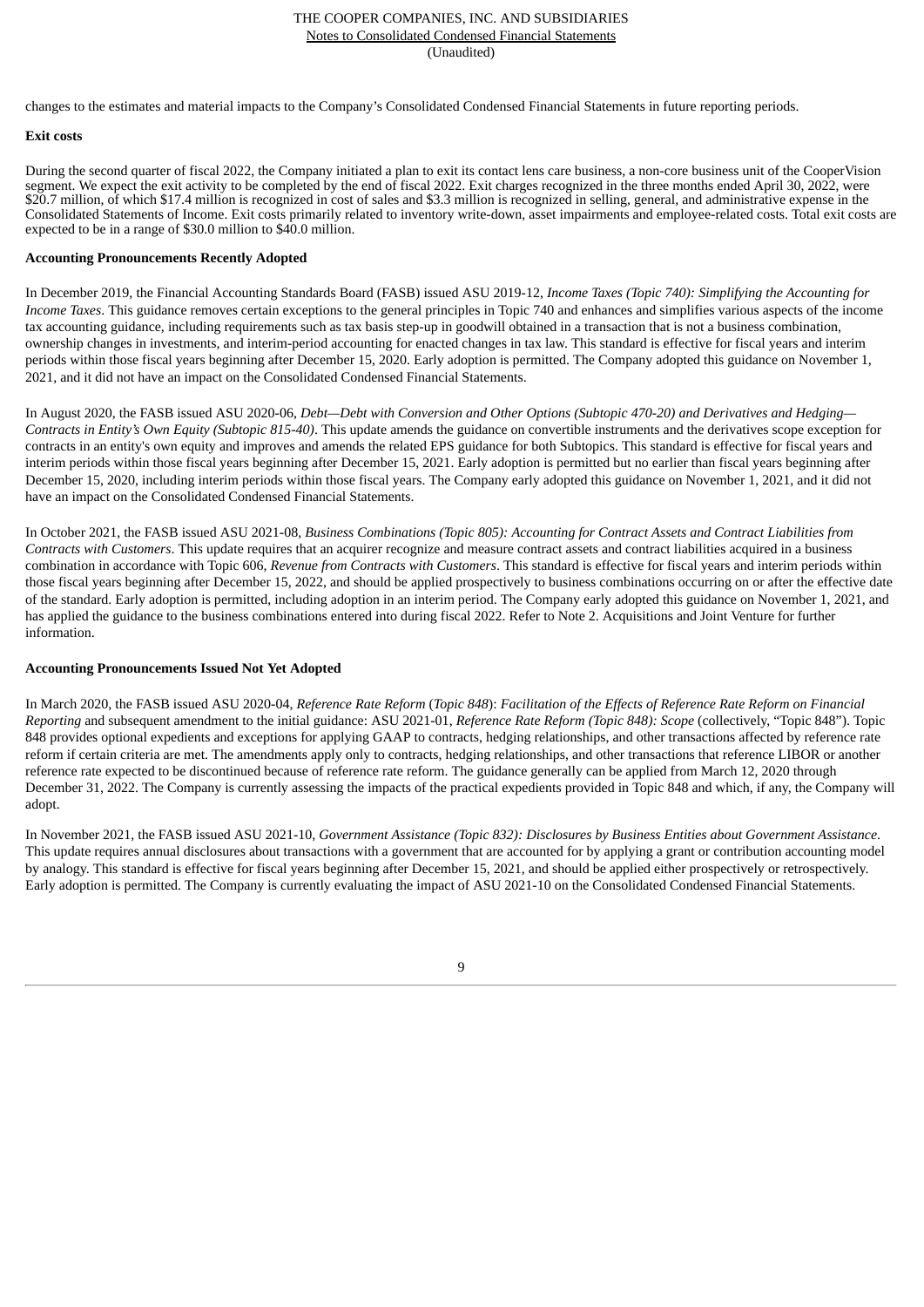(Unaudited)

No other recently issued accounting pronouncements had or are expected to have a material impact on the Company's Consolidated Condensed Financial **Statements** 

# **Note 2. Acquisitions and Joint Venture**

The following is a summary of the allocation of the total purchase consideration for business and asset acquisitions that the Company completed during the six months ended April 30, 2022, and fiscal 2021:

| (In millions)                             | <b>April 30, 2022</b> | <b>October 31, 2021</b> |
|-------------------------------------------|-----------------------|-------------------------|
| Technology                                | 1.8 <sup>5</sup>      | 178.6                   |
| In-Process Research & Development (IPR&D) |                       | 20.0                    |
| <b>Customer relationships</b>             | 679.7                 | 7.5                     |
| Trademarks                                | 55.3                  | 1.3                     |
| Other                                     |                       | 0.6                     |
| Total identifiable intangible assets      | 736.8                 | 208.0                   |
| Goodwill                                  | 1,239.2               | 91.6                    |
| Net tangible liabilities                  | (295.6)               | (10.8)                  |
| Fair value of contingent consideration    | (1.5)                 | (39.1)                  |
| <b>Total closing purchase price</b>       | 1,678.9               | 249.7                   |
|                                           |                       |                         |

All acquisitions were funded by cash generated from operations or facility borrowings.

For business acquisitions, the Company recorded tangible and intangible assets acquired and liabilities assumed at their fair values as of the applicable date of acquisition. For asset acquisitions, the Company recorded tangible and intangible assets acquired and liabilities assumed at their estimated and relative fair values as of the applicable date of acquisition.

The Company believes these acquisitions strengthen CooperSurgical's and CooperVision's businesses through the addition of new distributors or complementary products and services.

# **Fiscal Year 2022**

On April 6, 2022, CooperSurgical completed the acquisition of a private cryopreservation services company that specializes in cryogenic services. The purchase price allocation is preliminary, and the Company is in the process of finalizing information primarily related to the valuation of intangible assets and property, plant and equipment and the corresponding impact on goodwill.

Refer to "Fiscal Year 2021" below for details on formation of a joint venture with Essilor International and related activities that occurred in fiscal year 2022 following the acquisition of SightGlass Vision, Inc. (SGV) in fiscal year 2021.

On February 7, 2022, CooperSurgical entered into a binding letter of intent to acquire Cook Medical's Reproductive Health business, a manufacturer of minimally invasive medical devices focused on the fertility, obstetrics and gynecology markets. The aggregate consideration is \$875.0 million in cash, with \$675.0 million payable at the closing and the remaining \$200.0 million payable in \$50.0 million installments following each of the first, second, third and fourth anniversaries of the closing. The transaction is subject to customary closing conditions, including entry into a definitive acquisition agreement and regulatory approvals, and compliance with local consultation requirements.

# **Generate Life Sciences** ®

On December 17, 2021, CooperSurgical completed the acquisition of 100% of the equity interests in Generate Life Sciences (Generate), a privately held leading provider of donor egg and sperm for fertility treatments, fertility cryopreservation services and newborn stem cell storage (cord blood & cord tissue), and paid an aggregate purchase consideration of approximately \$1.663 billion, reflecting working capital, and other adjustments. The cash consideration was funded through a combination of \$1.5 billion in proceeds from the issuance of a senior unsecured term loan and available cash on hand.

The Company has accounted for the acquisition of Generate as a business combination, in accordance with ASC Topic 805, *Business Combinations*. The following table summarizes the preliminary fair values of assets acquired and liabilities assumed as of the acquisition date: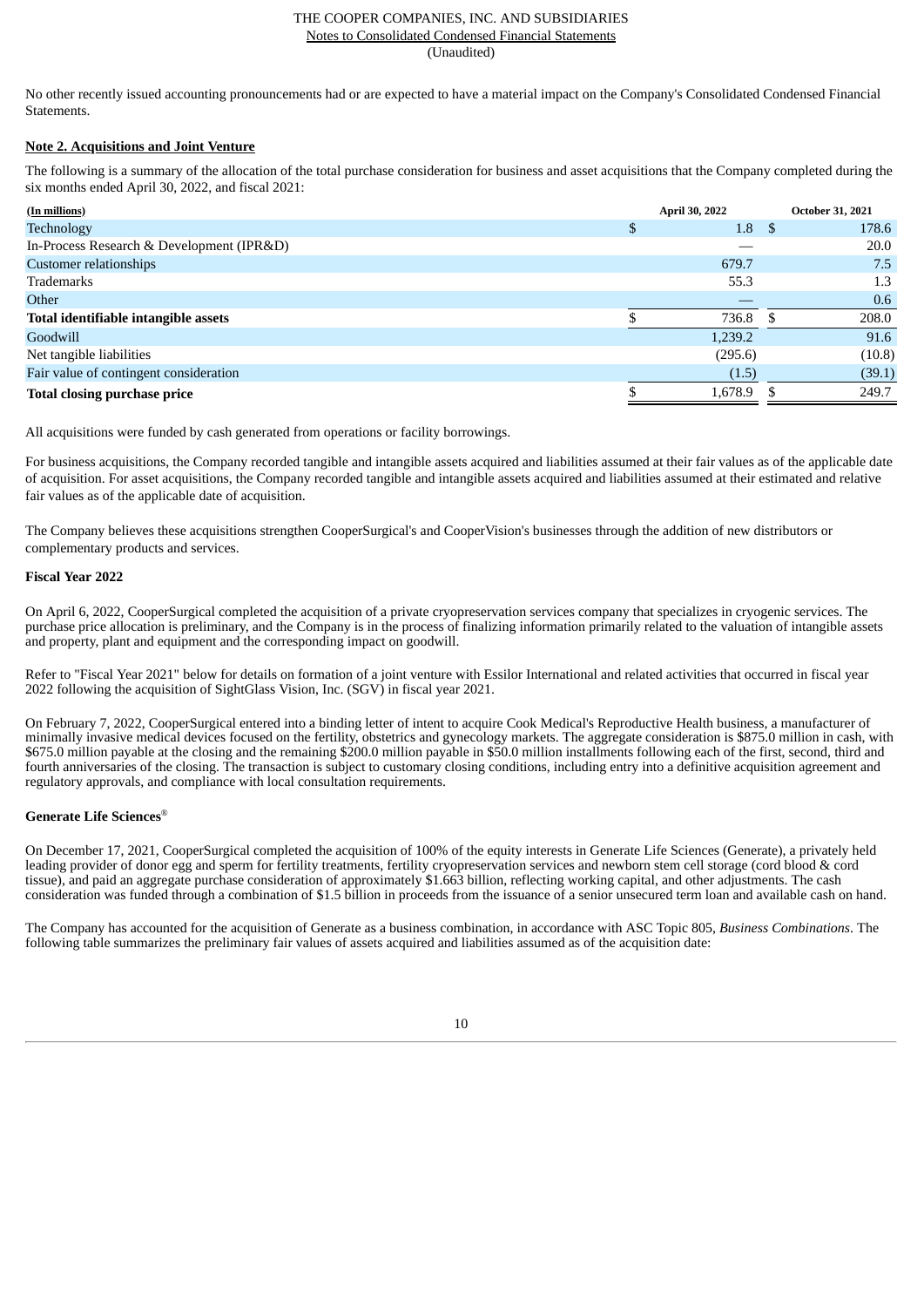| (In millions)                            |    |         |
|------------------------------------------|----|---------|
| Current assets:                          |    |         |
| Cash and cash equivalents                | \$ | 58.6    |
| Trade accounts receivable, net           |    | 23.3    |
| Inventories                              |    | 4.0     |
| Prepaid expense and other current assets |    | 29.9    |
| Total current assets                     |    | 115.8   |
| Property, plant and equipment            |    | 35.9    |
| Operating lease right-of-use assets      |    | 21.4    |
| Goodwill                                 |    | 1,230.4 |
| Customer relationships                   |    | 671.9   |
| <b>Trademarks</b>                        |    | 54.9    |
| Deferred tax assets                      |    | 15.7    |
| Other assets                             |    | 0.8     |
| Total assets acquired                    | ¢  | 2,146.8 |

| Current liabilities:               |            |
|------------------------------------|------------|
| Accounts payable                   | \$<br>12.6 |
| Employee compensation and benefits | 12.3       |
| <b>Operating lease liabilities</b> | 2.5        |
| Deferred revenue                   | 68.4       |
| Other current liabilities          | 15.1       |
| Total current liabilities          | 110.9      |
| Deferred tax liabilities           | 140.3      |
| Operating lease liabilities        | 18.8       |
| Deferred revenue                   | 212.5      |
| Other liabilities                  | 1.2        |
| Total liabilities assumed          | 483.7      |
|                                    |            |
| <b>Total purchase price</b>        | 1,663.1    |
|                                    |            |

The purchase accounting is incomplete and subject to change during the measurement period, which may result in material changes to the purchase price allocation. The Company is in the process of finalizing information primarily related to the valuation of intangible assets and property, plant and equipment, the measurement of deferred revenue, the associated deferred tax adjustments and the corresponding impact on goodwill. The Company recorded a measurement period adjustment of \$62.2 million to goodwill in the second quarter of fiscal 2022 ended April 30, 2022.

Deferred revenue was recognized in accordance with ASC Topic 606, *Revenue from Contracts with Customers*, as a result of the adoption of ASU 2021-08. See Note 1. General for additional information.

The Company currently estimates that customer relationships will be amortized over 13 years and trademarks will be amortized over 14 years. Goodwill is primarily attributable to assembled workforce and expected synergies to be achieved. The goodwill recognized is not deductible for tax purposes.

The transaction costs associated with the acquisition consisted primarily of legal, regulatory and financial advisory fees, which were expensed as incurred as selling, general and administrative expense.

Generate's revenue and net income for the period from the acquisition date to April 30, 2022, were \$104.8 million and \$4.2 million, respectively. The following unaudited pro forma information summarizes the combined results of operations of the Company and Generate as if the acquisition had been completed at the beginning of the Company's fiscal 2021: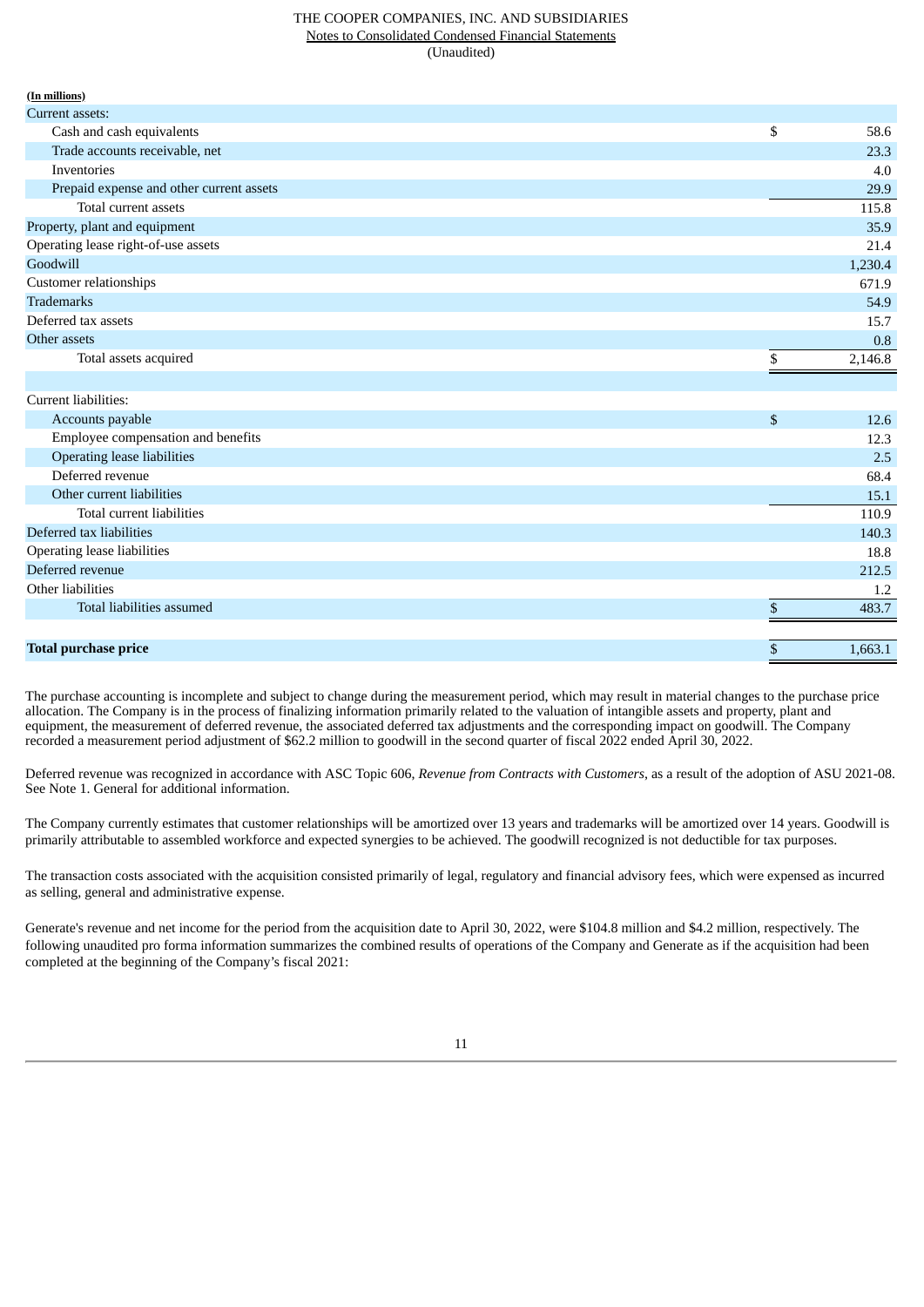(Unaudited)

|               | Three months ended April 30, |       |      | Six months ended April 30, |  |         |  |  |
|---------------|------------------------------|-------|------|----------------------------|--|---------|--|--|
| (In millions) | 2022                         | 2021  | 2022 |                            |  | 2021    |  |  |
| Revenue       | 830.0                        | 788.3 |      | 1.653.0                    |  | 1,532.4 |  |  |
| Net income    | 125.8                        | 111.3 |      | 205.8                      |  | 2,222.8 |  |  |

The unaudited pro forma information for the first six months of fiscal 2022 and 2021 was calculated after applying the Company's accounting policies and the impact of acquisition date fair value adjustments. The adjustments primarily include increased amortization for the fair value of acquired intangible assets, increased depreciation for the fair value of acquired property, plant, and equipment, increased revenue as a result of the ASU 2021-08 deferred revenue adjustments, decreased interest expense as a result of the reversal of Generate's historical interest expense partially offset by additional interest expense on the debt obtained to finance the transaction.

The pro forma information does not reflect the effect of costs or synergies that would have been expected to result from the integration of the acquisition. The pro forma information does not purport to be indicative of the results of operations that actually would have resulted had the acquisition occurred at the beginning of fiscal 2021, or of future results of the consolidated entities.

#### **Fiscal Year 2021**

On May 3, 2021, CooperSurgical completed the acquisition of a privately-held medical device company that develops single-use illuminating medical devices. The purchase price allocation is preliminary, and the Company is in the process of finalizing information primarily related to the valuation of intangible assets and inventory, the associated deferred tax adjustments and the corresponding impact on goodwill.

On April 26, 2021, CooperVision completed the acquisition of a privately-held UK contact lens manufacturer focusing on specialty contact lenses. This acquisition expands CooperVision's specialty eye care portfolio and accelerates its development of myopia management solutions in the UK.

On March 1, 2021, CooperSurgical completed the acquisition of a privately-held medical device company that designed and developed an innovative obstetric product for use in urgent obstetrics to reduce risks associated with childbirth.

On February 1, 2021, CooperSurgical acquired all of the remaining equity interests of a privately-held medical device company that developed the Mara® Water Vapor Ablation System, which is used for endometrial ablation. The Company accounted for this acquisition as an asset acquisition, whereby the Company allocated the total cost of the acquisition to the net assets acquired on the basis of their estimated relative fair values on the acquisition date with no goodwill recognized. The primary asset acquired in this asset acquisition is Technology.

On January 19, 2021, CooperVision acquired all of the remaining equity interests of SGV, a privately-held medical device company that developed spectacle lenses for myopia management. The transaction included potential payments of future consideration that were contingent upon the achievement of the regulatory approval milestone (the regulatory approval payment) and the acquired business reaching certain revenue thresholds over a specified period (the revenue payments). The undiscounted range of the contingent consideration was zero to \$139.1 million payable to the other former equity interest owners.

The fair value of the regulatory approval payment was determined using an option pricing framework based on the expected payment under the contractual terms and the estimates of the probability of achieving the regulatory approval. The fair value of the revenue payments was determined using a Monte Carlo simulation based on the revenue projections and the expected payment for each simulation.

In March 2022, the entities amended the terms of the contingent consideration, which resulted in CooperVision paying \$42.9 million to the former equity interest owners in exchange for the elimination of the revenue payments. As a result, during the three and six months ended April 30, 2022, CooperVision recognized a net gain of \$15.7 million and \$12.2 million, respectively. As of April 30, 2022, the remaining contingent liability related to regulatory approval payment was \$31.8 million.

Further, in March 2022, CooperVision and Essilor International SAS (Essilor) executed the Contribution Agreement and Stock Purchase Agreement (the "Agreements") whereby Essilor paid CooperVision \$52.6 million in exchange for 50% interest in SGV and their proportionate share of the revenue payments. As part of the Agreements, each party contributed their interest in SGV and \$10 million in cash to form a new joint venture. CooperVision then remeasured the fair value of its retained equity investment in the joint venture at \$90.0 million which resulted in a \$57.4 million gain in Other (income) expense on deconsolidation of SGV.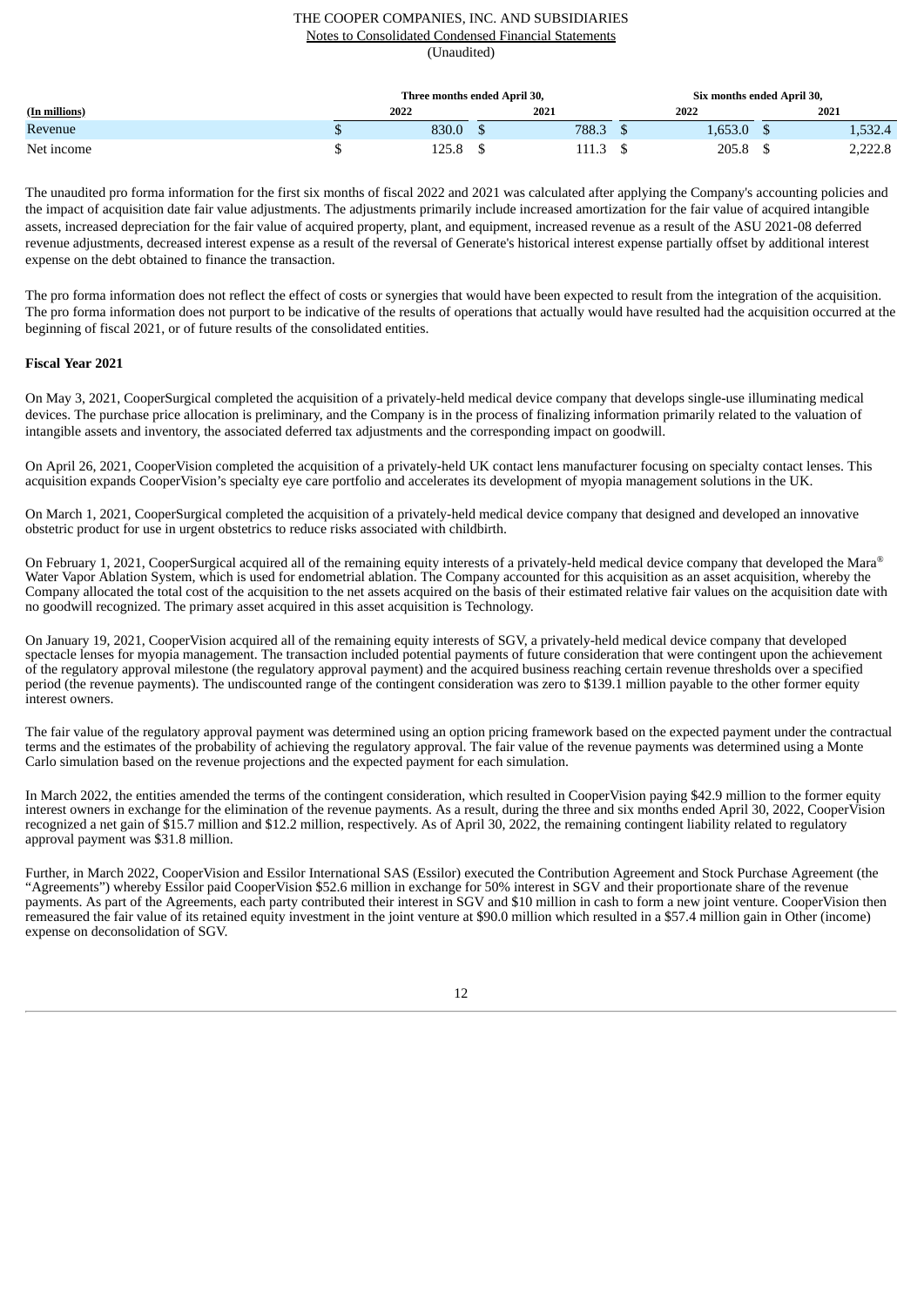The fair value of the joint venture was determined using the income valuation approach. Under the income approach, we used a discounted cash flow model ("DCF") in which cash flows anticipated over several periods, plus a terminal value at the end of that time horizon, are discounted to their present value using an appropriate expected rate of return. The discount rate used for cash flows reflects capital market conditions and the specific risks associated with the business. This valuation approaches is considered a Level 3 fair value measurement. Fair value determination requires complex assumptions and judgment by management in projecting future operating results, selecting guideline companies for comparisons, determining appropriate market value multiples, selecting the discount rate to measure the risks inherent in the future cash flows. Any material changes in key assumptions, including failure to meet business plans, deterioration in the financial market, an increase in interest rate or an increase in the cost of equity financing by market participants

On December 31, 2020, CooperSurgical completed the acquisition of a privately-held in vitro fertilization (IVF) cryo-storage software solutions company.

The pro forma results of operations of these acquisitions have not been presented because the effect of the business combinations described above was not material to the consolidated results of operations.

#### **Contingent Consideration**

Certain of the Company's business combinations involve potential payments of future consideration that are contingent upon the achievement of regulatory milestones and/or the acquired business reaching certain revenue thresholds. A liability is recorded for the estimated fair value of the contingent consideration on the acquisition date. The fair value of the contingent consideration is remeasured at each reporting period, and the change in fair value is recognized in selling, general and administrative expense in the Consolidated Statements of Income and Comprehensive Income.

The following table provides a reconciliation of the beginning and ending balances of contingent consideration:

within the industry or other unanticipated events and circumstances, may affect such estimates.

| Periods Ended April 30,                 | <b>Three Months</b> |  |      |    |        |  | <b>Six Months</b> |  |  |
|-----------------------------------------|---------------------|--|------|----|--------|--|-------------------|--|--|
| (In millions)                           | 2022                |  | 2021 |    | 2022   |  | 2021              |  |  |
| Beginning balance                       | 100.9               |  | 30.2 |    | 97.4   |  |                   |  |  |
| Purchase price contingent consideration | 1.5                 |  | 0.6  |    | L.5    |  | 30.8              |  |  |
| Payments                                | (42.9)              |  |      |    | (42.9) |  |                   |  |  |
| Change in fair value                    | (13.9)              |  |      |    | (10.4) |  |                   |  |  |
| <b>Ending balance</b>                   | 45.6                |  | 30.8 | ۰D | 45.6   |  | 30.8              |  |  |

#### **Note 3. Inventories**

| (In millions)     | <b>April 30, 2022</b> | <b>October 31, 2021</b> |
|-------------------|-----------------------|-------------------------|
| Raw materials     | 157.8                 | 137.7                   |
| Work-in-process   | 12.8                  | 14.0                    |
| Finished goods    | 433.2                 | 433.9                   |
| Total inventories | 603.8                 | 585.6                   |

Inventories are stated at the lower of cost and net realizable value. Cost is computed using standard cost that approximates actual cost, on a first-in, first-out basis.

# **Note 4. Intangible Assets**

| (In millions)                           | CooperVision | CooperSurgical | Total   |
|-----------------------------------------|--------------|----------------|---------|
| Balance at October 31, 2021             | $1.841.0$ .  | 733.0          | 2,574.0 |
| Current period additions                |              | 1,239.2        | 1,239.2 |
| Foreign currency translation adjustment | (81.6)       | (12.2)         | (93.8)  |
| Balance at April 30, 2022               | 4.759.4      | .960.0         | 3,719.4 |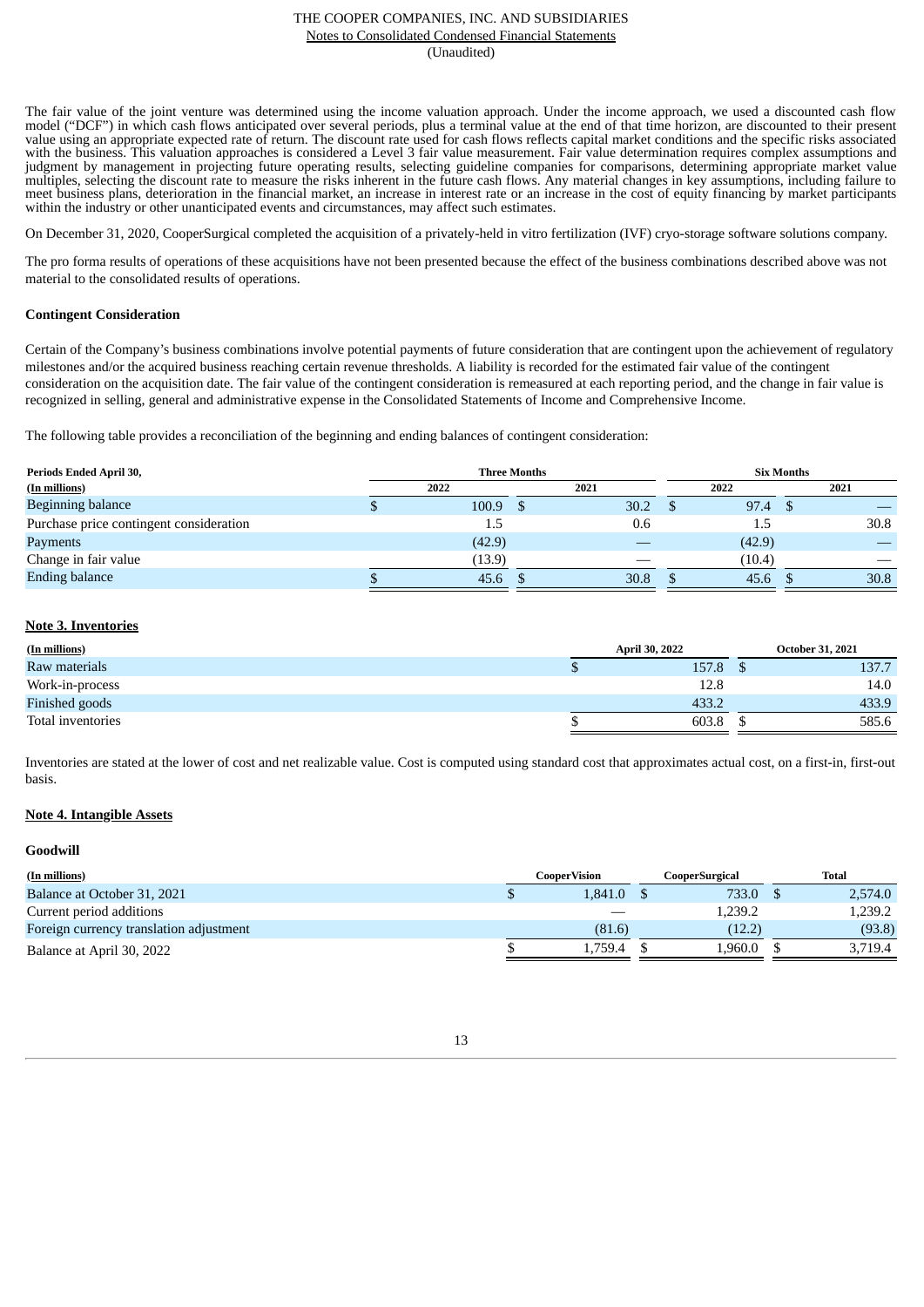The Company evaluates goodwill for impairment annually during the third quarter of the fiscal year and when an event occurs or circumstances change such that it is reasonably possible that impairment may exist. The Company accounts for goodwill, evaluates and tests goodwill balances for impairment in accordance with related accounting standards.

The Company performed an annual impairment assessment in the third quarter of fiscal 2021, and its analysis indicated that there was no impairment of goodwill in its reporting units.

# **Other Intangible Assets**

|                                                    | April 30, 2022 |                             |          |                                    |   | October 31, 2021                   |  | <b>Weighted Average</b><br><b>Amortization Period</b><br>(in years) |    |
|----------------------------------------------------|----------------|-----------------------------|----------|------------------------------------|---|------------------------------------|--|---------------------------------------------------------------------|----|
| (In millions)                                      |                | Gross<br>Carrying<br>Amount |          | Accumulated<br><b>Amortization</b> |   | <b>Gross</b><br>Carrying<br>Amount |  |                                                                     |    |
| Intangible assets with definite lives:             |                |                             |          |                                    |   |                                    |  |                                                                     |    |
| Composite intangible asset                         | S.             | 1,061.9                     | <b>S</b> | 318.6                              | S | $1,061.8$ \$                       |  | 283.2                                                               | 15 |
| Customer relationships                             |                | 1,048.6                     |          | 265.6                              |   | 378.4                              |  | 240.1                                                               | 13 |
| Technology                                         |                | 504.0                       |          | 299.3                              |   | 513.0                              |  | 287.9                                                               | 10 |
| <b>Trademarks</b>                                  |                | 210.6                       |          | 55.5                               |   | 156.7                              |  | 49.1                                                                | 14 |
| License and distribution rights and other          |                | 32.6                        |          | 22.1                               |   | 33.4                               |  | 21.6                                                                | 11 |
|                                                    |                | 2,857.7                     |          | 961.1                              |   | 2,143.3                            |  | 881.9                                                               | 14 |
| Less: accumulated amortization and translation     |                | 961.1                       |          |                                    |   | 881.9                              |  |                                                                     |    |
| Intangible assets with definite lives, net         |                | 1,896.6                     |          |                                    |   | 1,261.4                            |  |                                                                     |    |
| Intangible assets with indefinite lives, net $(1)$ |                | 10.8                        |          |                                    |   | 10.1                               |  |                                                                     |    |
| Total other intangibles, net                       |                | 1,907.4                     |          |                                    |   | 1,271.5                            |  |                                                                     |    |

*Intangible assets with indefinite lives include technology and trademarks. (1)*

Balances include foreign currency translation adjustments.

Intangible assets with definite lives are amortized over the estimated useful life of the assets. As of April 30, 2022, the estimate of future amortization expenses for intangible assets with definite lives is as follows:

| <b>Fiscal Years:</b>                                                   | (In millions) |
|------------------------------------------------------------------------|---------------|
| Remainder of 2022                                                      | 101.9         |
| 2023                                                                   | 202.0         |
| 2024                                                                   | 198.1         |
| 2025                                                                   | 188.2         |
| 2026                                                                   | 180.9         |
| Thereafter                                                             | 1,025.5       |
| Total remaining amortization for intangible assets with definite lives | 1,896.6       |

The Company assesses definite-lived intangible assets whenever events or changes in circumstances indicate that the carrying amount of a definite-lived intangible asset (asset group) may not be recoverable. When events or changes in circumstances indicate that the carrying amount of a definite-lived intangible asset may not be recoverable, in accordance with related accounting standards, the Company evaluates whether the definite-lived intangible asset is impaired by comparing its carrying value to its undiscounted future cash flows.

The Company assesses indefinite-lived intangible assets annually in the third quarter of the fiscal year, or whenever events or circumstances indicate that the carrying amount of an indefinite-lived intangible asset (asset group) may not be recoverable. The Company evaluates whether the indefinite-lived intangible asset is impaired by comparing its carrying value to its fair value.

The Company performed an annual impairment assessment in the third quarter of fiscal 2021 and did not recognize any intangible asset impairment charges.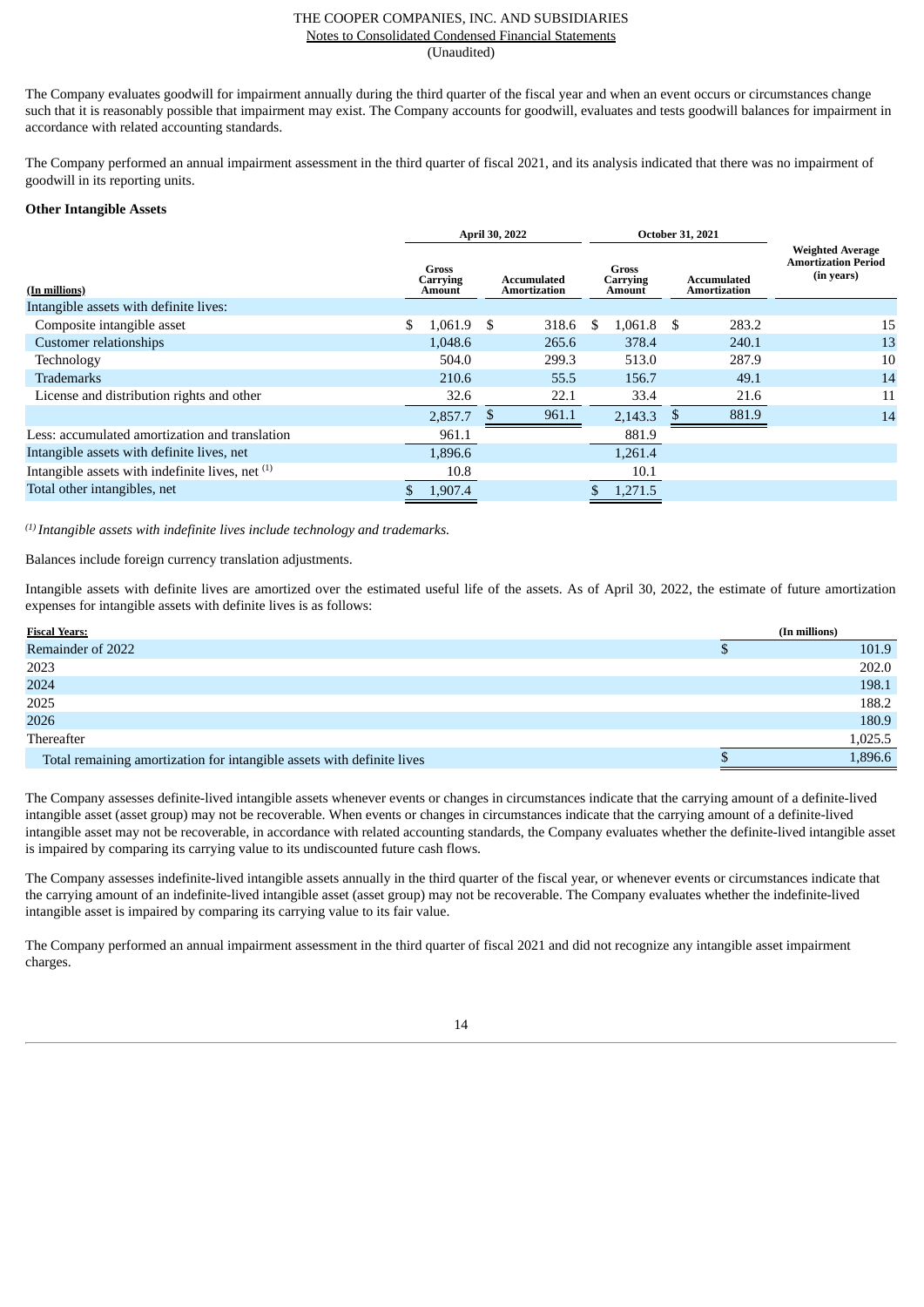# **Note 5. Debt**

| (In millions)                         |   | April 30, 2022 | October 31, 2021 |
|---------------------------------------|---|----------------|------------------|
| Overdraft and other credit facilities | S | 65.7 \$        | 83.0             |
| Term loan                             |   | 840.0          |                  |
| Less: unamortized debt issuance cost  |   |                | (0.1)            |
| Short-term debt                       |   | $905.7$ \$     | 82.9             |
|                                       |   |                |                  |
| Revolving credit                      |   |                | 546.1            |
| Term loans                            |   | 2,350.0        | 850.0            |
| Other                                 |   | 0.2            | 0.2              |
| Less: unamortized debt issuance cost  |   | (3.5)          | (0.2)            |
| Long-term debt                        |   | 2,346.7        | 1,396.1          |
| Total debt                            |   | 3,252.4        | 1,479.0          |

# **Term Loan Agreement on December 17, 2021**

On December 17, 2021, the Company entered into a Term Loan Agreement (the 2021 Credit Agreement) by and among the Company, the lenders from time to time party thereto, and PNC Bank, National Association, as administrative agent. The 2021 Credit Agreement provides for a term loan facility (the 2021 Term Loan Facility) in an aggregate principal amount of \$1.5 billion, which, unless terminated earlier, matures on December 17, 2026. In addition, the Company has the ability from time to time to request an increase to the commitments under the 2021 Term Loan Facility or to establish a new term loan facility under the 2021 Credit Agreement in an aggregate principal amount not to exceed \$1.125 billion, upon prior written notice to the administrative agent and subject to the discretionary participation of the lenders funding such term loans and certain limitations set forth in the 2021 Credit Agreement.

Amounts outstanding under the 2021 Term Loan Facility will bear interest, at the Company's option, at either (i) the alternate base rate, which is a rate per annum equal to the greatest of (a) the administrative agent's prime rate, (b) one-half of one percent in excess of the federal funds effective rate and (c) one percent in excess of the adjusted London interbank offered ("LIBO") rate for a one-month interest period on such day, or (ii) the adjusted LIBO rate, plus, in each case, an applicable rate of, initially, zero basis points, in respect of base rate loans, and 75 basis points, in respect of adjusted LIBO rate loans. Following a specified period after the closing date, the applicable rates will be determined quarterly by reference to a grid based upon the Company's ratio of consolidated net indebtedness to consolidated EBITDA, each as defined in the 2021 Credit Agreement.

The 2021 Term Loan Facility is not subject to amortization and is not subject to mandatory prepayments prior to maturity. The Company may prepay loan balances from time to time, in whole or in part, without premium or penalty (other than any related breakage costs).

On December 17, 2021, the Company borrowed \$1.5 billion under the 2021 Term Loan Facility and used the proceeds to fund the acquisition of Generate. Refer to Note. 2 Acquisitions and Joint Venture for more details.

The interest rate on the 2021 Term Loan Facility was 1.71% at April 30, 2022.

The 2021 Credit Agreement contains customary restrictive covenants, as well as financial covenants that require the Company to maintain a certain Total Leverage Ratio and Interest Coverage Ratio, each as defined in the 2021 Credit Agreement, consistent with the 2020 Credit Agreement discussed below.

# **Term Loan Agreement on November 2, 2021**

On November 2, 2021, the Company entered into a 364-day, \$840.0 million, term loan agreement by and among the Company, the lenders party thereto and The Bank of Nova Scotia, as administrative agent (the 2021 364-Day Term Loan Agreement), which matures on November 1, 2022. The Company used part of the funds to partially repay outstanding borrowings under the 2020 Revolving Credit Facility and for general corporate purposes.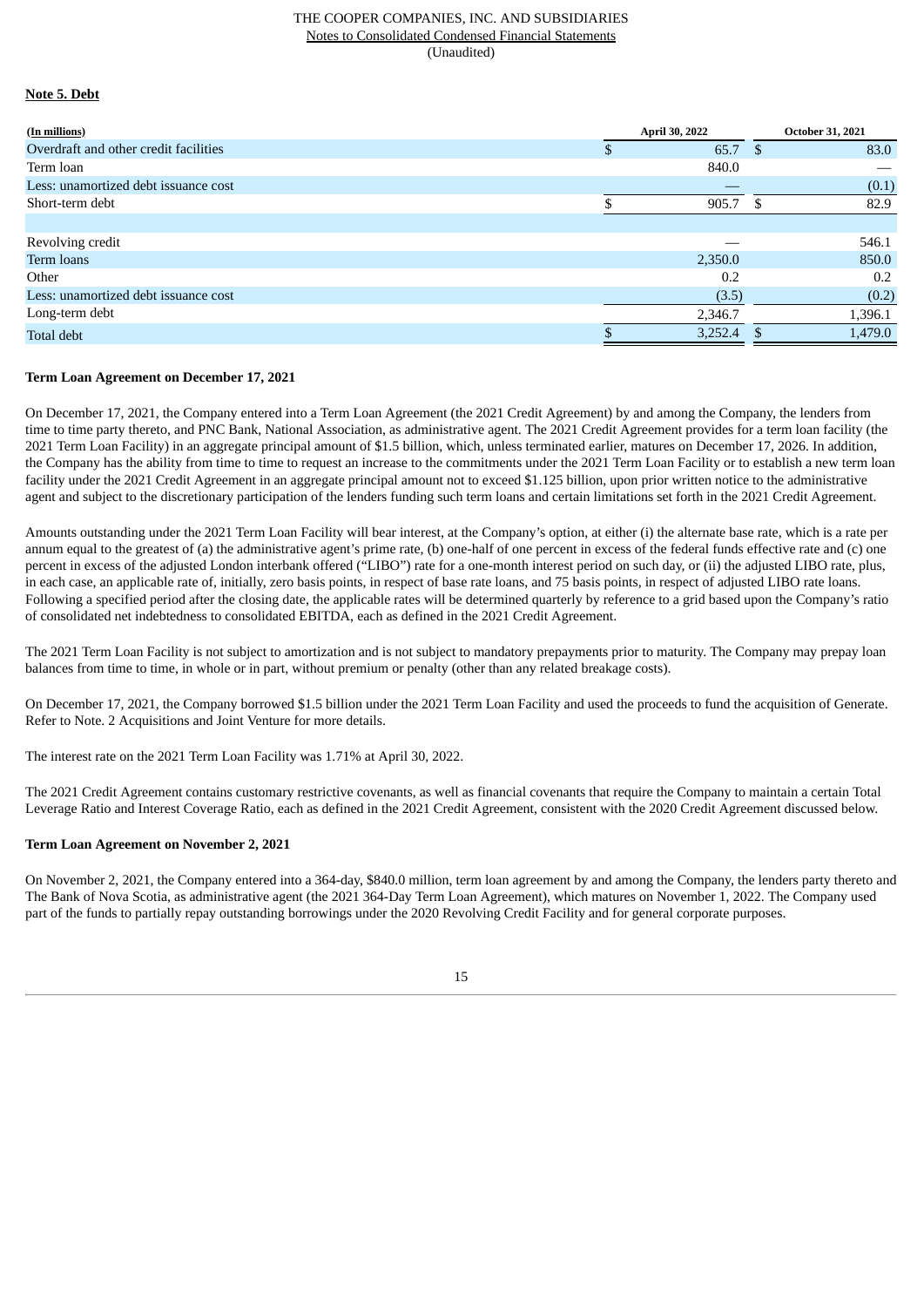Amounts outstanding under the 2021 364-Day Term Loan Agreement will bear interest, at the Company's option, at either the alternate base rate, or the adjusted LIBO rate (each as defined in the 2021 364-Day Term Loan Agreement), plus, in the case of adjusted LIBO rate loans, an applicable rate of 60 basis points.

The 2021 364-Day Term Loan Agreement contains customary restrictive covenants, as well as financial covenants that require the Company to maintain a certain total leverage ratio and interest coverage ratio, each as defined in the 2021 364-Day Term Loan Agreement, consistent with the 2020 Credit Agreement. discussed below.

# **Revolving Credit and Term Loan Agreement on April 1, 2020**

On April 1, 2020, the Company entered into a Revolving Credit and Term Loan Agreement (the 2020 Credit Agreement), among the Company, CooperVision International Holding Company, LP, CooperSurgical Netherlands B.V., CooperVision Holding Kft. the lenders from time to time party thereto, and KeyBank National Association, as administrative agent. The 2020 Credit Agreement provides for (a) a multicurrency revolving credit facility (the 2020 Revolving Credit Facility) in an aggregate principal amount of \$1.29 billion and (b) a term loan facility (the 2020 Term Loan Facility) in an aggregate principal amount of \$850.0 million, each of which, unless terminated earlier, mature on April 1, 2025. In addition, the Company has the ability from time to time to request an increase to the size of the revolving credit facility or establish one or more new term loans under the term loan facility in an aggregate amount up to \$1.605 billion, subject to the discretionary participation of the lenders.

Amounts outstanding under the 2020 Credit Agreement will bear interest, at the Company's option, at either the base rate, or the adjusted LIBO rate or adjusted foreign currency rate, plus, in each case, an applicable rate of between 0.00% and 0.50% in respect of base rate loans, and between 0.75% and 1.50% in respect of adjusted LIBO rate or adjusted foreign currency rate loans, in each case in accordance with a pricing grid tied to the Total Leverage Ratio, as defined in the 2020 Credit Agreement. During the term of the 2020 Revolving Credit Facility, the Borrowers may borrow, repay and re-borrow amounts available under the Revolving Credit Facility, subject to voluntary reduction of the revolving commitment.

The Company pays an annual commitment fee that ranges from 0.10% to 0.20% of the unused portion of the 2020 Revolving Credit Facility based upon the Company's Total Leverage Ratio, as defined in the 2020 Credit Agreement. In addition to the annual commitment fee, the Company is also required to pay certain letter of credit and related fronting fees and other administrative fees pursuant to the terms of the 2020 Credit Agreement.

On April 1, 2020, the Company borrowed \$850.0 million under the 2020 Term Loan Facility and \$445.0 million under the 2020 Revolving Credit Facility and used the proceeds to repay the outstanding amounts under the previous credit agreement and an outstanding term loan, and for general corporate purposes.

On October 30, 2020, the Company entered into Amendment No. 1 to the 2020 Credit Agreement (the First Amendment to the 2020 Credit Agreement). The First Amendment to the 2020 Credit Agreement modifies the 2020 Credit Agreement by, among other things, adding CooperVision International Limited as a revolving borrower and releasing certain borrowers in the 2020 Credit Agreement.

On December 17, 2021, the Company entered into Amendment No.2 to the 2020 Credit Agreement (the Second Amendment to the 2020 Credit Agreement). The Second Amendment to the 2020 Credit Agreement modified the 2020 Credit Agreement by, among other things, adding CooperSurgical Holdings Limited as a revolving borrower, releasing CooperVision Holding Kft as a borrower, and updating the benchmark replacement language in the 2020 Credit Agreement.

The interest rate on the 2020 Term Loan Facility was 1.71% at April 30, 2022.

The 2020 Credit Agreement contains customary restrictive covenants, as well as financial covenants that require the Company to maintain a certain Total Leverage Ratio and Interest Coverage Ratio, each as defined in the 2020 Credit Agreement:

- Interest Coverage Ratio, as defined, to be at least 3.00 to 1.00 at all times.
- Total Leverage Ratio, as defined, to be no higher than 3.75 to 1.00.

At April 30, 2022, the Company was in compliance with the Interest Coverage Ratio at 39.28 to 1.00 and the Total Leverage Ratio at 2.59 to 1.00. The Company, after considering the potential impacts of the COVID-19 pandemic, expects to remain in compliance with its financial maintenance covenant and meet its debt service obligations for at least the twelve months following the date of issuance of these financial statements.

Refer to our Annual Report on Form 10-K for the fiscal year ended October 31, 2021, for more details.

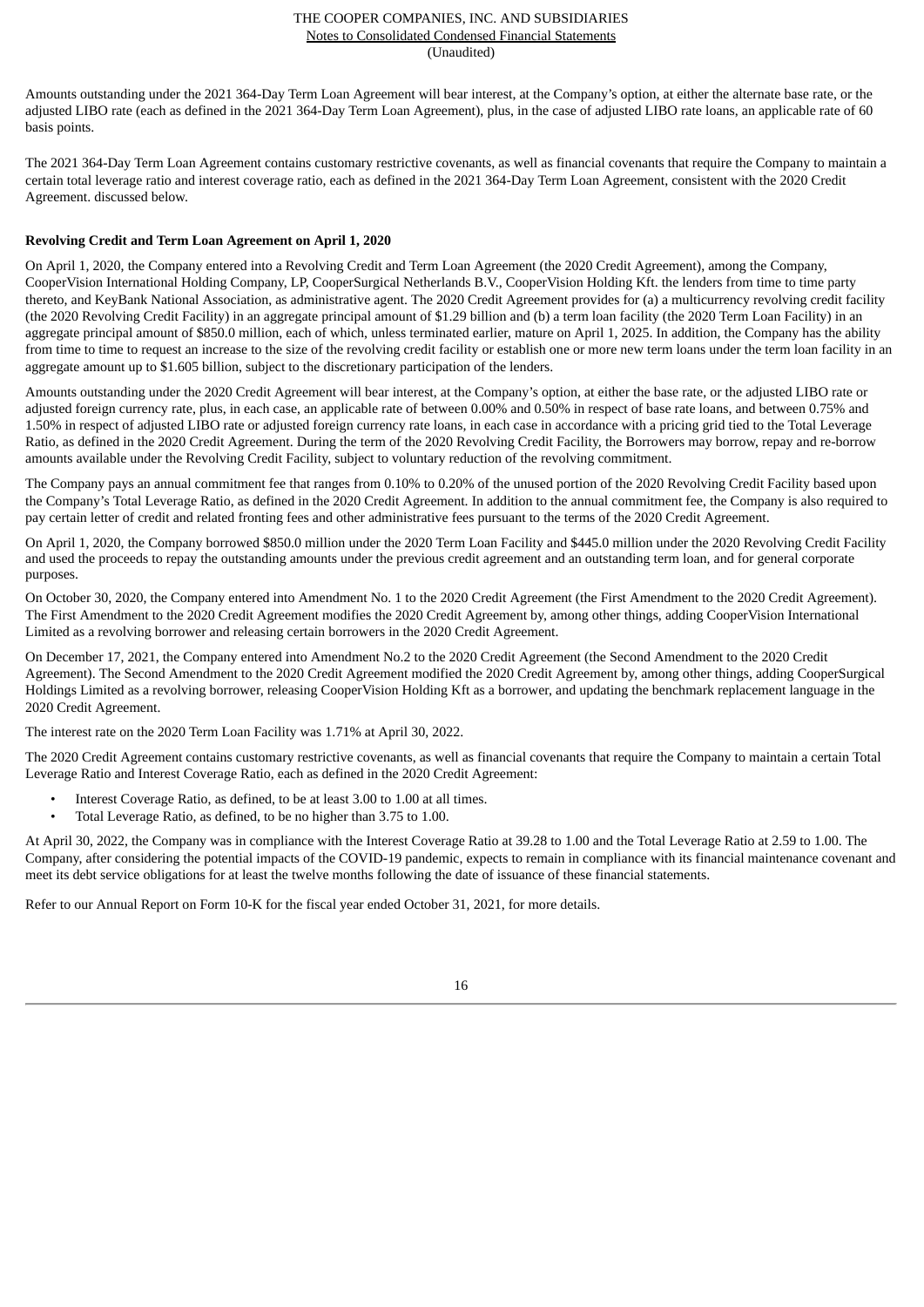The following is a summary of the maximum commitments and the net amounts available to us under credit facilities discussed above as of April 30, 2022:

| (In millions)                  | <b>Facility Limit</b> |  | Outstanding<br><b>Borrowings</b> |  | Outstanding<br><b>Letters of Credit</b> | <b>Total Amount</b><br>Available | <b>Maturity Date</b> |
|--------------------------------|-----------------------|--|----------------------------------|--|-----------------------------------------|----------------------------------|----------------------|
| 2021 Term Loan Facility        | 1,500.0               |  | 1,500.0                          |  | n/a                                     |                                  | December 17, 2026    |
| 2021 364-Day Term Loan         | 840.0                 |  | 840.0                            |  | n/a                                     |                                  | November 1, 2022     |
| 2020 Revolving Credit Facility | 1,290.0               |  | $-$ \$                           |  | 1.3                                     | 1,288.7                          | April 1, 2025        |
| 2020 Term Loan Facility        | 850.0                 |  | 850.0                            |  | n/a                                     |                                  | April 1, 2025        |
| Total                          | 4,480.0               |  | 3.190.0                          |  | 1.3                                     | 1,288.7                          |                      |

# **Note 6. Income Taxes**

The Company's effective tax rates for the three months ended April 30, 2022, and April 30, 2021, were 22.7% and 13.8%, respectively. The increase was primarily due to changes in the geographical composition of pre-tax earnings and excess tax benefits from share-based compensation.

The Company's effective tax rates for the six months ended April 30, 2022, and April 30, 2021, were 22.3% and (704.2)%, respectively. The increase was primarily due to an intra-group transfer of intellectual property during the six months ended April 30, 2021, as discussed below.

In November 2020, the Company completed an intra-group transfer of certain intellectual property and related assets of CooperVision to a UK subsidiary as part of a group restructuring to establish headquarters operations in the UK. Determining fair value involved significant judgment related to future revenue growth, operating margins and discount rates. The transfer resulted in a step-up of the UK tax-deductible basis in the intellectual property and revenue growth, operating margins and discount rates. The transfer re goodwill, creating a temporary difference between the book basis and the tax basis of these assets. As a result, the Company recognized a deferred tax asset of \$1,987.9 million, with a corresponding income tax benefit, during the three months ended January 31, 2021.

#### **Note 7. Earnings Per Share**

| Periods Ended April 30,                 |       | <b>Three Months</b><br><b>Six Months</b> |       |  |       |  |         |
|-----------------------------------------|-------|------------------------------------------|-------|--|-------|--|---------|
| (In millions, except per share amounts) | 2022  |                                          | 2021  |  | 2022  |  | 2021    |
| Net income                              | 126.6 |                                          | 117.5 |  | 221.8 |  | 2,218.6 |
| Basic:                                  |       |                                          |       |  |       |  |         |
| Weighted average common shares          | 49.3  |                                          | 49.2  |  | 49.4  |  | 49.2    |
| Basic earnings per share                | 2.57  |                                          | 2.39  |  | 4.49  |  | 45.12   |
| Diluted:                                |       |                                          |       |  |       |  |         |
| Weighted average common shares          | 49.3  |                                          | 49.2  |  | 49.4  |  | 49.2    |
| Effect of dilutive stock plans          | 0.4   |                                          | 0.5   |  | 0.4   |  | 0.5     |
| Diluted weighted average common shares  | 49.7  |                                          | 49.7  |  | 49.8  |  | 49.7    |
| Diluted earnings per share              | 2.55  |                                          | 2.36  |  | 4.45  |  | 44.65   |

The following table sets forth stock options to purchase our common stock that were not included in the diluted earnings per share calculation because their effect would have been antidilutive for the periods presented:

| Periods Ended April 30,                |                     | Three Months |                          | <b>Six Months</b> |
|----------------------------------------|---------------------|--------------|--------------------------|-------------------|
| (In thousands, except exercise prices) | 2022                | 2021         | 2022                     | 2021              |
| Stock option shares excluded           | 224                 | 108          | 224                      | 108               |
| Range of exercise prices               | \$345.74 - \$406.17 | 345.74       | $\$345.74 - \$406.17$ \$ | 345.74            |
| Restricted stock units excluded        |                     | _            |                          | 8                 |

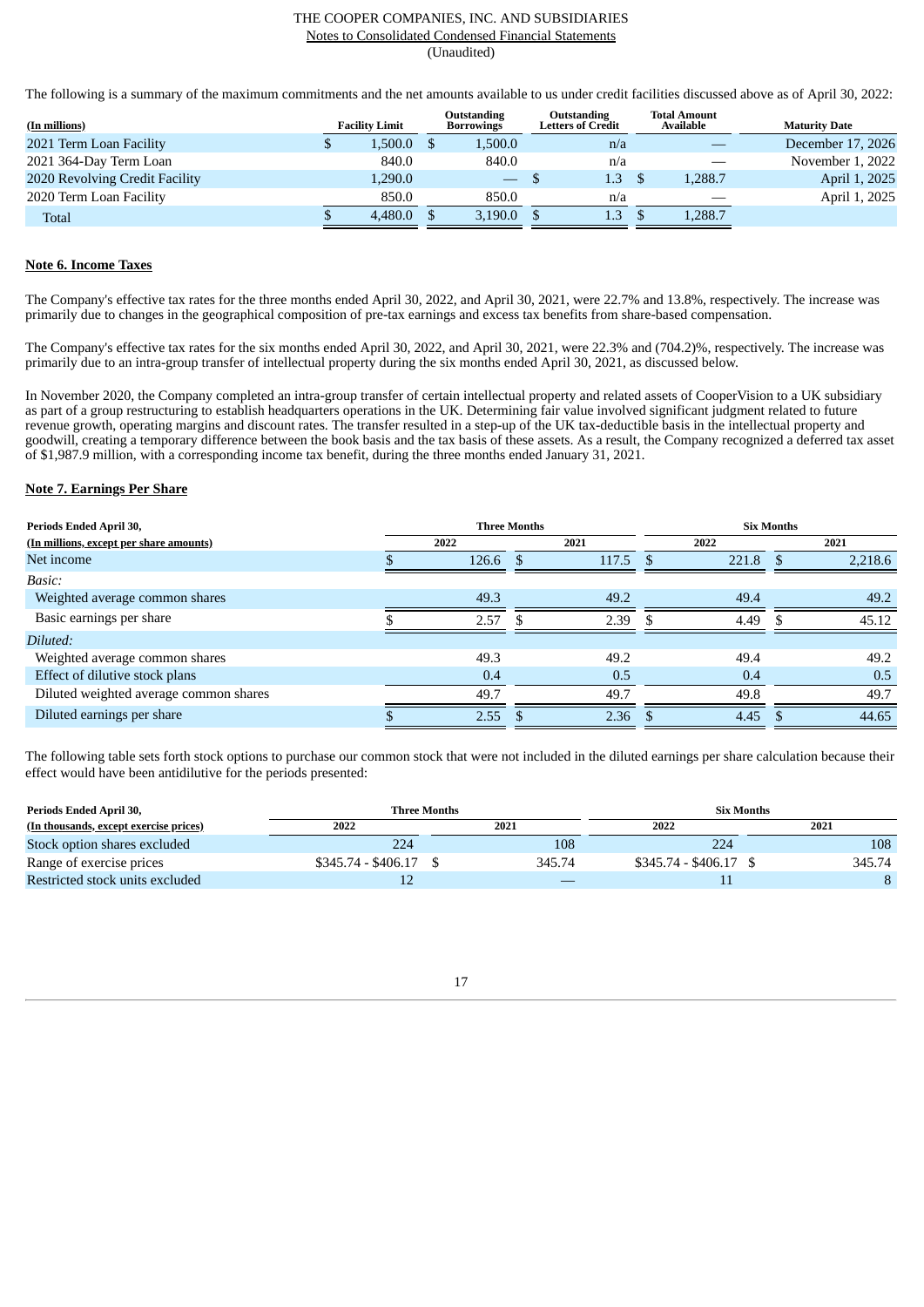#### **Note 8. Share-Based Compensation Plans**

The Company has several share-based compensation plans that are described in the Company's Annual Report on Form 10-K for the fiscal year ended October 31, 2021. The compensation expense and related income tax benefit recognized in our Consolidated Statements of Income and Comprehensive Income for share-based awards were as follows:

| Periods Ended April 30,                     | <b>Three Months</b> |         |      |  | <b>Six Months</b> |  |      |  |
|---------------------------------------------|---------------------|---------|------|--|-------------------|--|------|--|
| (In millions)                               | 2022                |         | 2021 |  | 2022              |  | 2021 |  |
| Selling, general and administrative expense |                     | 11.3    | 8.7  |  | 22.8              |  | 17.8 |  |
| Cost of sales                               |                     | $1.0\,$ | 0.9  |  | 2.3               |  | 2.0  |  |
| Research and development expense            |                     | 0.7     | 0.6  |  | 1.5               |  |      |  |
| Total share-based compensation expense      |                     | 13.0    | 10.2 |  | 26.6              |  | 21.0 |  |
| Related income tax benefit                  |                     | 1.1     |      |  |                   |  | 2.4  |  |

# **Note 9. Stockholders' Equity**

# **Analysis of Changes in Accumulated Other Comprehensive (Loss) Income:**

| (In millions)               | <b>Foreign Currency</b><br><b>Translation Adjustment</b> | <b>Minimum Pension</b><br>Liability | <b>Derivative Instruments</b> | <b>Total</b> |
|-----------------------------|----------------------------------------------------------|-------------------------------------|-------------------------------|--------------|
| Balance at October 31, 2020 | $(402.3)$ \$<br>P                                        | $(56.7)$ \$                         | $(13.0)$ \$                   | (472.0)      |
| Gross change in value       | 82.2                                                     | 29.8                                | 34.3                          | 146.3        |
| Tax effect                  | (0.2)                                                    | (7.2)                               | (8.2)                         | (15.6)       |
| Balance at October 31, 2021 | (320.3)                                                  | $(34.1)$ \$                         | 13.1                          | (341.3)      |
| Gross change in value       | (145.9)                                                  |                                     | 69.6                          | (76.3)       |
| Tax effect                  |                                                          |                                     | (16.9)                        | (16.9)       |
| Balance at April 30, 2022   | (466.2)                                                  | (34.1)                              | 65.8                          | (434.5)      |

#### **Share Repurchases**

In December 2011, the Company's Board of Directors authorized the 2012 Share Repurchase Program and through subsequent amendments, the most recent in March 2017, the total repurchase authorization was increased from \$500.0 million to \$1.0 billion of the Company's common stock. This program has no expiration date and may be discontinued at any time. Purchases under the 2012 Share Repurchase Program are subject to a review of the circumstances in place at the time and may be made from time to time as permitted by securities laws and other legal requirements.

During the three months ended April 30, 2022, there were no share repurchases under the program. During the six months ended April 30, 2022, the Company repurchased 191.2 thousand shares of its common stock for \$78.5 million, at an average purchase price of \$410.41 per share. At April 30, 2022, \$256.4 million remained authorized for repurchase under the 2012 Share Repurchase Program.

During the three months ended April 30, 2021, there were no shares repurchases under the program. During the six months ended April 30, 2021, the Company repurchased 69.6 thousand shares of its common stock for \$24.8 million, at an average purchase price of \$356.61 per share.

#### **Dividends**

The Company paid a semiannual dividend of approximately \$1.5 million or 3 cents per share, on February 9, 2022, to stockholders of record on January 21, 2022. The Company paid a semiannual dividend of approximately \$1.5 million or 3 cents per share, on February 9, 2021, to stockholders of record on January 22, 2021.

#### **Note 10. Fair Value Measurements**

Accounting standards define fair value as the price that would be received to sell an asset or paid to transfer a liability in an orderly transaction between market participants at the measurement date. The fair value hierarchy prioritizes the inputs to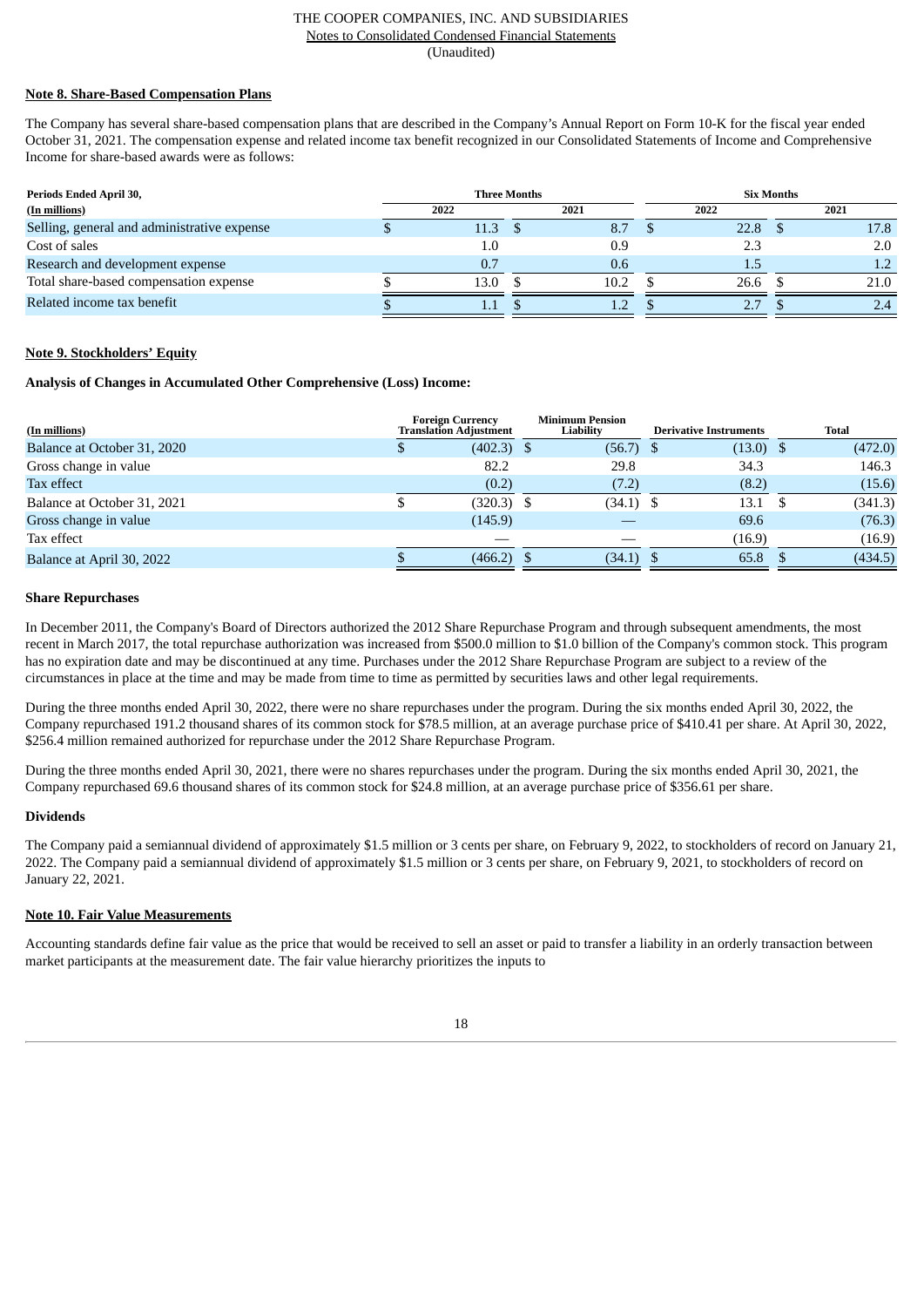(Unaudited)

valuation techniques used to measure fair value. An asset's or liability's level is based on the lowest level of input that is significant to the fair value measurement. Assets and liabilities carried at fair value are valued and disclosed in one of the following three levels of the valuation hierarchy:

Level 1: Quoted market prices in active markets for identical assets or liabilities.

Level 2: Observable market-based inputs or unobservable inputs that are corroborated by market data.

Level 3: Unobservable inputs reflecting the reporting entity's own assumptions.

At April 30, 2022, and October 31, 2021, the carrying value of cash and cash equivalents, accounts receivable, prepaid expense and other current assets, lines of credit, accounts payable and other current liabilities approximate fair value due to the short-term nature of such instruments and the ability to obtain financing on similar terms.

The carrying value of the Company's revolving credit facility and term loans approximates fair value based on current market rates (Level 2). On April 6, 2020, the Company entered into six interest rate swap contracts which are used to hedge its exposure to changes in cash flows associated with its variable rate debt and are designated as derivatives in a cash flow hedge. The payment streams are based on a total notional amount of \$1.5 billion at the inception of the contracts. The interest rate swap contracts had maturities of seven years or less. As of April 30, 2022, three of the six interest rate swap contracts have matured and the outstanding contracts have a total notional amount of \$1.0 billion.

The gain or loss on the derivatives is recorded as a component of accumulated other comprehensive income and subsequently reclassified into interest expense in the same period during which the hedged transaction affects earnings.

The fair value of the interest rate swap contracts is measured on a recurring basis by netting the discounted future fixed cash payments and the discounted expected variable cash receipts. The variable cash receipts are based on the expectation of future interest rates (forward curves) derived from observable market interest rate curves. The interest rate swap contracts were categorized as Level 2 in the fair value hierarchy, as the inputs to the derivative pricing model are generally observable and do not contain a high level of subjectivity. Refer to Note 14. Financial Derivatives and Hedging for further information.

The Company did not have any cross currency swaps or foreign currency forward contracts as of April 30, 2022, and October 31, 2021.

The fair value of the Company's contingent consideration for which a liability is recorded and the initial measurement of the joint venture interest, are a Level 3 measurement, and the change in fair value is recognized in selling, general and administrative expense in the Consolidated Statements of Income and Comprehensive Income. Refer to Note 2. Acquisitions and Joint Venture for further information.

#### **Nonrecurring fair value measurements**

The Company uses fair value measures when determining assets and liabilities acquired in an acquisition and joint venture as described in Note 2. Acquisitions and Joint Venture, which are considered a Level 3 measurement.

# **Note 11. Employee Benefits**

The Company's Retirement Income Plan (the Plan), a defined benefit plan, covers substantially all full-time United States employees. The Company's contributions are designed to fund normal cost on a current basis and to fund the estimated prior service cost of benefit improvements. The unit credit actuarial cost method is used to determine the annual cost. The Company pays the entire cost of the Plan and funds such costs as they accrue. Virtually all of the assets of the Plan are comprised of equities and participation in equity and fixed income funds.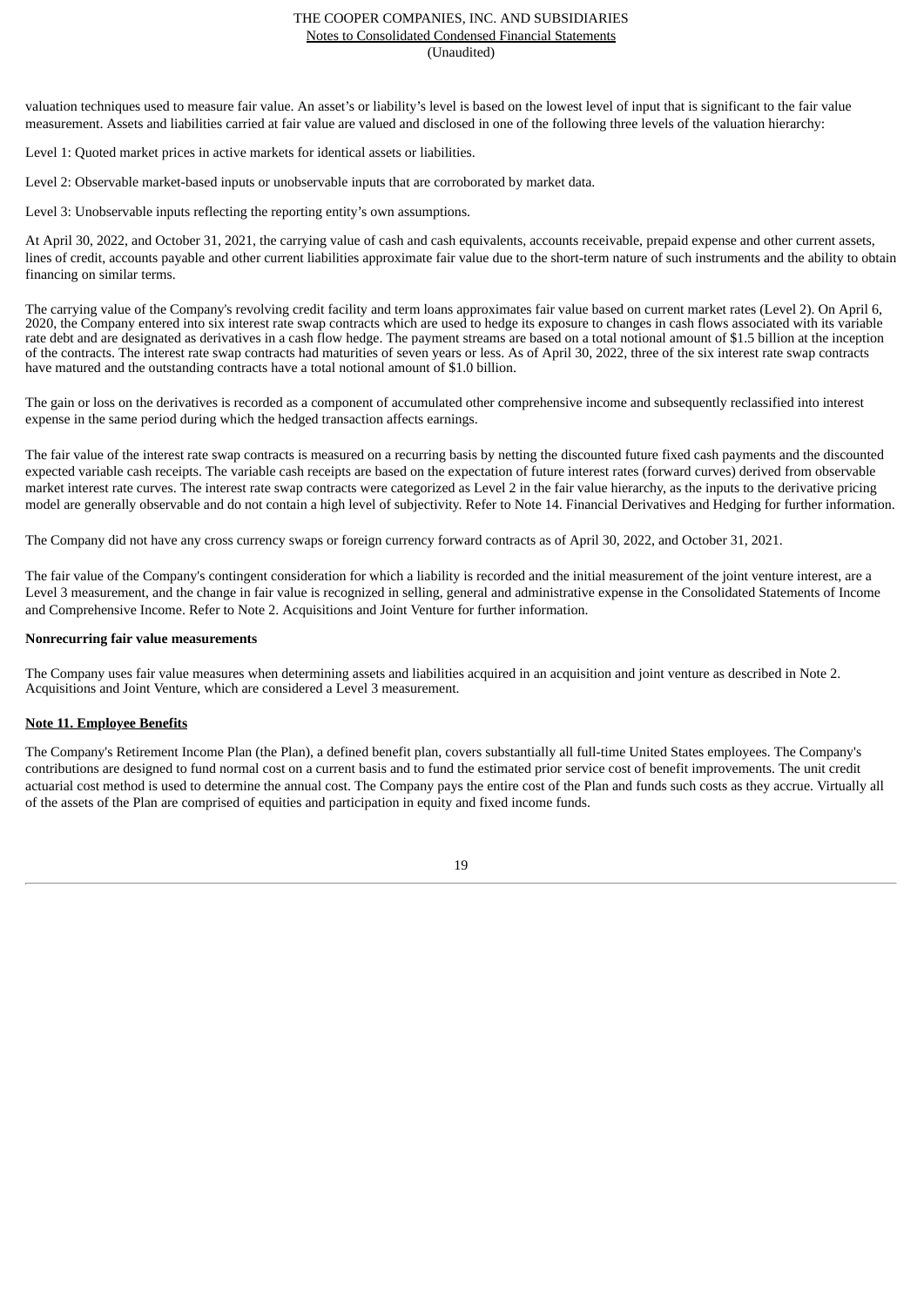(Unaudited)

The Company's results of operations for the three and six months ended April 30, 2022, and 2021, reflect the following components of net periodic defined benefit costs:

| Periods Ended April 30,                |       | <b>Three Months</b> | <b>Six Months</b> |      |       |  |                  |  |
|----------------------------------------|-------|---------------------|-------------------|------|-------|--|------------------|--|
| (In millions)                          | 2022  | 2021                |                   | 2022 |       |  |                  |  |
| Service cost                           | 4.6   |                     | 4.3               |      | 9.2   |  | 8.6              |  |
| Interest cost                          | 1.3   |                     | 1.1               |      | 2.6   |  | $2.2\phantom{0}$ |  |
| Expected return on plan assets         | (3.9) |                     | (3.1)             |      | (7.9) |  | (6.2)            |  |
| Recognized net actuarial gain          | 0.6   |                     | 1.3               |      |       |  | 2.7              |  |
| Net periodic defined benefit plan cost | 2.6   |                     | 3.6               |      | 5.1   |  | 7.3              |  |

The Company has not determined how much it expects to contribute to the Plan and did not contribute to the Plan in the first half of fiscal 2022. The Company did not contribute to the Plan in the first half of fiscal 2021. The expected rate of return on Plan assets for determining net periodic benefit plan cost is 8%.

# **Note 12. Contingencies**

The Company is involved in various lawsuits, claims and other legal matters from time to time that arise in the ordinary course of conducting business, including matters involving our products, intellectual property, supplier relationships, distributors, competitor relationships, employees and other matters. The Company does not believe that the ultimate resolution of these proceedings or claims pending against it could have a material adverse effect on its financial condition or results of operations. At each reporting period, the Company evaluates whether or not a potential loss amount or a potential range of loss is probable and reasonably estimable under ASC 450, *Contingencies*. Legal fees are expensed as incurred.

# **Note 13. Business Segment Information**

The Company discloses information about its operating segments, which were established based on the way that management organizes segments within the Company for making operating decisions and assessing financial performance. The Company's two operating segments are described below.

- *• CooperVision.* Competes in the worldwide contact lens market by developing, manufacturing and marketing a broad range of products for contact lens wearers, featuring advanced materials and optics. CooperVision designs its products to solve vision challenges such as astigmatism, presbyopia, myopia, ocular dryness and eye fatigues, with a broad collection of spherical, toric and multifocal contact lenses.
- *• CooperSurgical.* Competes in the general health care market with a focus on advancing the health of women, babies and families through a diversified portfolio of products and services focusing on women's health and fertility.

The Company has 50% ownership in the new joint venture and accounts for this investment under the equity method of accounting. This joint venture is not considered material to the overall results of the Company and is grouped under CooperVision segment.

The Company uses operating income, as presented in our financial reports, as the primary measure of segment profitability. The Company does not allocate costs from corporate functions to segment operating income. Items below operating income are not considered when measuring the profitability of a segment. The Company uses the same accounting policies to generate segment results as the Company does for consolidated results.

Total identifiable assets are those used in continuing operations except cash and cash equivalents, which the Company includes as corporate assets.

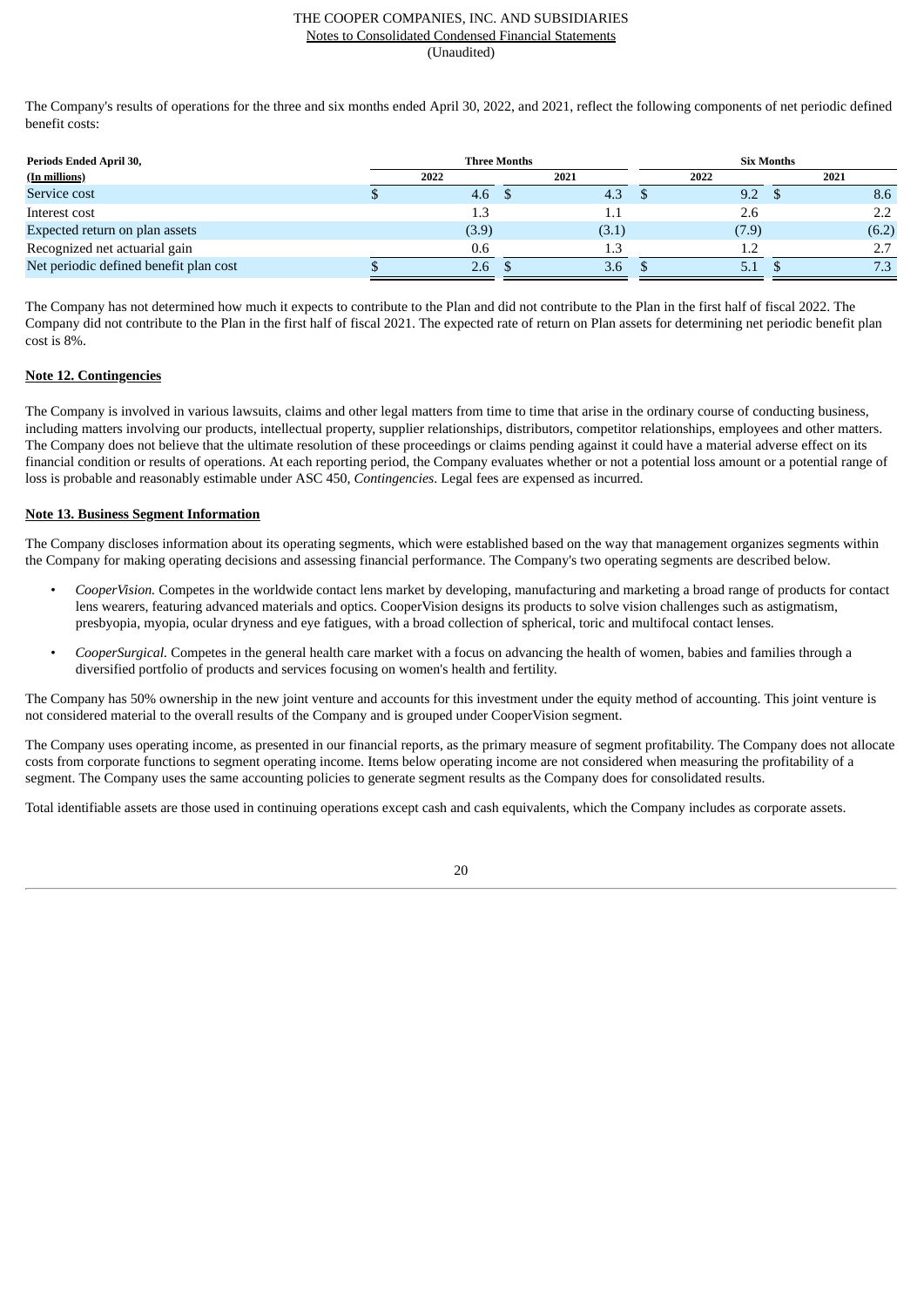Segment information:

| Periods Ended April 30,               | <b>Three Months</b> |    |        |               | <b>Six Months</b> |               |         |
|---------------------------------------|---------------------|----|--------|---------------|-------------------|---------------|---------|
| (In millions)                         | 2022                |    | 2021   |               | 2022              |               | 2021    |
| CooperVision net sales by category:   |                     |    |        |               |                   |               |         |
| Toric lens                            | \$<br>185.6         | \$ | 172.8  | \$            | 367.8             | \$            | 335.1   |
| Multifocal lens                       | 66.4                |    | 58.0   |               | 132.2             |               | 115.7   |
| Single-use sphere lens                | 161.1               |    | 144.5  |               | 328.1             |               | 290.5   |
| Non single-use sphere, other          | 140.7               |    | 147.3  |               | 287.1             |               | 288.3   |
| Total CooperVision net sales          | \$<br>553.8         | S. | 522.6  | \$            | 1,115.2           | \$            | 1,029.6 |
| CooperSurgical net sales by category: |                     |    |        |               |                   |               |         |
| Office and surgical products          | \$<br>161.6         | \$ | 112.6  | \$            | 290.5             | \$            | 216.1   |
| Fertility                             | 114.4               |    | 84.3   |               | 211.2             |               | 154.3   |
| CooperSurgical net sales              | 276.0               |    | 196.9  |               | 501.7             |               | 370.4   |
| Total net sales                       | 829.8               | \$ | 719.5  | \$            | 1,616.9           | \$            | 1,400.0 |
| Operating income (loss):              |                     |    |        |               |                   |               |         |
| CooperVision                          | \$<br>135.4         | \$ | 131.7  | $\mathcal{S}$ | 262.8             | $\mathbf{\$}$ | 259.2   |
| CooperSurgical                        | 10.9                |    | 23.1   |               | 26.6              |               | 40.6    |
| Corporate                             | (13.6)              |    | (11.6) |               | (25.8)            |               | (23.2)  |
| Total operating income                | 132.7               |    | 143.2  |               | 263.6             |               | 276.6   |
| Interest expense                      | 10.8                |    | 6.1    |               | 17.4              |               | 12.5    |
| Other (income) expense, net           | (41.8)              |    | 0.7    |               | (39.4)            |               | (11.8)  |
| Income before income taxes            | \$<br>163.7         | \$ | 136.4  | \$            | 285.6             | \$            | 275.9   |

| (In millions)              | <b>April 30, 2022</b> | <b>October 31, 2021</b> |
|----------------------------|-----------------------|-------------------------|
| Total identifiable assets: |                       |                         |
| CooperVision               | \$<br>6,825.6         | 6,965.9                 |
| CooperSurgical             | 4,448.4               | 2,395.6                 |
| Corporate                  | 504.0                 | 244.7                   |
| Total                      | 11,778.0              | 9,606.2                 |

Geographic information:

| Periods Ended April 30,                                     | <b>Three Months</b> |       |  |       |  | <b>Six Months</b> |      |         |  |  |
|-------------------------------------------------------------|---------------------|-------|--|-------|--|-------------------|------|---------|--|--|
| (In millions)                                               |                     | 2022  |  | 2021  |  | 2022              | 2021 |         |  |  |
| Net sales to unaffiliated customers by country of domicile: |                     |       |  |       |  |                   |      |         |  |  |
| <b>United States</b>                                        |                     | 418.9 |  | 336.1 |  | 784.2             |      | 649.1   |  |  |
| Europe                                                      |                     | 243.2 |  | 230.0 |  | 493.5             |      | 450.8   |  |  |
| Rest of world                                               |                     | 167.7 |  | 153.4 |  | 339.2             |      | 300.1   |  |  |
| Total                                                       |                     | 829.8 |  | 719.5 |  | 1,616.9           |      | 1,400.0 |  |  |

| (In millions)                                             |   | <b>April 30, 2022</b> | <b>October 31, 2021</b> |
|-----------------------------------------------------------|---|-----------------------|-------------------------|
| Net property, plant and equipment by country of domicile: |   |                       |                         |
| <b>United States</b>                                      | J | 786.9                 | 737.5                   |
| Europe                                                    |   | 337.2                 | 377.2                   |
| Rest of world                                             |   | 241.5                 | 232.9                   |
| Total                                                     |   | 1,365.6               | 1,347.6                 |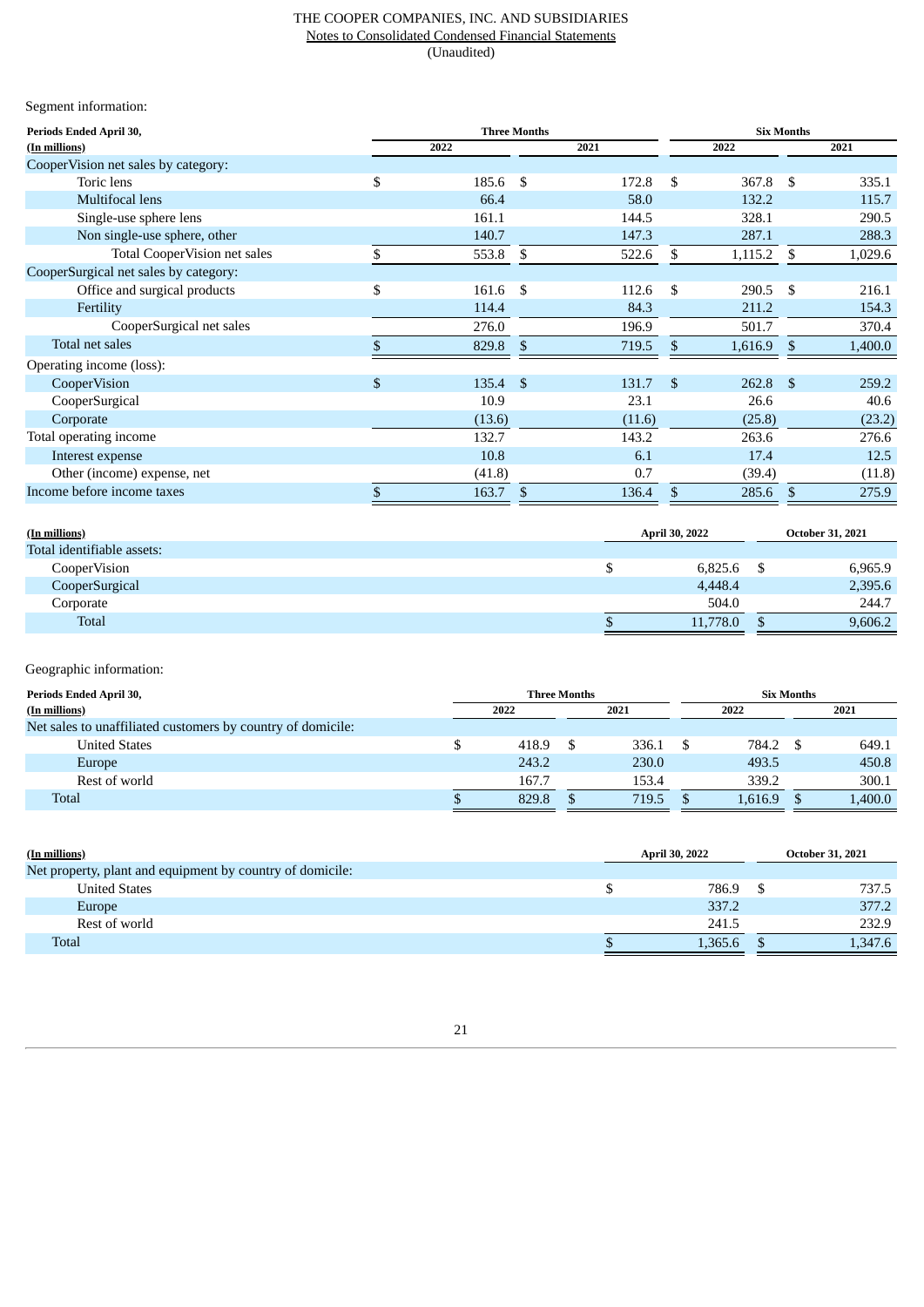(Unaudited)

# **Note 14. Financial Derivatives and Hedging**

As part of the Company's overall risk management practices the Company enters into financial derivatives, interest rate swaps designated as cash flow hedges, to hedge the Company's exposure to changes in cash flows associated with its variable rate debt.

The Company records all derivatives on its Consolidated Condensed Balance Sheets at fair value. The accounting for changes in the fair value of derivatives depends on the intended use of the derivative, whether the Company has elected to designate a derivative in a hedging relationship and apply hedge accounting, and whether the hedging relationship has satisfied the criteria necessary to apply hedge accounting. All of the Company's derivatives have satisfied the criteria necessary to apply hedge accounting.

The gain or loss on derivative instruments designated and qualifying for cash flow hedge accounting is deferred in other comprehensive income. The changes in fair value for all trades that are not designated for hedge accounting are recognized in current period earnings. Deferred gains or losses from designated cash flow hedges are reclassified into earnings in the period that the hedged interest expense affects earnings. The effectiveness of cash flow hedges is assessed at inception and quarterly thereafter. The Company does not offset fair value amounts recognized for derivative instruments in its Consolidated Condensed Balance Sheets for presentation purposes.

Credit risk related to derivative transactions reflects the risk that a party to the transaction could fail to meet its obligation under the derivative contracts. Therefore, the Company's exposure to the counterparty's credit risk is generally limited to the amounts, if any, by which the counterparty's obligations to the Company exceed the Company's obligations to the counterparty. The Company's policy is to enter into contracts only with financial institutions which meet certain minimum credit ratings to help mitigate counterparty credit risk.

As of April 30, 2022, and October 31, 2021, the Company had the following outstanding derivatives designated as hedging instruments:

| (In millions, except for number of instruments) | Number of Instruments | Notional Value |
|-------------------------------------------------|-----------------------|----------------|
| Interest Rate Swap Contracts                    |                       | .000           |
|                                                 |                       |                |

These contracts have remaining maturities of five years or less.

The pre-tax impact of gain on derivatives recognized in other comprehensive income was \$86.8 million (\$65.7 million, net of tax) as of April 30, 2022. The pre-tax impact of loss on derivatives recognized in other comprehensive income was \$8.9 million (\$6.7 million, net of tax) as of April 30, 2021.

The following table summarizes the fair values of derivative instruments as of the periods indicated and the line items in the accompanying Consolidated Condensed Balance Sheets where the instruments are recorded:

|                                            | <b>Derivative Assets</b>      |                       |      |  |                         |  |  |  |  |
|--------------------------------------------|-------------------------------|-----------------------|------|--|-------------------------|--|--|--|--|
| (In millions)                              |                               | <b>April 30, 2022</b> |      |  | <b>October 31, 2021</b> |  |  |  |  |
| Derivatives designated as cash flow hedges | <b>Balance sheet location</b> |                       |      |  |                         |  |  |  |  |
| Interest rate swap contracts               | Other non-current assets      |                       | 86.8 |  | ר דו                    |  |  |  |  |

The following table summarizes the amounts recognized with respect to our derivative instruments within the accompanying Consolidated Statements of Income and Comprehensive Income:

| Periods Ended April 30,                    |                                                   | <b>Three Months</b> |  | <b>Six Months</b> |      |  |      |
|--------------------------------------------|---------------------------------------------------|---------------------|--|-------------------|------|--|------|
| (In millions)                              |                                                   | 2022                |  | 2021              | 2022 |  | 2021 |
| Derivatives designated as cash flow hedges | <b>Location of Loss Recognized on Derivatives</b> |                     |  |                   |      |  |      |
| Interest rate swap contracts               | Interest expense                                  |                     |  |                   |      |  | 4.1  |

The Company expects that \$(14.6) million recorded as a component of accumulated other comprehensive income will be realized in the Consolidated Statements of Income and Comprehensive Income over the next twelve months and the amount will vary depending on prevailing interest rates.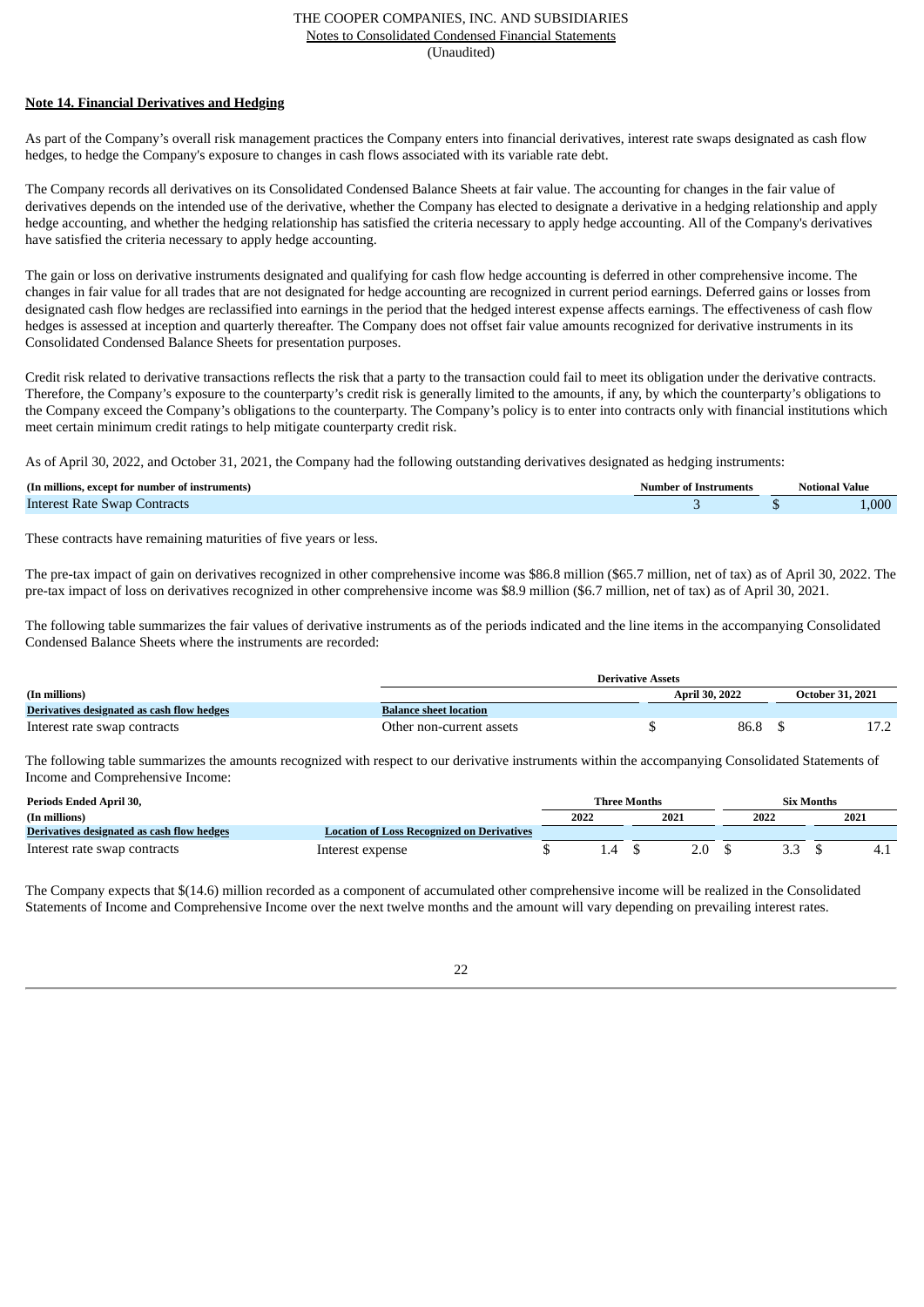(Unaudited)

The following table details the changes in accumulated other comprehensive income:

<span id="page-22-0"></span>

| (In millions)                                                                                                       | Amount           |
|---------------------------------------------------------------------------------------------------------------------|------------------|
| Beginning balance gain as of October 31, 2021                                                                       |                  |
| Amount recognized in other comprehensive income on interest rate swap contracts, gross (\$50.2 million, net of tax) | 66.3             |
| Amount reclassified from other comprehensive income into earnings, gross (\$2.5 million, net of tax)                | 3.3 <sup>°</sup> |
| Ending balance gain as of April 30, 2022                                                                            | 86.8             |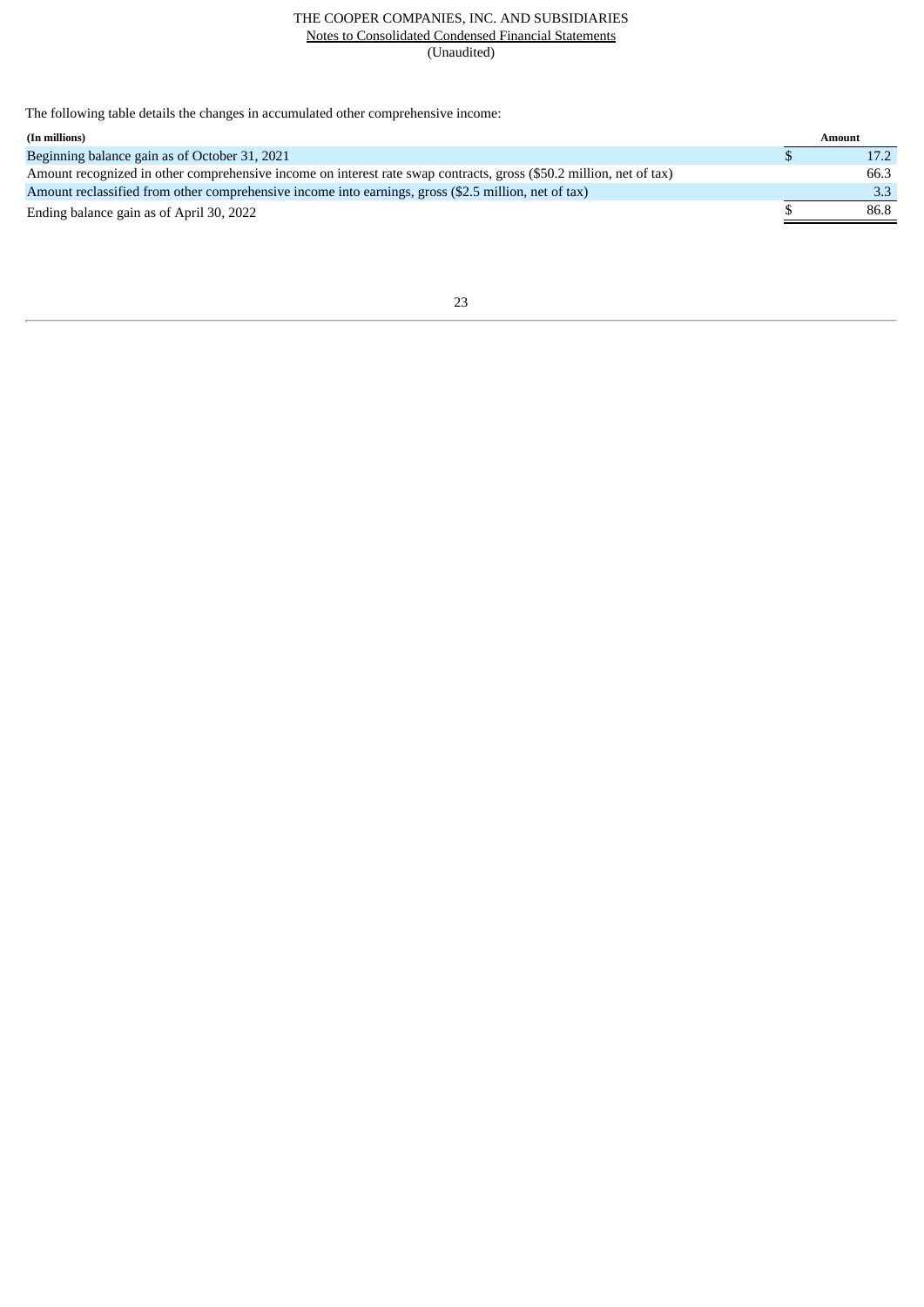# Item 2. Management's Discussion and Analysis of Financial Condition and Results of Operations

Note numbers refer to "Notes to Consolidated Condensed Financial Statements" in Item 1. Unaudited Financial Statements.

#### **Forward-Looking Statements**

This Quarterly Report on Form 10-Q contains "forward-looking statements" within the meaning of Section 27A of the Securities Act of 1933, Section 21E of the Securities Exchange Act of 1934 and the Private Securities Litigation Reform Act of 1995. These include statements relating to plans, prospects, goals, strategies, future actions, events or performance and other statements which are other than statements of historical fact, including all statements regarding the expected impact of the ongoing Coronavirus disease 2019 (COVID-19) pandemic on our business; and statements regarding acquisitions including the acquired companies' financial position, market position, product development and business strategy, expected cost synergies, expected timing and benefits of the transaction, difficulties in integrating entities or operations, as well as estimates of our and the acquired entities' future expenses, sales and earnings per share are forward-looking. In addition, all statements regarding anticipated growth in our net sales, anticipated effects of any product recalls, anticipated market conditions, planned product launches and expected results of operations and integration of any acquisition are forward-looking. To identify these statements, look for words like "believes," "outlook," "probable," "expects," "may," "will," "should," "could," "seeks," "intends," "plans," "estimates" or "anticipates" and similar words or phrases. Forward-looking statements necessarily depend on assumptions, data or methods that may be incorrect or imprecise and are subject to risks and uncertainties. Among the factors that could cause our actual results and future actions to differ materially from those described in forward-looking statements are:

- The effects of the ongoing COVID-19 pandemic and related economic disruptions and new governmental regulations on our business, results of operations, cash flow and financial condition, including but not limited to the potential impact on our sales, operations and supply chain.
- Adverse changes in the global or regional general business, political and economic conditions, including the impact of continuing uncertainty and instability of certain countries, that could adversely affect our global markets, and the potential adverse economic impact and related uncertainty caused by these items, including but not limited to, the ongoing COVID-19 pandemic, inflation and escalating global trade barriers.
- The impact of Russia's invasion of Ukraine and the global response to this invasion on the global economy, European economy, financial markets, energy markets, currency rates and our ability to supply product to, or through, affected countries.
- Changes in tax laws or their interpretation, changes in statutory tax rates, and adverse outcomes in tax disputes including but not limited to, the United States (U.S.), the United Kingdom (UK) and other countries may affect our taxation of earnings recognized in foreign jurisdictions, result in unexpected tax liabilities, and/or negatively impact our effective tax rate.
- Foreign currency exchange rate and interest rate fluctuations including the risk of fluctuations in the value of foreign currencies or interest rates that would decrease our net sales and earnings.
- Our existing and future variable rate indebtedness and associated interest expense is impacted by rate increases, which could adversely affect our financial health or limit our ability to borrow additional funds.
- Acquisition-related adverse effects including the failure to successfully achieve the anticipated net sales, margins and earnings benefits of acquisitions, integration delays or costs and the requirement to record significant adjustments to the preliminary fair value of assets acquired and liabilities assumed within the measurement period, required regulatory approvals for an acquisition not being obtained or being delayed or subject to conditions that are not anticipated, adverse impacts of changes to accounting controls and reporting procedures, contingent liabilities or indemnification obligations, increased leverage and lack of access to available financing (including financing for the acquisition or refinancing of debt owed by us on a timely basis and on reasonable terms).
- Compliance costs and potential liability in connection with U.S. and foreign laws and health care regulations pertaining to privacy and security of personal information, such as HIPAA and the California Consumer Privacy

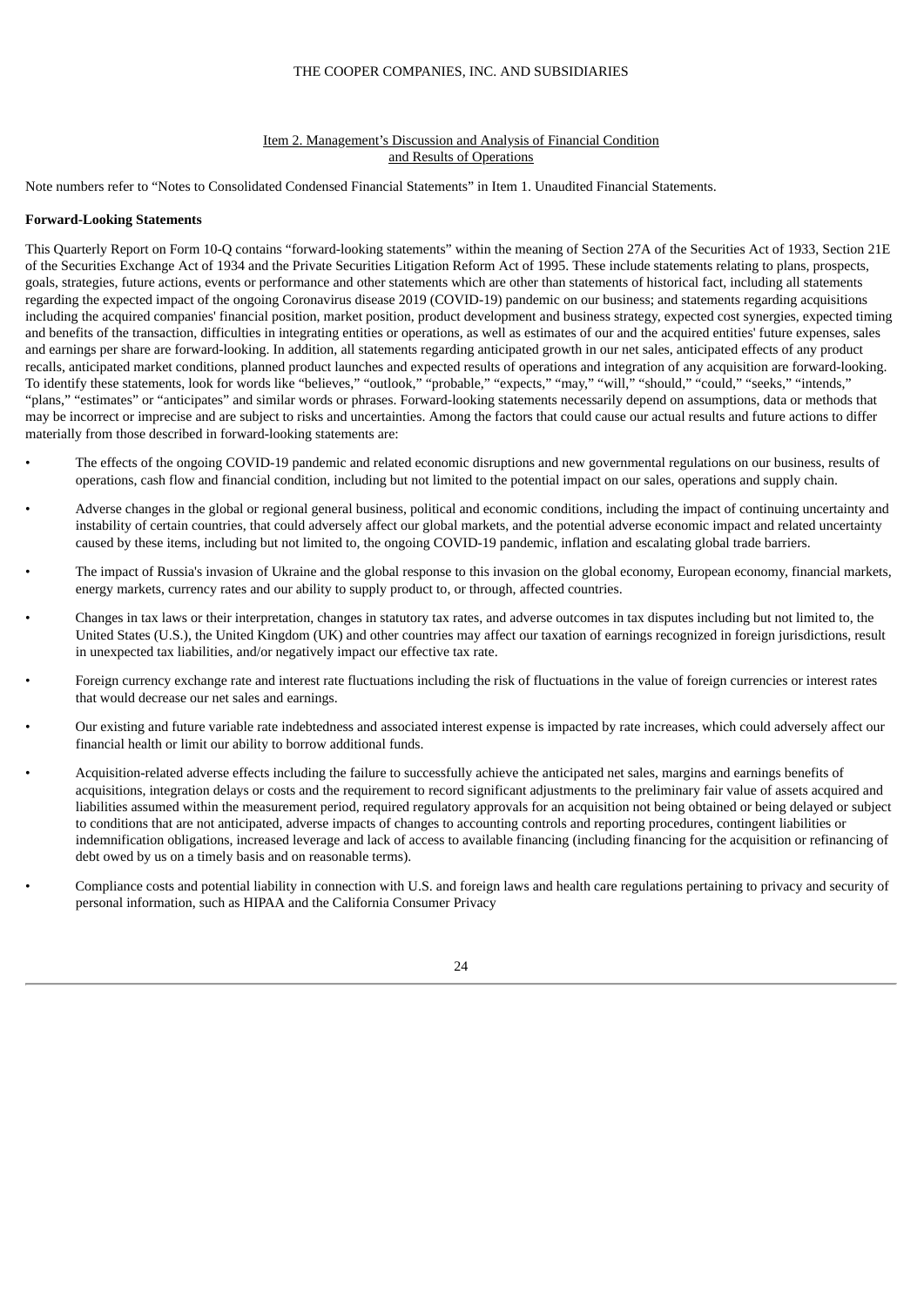Act (CCPA) in the U.S. and the General Data Protection Regulation requirements in Europe, including but not limited to those resulting from data security breaches.

- A major disruption in the operations of our manufacturing, accounting and financial reporting, research and development, distribution facilities or raw material supply chain due to the ongoing COVID-19 pandemic, integration of acquisitions, man-made or natural disasters, cybersecurity incidents or other causes.
- A major disruption in the operations of our manufacturing, accounting and financial reporting, research and development or distribution facilities due to technological problems, including any related to our information systems maintenance, enhancements or new system deployments, integrations or upgrades.
- Market consolidation of large customers globally through mergers or acquisitions resulting in a larger proportion or concentration of our business being derived from fewer customers.
- Disruptions in supplies of raw materials, particularly components used to manufacture our silicone hydrogel lenses.
- New U.S. and foreign government laws and regulations, and changes in existing laws, regulations and enforcement guidance, which affect areas of our operations including, but not limited to, those affecting the health care industry, including the contact lens industry specifically and the medical device or pharmaceutical industries generally, including but not limited to the EU Medical Devices Regulation, and the EU In Vitro Diagnostic Medical Devices Regulation.
- Legal costs, insurance expenses, settlement costs and the risk of an adverse decision, prohibitive injunction or settlement related to product liability, patent infringement or other litigation.
- Limitations on sales following product introductions due to poor market acceptance.
- New competitors, product innovations or technologies, including but not limited to, technological advances by competitors, new products and patents attained by competitors, and competitors' expansion through acquisitions.
- Reduced sales, loss of customers and costs and expenses related to product recalls and warning letters.
- Failure to receive, or delays in receiving, regulatory approvals or certifications for products.
- Failure of our customers and end users to obtain adequate coverage and reimbursement from third-party payors for our products and services.
- The requirement to provide for a significant liability or to write off, or accelerate depreciation on, a significant asset, including goodwill, other intangible assets and idle manufacturing facilities and equipment.
- The success of our research and development activities and other start-up projects.
- Dilution to earnings per share from acquisitions or issuing stock.
- Impact and costs incurred from changes in accounting standards and policies.
- Risks related to environmental, social and corporate governance (ESG) issues, including those related to climate change and sustainability.
- Other events described in our Securities and Exchange Commission filings, including the "Business" and "Risk Factors" sections in our Annual Report on Form 10-K for the fiscal year ended October 31, 2021, as such Risk Factors may be updated in quarterly filings including updates made in this filing.

We caution investors that forward-looking statements reflect our analysis only on their stated date. We disclaim any intent to update them except as required by law.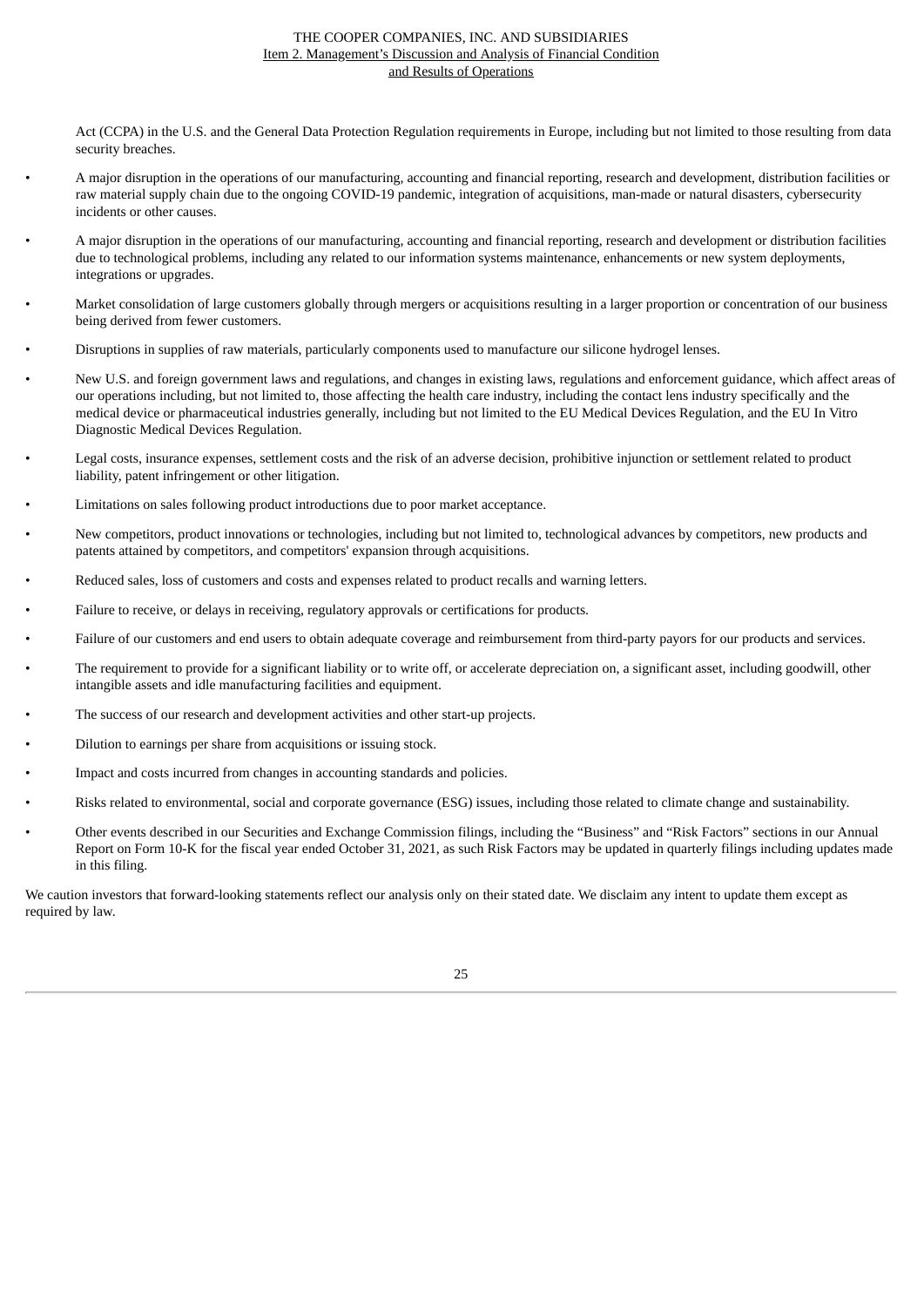#### **Results of Operations**

In this section, we discuss the results of our operations for the second quarter of fiscal 2022 ended April 30, 2022, and compare them with the same period of fiscal 2021. We discuss our cash flows and current financial condition under "Capital Resources and Liquidity." Within the tables presented, percentages are calculated based on the underlying whole-dollar amounts and, therefore, may not recalculate exactly from the rounded numbers used for disclosure purposes.

#### **Non-GAAP Financial Measures**

The succeeding sections of Management's Discussion and Analysis (MD&A) may include certain financial measures that are not defined by accounting principles generally accepted in the United States (GAAP). These measures, which are referred to as non-GAAP measures, are listed below:

- *Free Cash Flow* Free cash flow is calculated as net cash provided by operating activities less capital expenditures.
- *Constant currency* Constant currency is defined as excluding the effect of foreign currency fluctuations.

For a discussion of these measures and the reasons management believes they are useful to investors, refer to "Summary of Non-GAAP Financial Measures" below. To the extent applicable, this MD&A includes reconciliations of these non-GAAP measures to the most directly comparable financial measures calculated and presented in accordance with GAAP.

The presentation of these non-GAAP financial measures is not intended to be a substitute for, or superior to, the financial information prepared and presented in accordance with GAAP and may be different from non-GAAP financial measures used by other companies, and therefore, may not be comparable among companies.

# **COVID-19 Considerations**

The World Health Organization categorized COVID-19 as a pandemic. The COVID-19 pandemic has caused a severe global health crisis, along with economic and societal disruptions and uncertainties, which have negatively impacted business and healthcare activity globally. As a result of healthcare systems responding to the demands of managing the pandemic, governments around the world imposing measures designed to reduce the transmission of the COVID-19 virus, and individuals responding to the concerns of contracting the COVID-19 virus, many optical practitioners and retailers, hospitals, medical offices and fertility clinics closed their facilities, restricted access, or delayed or canceled patient visits, exams and elective medical procedures, and many customers that have reopened are experiencing reduced patient visits. These factors have had, and in the future may continue to have, an adverse effect on our sales, operating results and cash flows.

We have taken an active role in addressing the ongoing pandemic's impact on our employees, suppliers, distribution channels, operations and customers, including taking precautionary measures, such as implementing contingency plans, and making operational adjustments as necessary. We have taken measures to help ensure the safety of our personnel in all our facilities, and we have endeavored and continue to follow recommended actions of government and health authorities to protect our employees worldwide.

As of the date of this filing, we have not experienced any significant disruption at our manufacturing facilities. We have had no significant disruption in our access to necessary raw materials and other supplies or with our distribution network; however, we have experienced higher unabsorbed fixed overhead costs, labor inefficiencies, delays in receiving certain raw materials, higher cost of production and higher freight charges as a result of the COVID-19 pandemic. Our manufacturing and distribution operations have responded to the impacts related to the COVID-19 pandemic, and we have been able to continue to supply our products and services around the world with limited interruption. In the future, we may decide or need to implement additional precautionary measures or operational adjustments as we deem prudent to meet consumer demand or to help further ensure employee safety. We believe that the actions we are taking have enabled us to keep our employees safe and our supply chain intact and will help us emerge from this global pandemic operationally sound and well positioned for long-term growth.

The extent to which the global COVID-19 pandemic and related economic disruptions impact our business, results of operations, cash flow and financial condition will depend on future developments. At this time, future developments are highly uncertain, difficult to predict and largely outside of our control. These include, but are not limited to, the spread,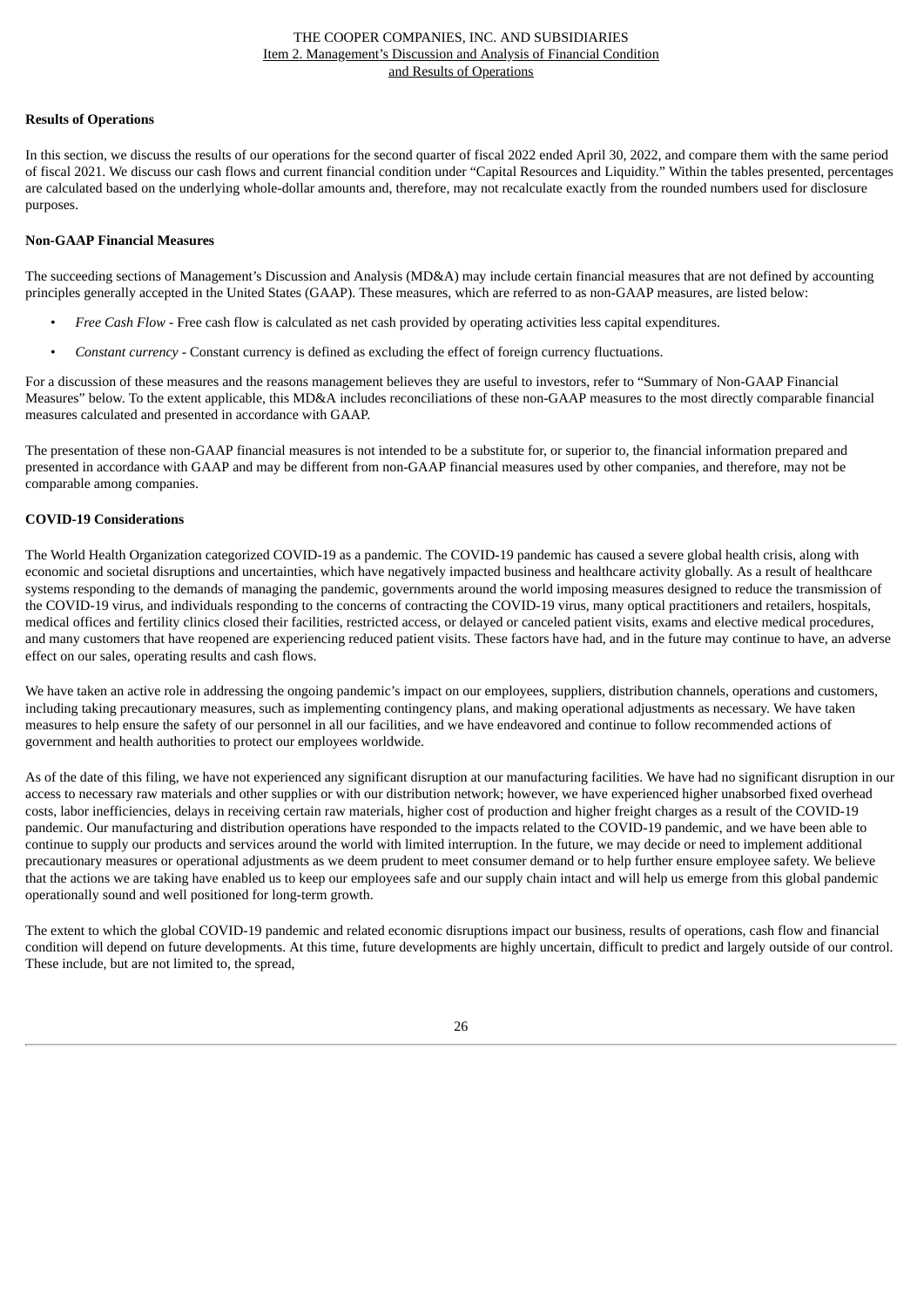duration and severity of the pandemic outbreak and any subsequent waves of additional outbreaks, including the emergence and spread of variants of the COVID-19 virus, actions taken by governments to contain the pandemic, address its impact or respond to the reduction in global and local economic activity, and how quickly and to what extent normal economic and operating conditions can resume. We will continue to closely monitor the developments relating to the COVID-19 pandemic and the responses from governments and private sector participants and their respective impact on our Company and on our customers, suppliers, vendors and business partners.



For more information on the risks associated with the COVID-19 pandemic, refer to Part II, Item 1A "Risk Factors" herein.

#### **Second Quarter Highlights**

- Gross profit of \$532.5 million, up 9% from \$487.1 million in the prior year period
- Operating income of \$132.7 million, down 7% from \$143.2 million in the prior year period
- Diluted earnings per share of \$2.55, up 8% from \$2.36 per share in the prior year period
- Cash provided by operations of \$131.8 million, compared to \$25.8 million in the prior year period

#### **Six Months Highlights**

- Gross profit \$1,050.9 million, up 12% from \$937.8 million in the prior year period
- Operating income \$263.6 million, down 5% from \$276.6 million in the prior year period
- Diluted earnings per share of \$4.45, down 90% from \$44.65 per share in the prior year period
- Cash provided by operations \$297.8 million, compared to \$340.3 million in the prior year period.

#### **Outlook**

Overall, we remain optimistic about the long-term prospects for the worldwide contact lens and general health care markets. However, the impact, risks and uncertainty relating to the global COVID-19 pandemic and related economic disruptions, as further described in the "COVID-19 Considerations" section above and in the "Risk Factors" section in Part II, Item 1A of this filing, have adversely affected our sales, cash flow and current performance and are likely to further adversely affect our future sales, cash flow and performance. Additionally, other events affecting the economy as a whole, including but not limited to the uncertainty and instability of global markets driven by Russia's invasion of Ukraine, foreign currency volatility, inflation, changes in tax laws, debt concerns, the uncertainty following the UK's withdrawal from the EU, changes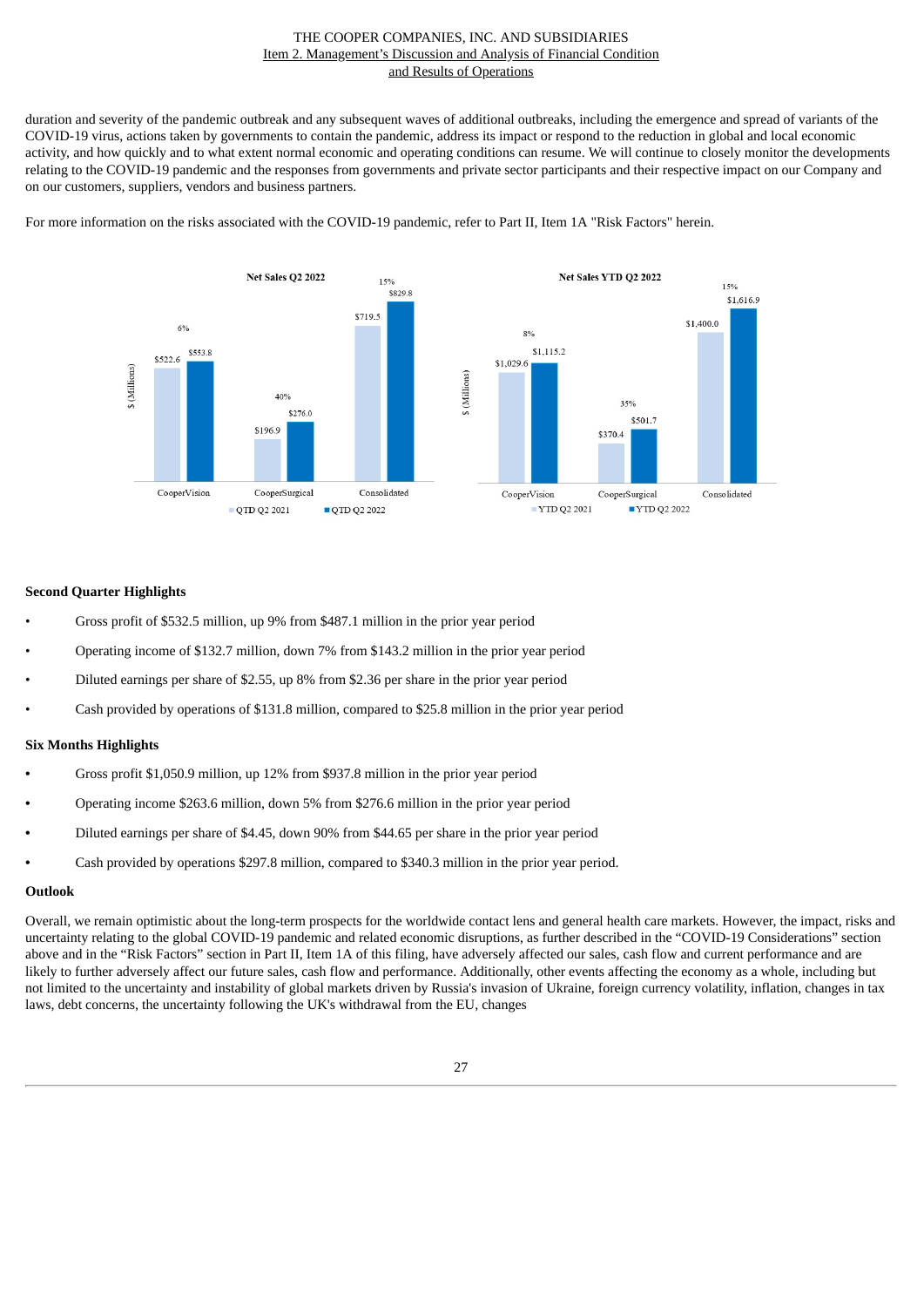to existing and new regulations, global trade barriers including additional tariffs and the trend of consolidations within the health care industry could impact our current performance and continue to represent a risk to our future performance.

*CooperVision* - We compete in the worldwide contact lens market with our spherical, toric, multifocal, toric multifocal contact lenses offered in a variety of materials including using silicone hydrogel Aquaform® technology and PC Technology™. We believe that there will be lower contact lens wearer dropout rates as technology improves and enhances the wearing experience through a combination of improved designs and materials and the growth of preferred modalities such as single-use and monthly wearing options. CooperVision also competes in the myopia management and specialty eye care contact lens markets with myopia management contact lenses using its ActivControl® technology and with products such as orthokeratology (ortho-k) and scleral lenses. In November 2019, CooperVision received United States Food and Drug Administration (FDA) approval for its MiSight® 1 day lens, which is the first and only FDA-approved product indicated to slow the progression of myopia in children with treatment initiated between the ages of 8-12 and became available in the United States during fiscal 2020. In August 2021, CooperVision received Chinese National Medical Products Administration (NMPA) approval for its MiSight 1 day lens for use in China. CooperVision is focused on greater worldwide market penetration using recently introduced products, and we continue to expand our presence in existing and emerging markets, including through acquisitions.

CooperVision acquired the following entities during the six months ended April 30, 2021:

- A privately-held U.K. contact lens manufacturer on April 26, 2021
- A privately-held medical device company on January 19, 2021

During the second quarter of fiscal 2022, the Company initiated a plan to exit its contact lens care business, a non-core business unit of the CooperVision segment, which manufactures and supplies contact lens solutions. We expect the exit activity to be completed by the end of fiscal 2022. Exit charges recognized in the three months ended April 30, 2022, were \$20.7 million, of which \$17.4 million is recognized in cost of sales and \$3.3 million is recognized in selling, general, and administrative expense in the Consolidated Statements of Income. Exit costs primarily related to inventory write-down, asset impairments and employee-related costs. Total exit costs are expected to be in a range of \$30.0 million to \$40.0 million.

In March 2022, the CooperVision and Essilor International SAS (Essilor) executed the Contribution Agreement and Stock Purchase Agreement (the "Agreements") whereby Essilor paid CooperVision \$52.6 million in exchange for 50% interest in SightGlass Vision, Inc. (SGV) and their proportionate share of the revenue payments. As part of the Agreements, each party contributed their interest in SGV and \$10 million in cash to form a new joint venture. CooperVision then remeasured the fair value of its retained equity investment in the joint venture which resulted in a \$57.4 million gain in Other (income) expense.

Our ability to compete successfully with a full range of silicone hydrogel products is an important factor to achieving our desired future levels of sales growth and profitability. CooperVision manufactures and markets a wide variety of silicone hydrogel contact lenses. Our single-use silicone hydrogel product franchises, clariti® and MyDay®, remain a focus as we expect increasing demand for these products as well as future single-use products as the global contact lens market continues to shift to this modality. Outside of single-use, the Biofinity® and Avaira Vitality® product families comprise our focus in the FRP, or frequent replacement product, market which encompasses the 2-week and monthly modalities. Included in this segment are unique products such as Biofinity Energys®, which helps individuals with digital eye fatigue.

*CooperSurgical -* Our CooperSurgical business competes in the general health care market with a commitment to advancing the health of women, babies and families through its diversified portfolio of products and services focusing on women's health and fertility. CooperSurgical has established its market presence and distribution system by developing products and acquiring companies, products and services that complement its business model.

CooperSurgical acquired the following entities during the six months ended April 30, 2022:

- A private cryopreservation services company on April 6, 2022
- Generate Life Sciences (Generate), a privately held leading provider of donor egg and sperm for fertility treatments, fertility cryopreservation services and newborn stem cell storage (cord blood & cord tissue), on December 17, 2021

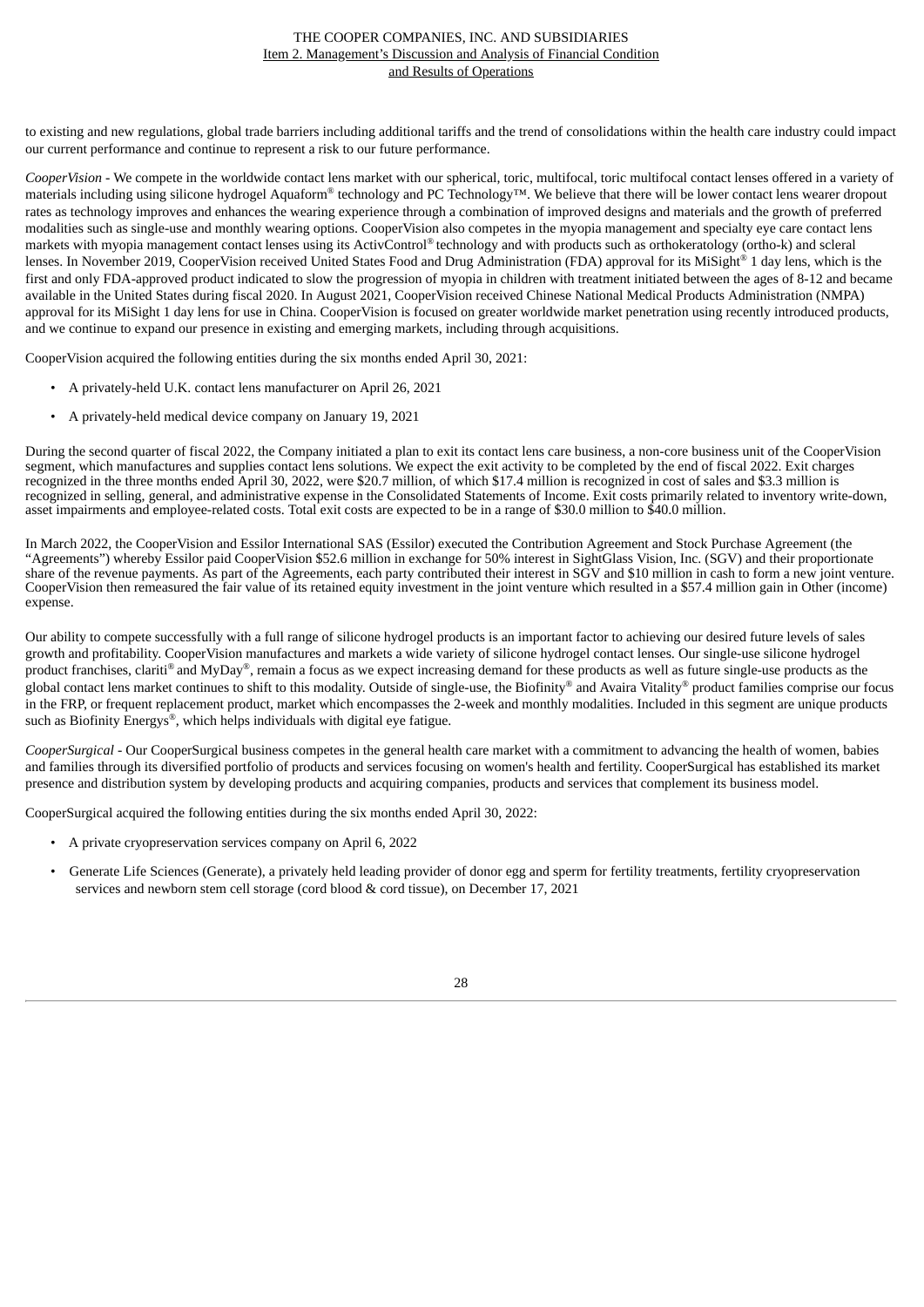CooperSurgical acquired the following entity during the six months ended April 30, 2021:

- A privately-held medical device company on March 1, 2021
- A privately-held medical device company on February 1, 2021
- A privately-held in vitro fertilization (IVF) cryo-storage software solutions company on December 31, 2020

On February 7, 2022, CooperSurgical entered into a binding letter of intent to acquire Cook Medical's Reproductive Health business, a manufacturer of minimally invasive medical devices focused on the fertility, obstetrics and gynecology markets. The aggregate consideration is \$875.0 million in cash, with \$675.0 million payable at the closing and the remaining \$200.0 million payable in \$50.0 million installments following each of the first, second, third and fourth anniversaries of the closing. The transaction is subject to customary closing conditions, including entry into a definitive acquisition agreement and regulatory approvals, and compliance with local consultation requirements.

*Capital Resources -* At April 30, 2022, we had \$399.2 million in unrestricted cash, primarily held in the United States, and \$1,288.7 million available under our 2020 Revolving Credit Facility. The \$1.5 billion term loan entered into on December 17, 2021, the \$840.0 million term loan entered into on November 2, 2021, and the \$850.0 million term loan entered into on April 1, 2020, remain outstanding as of April 30, 2022.

See Note 5. Debt of the Consolidated Condensed Financial Statements for additional information.

# **Transition from LIBOR**

The UK's Financial Conduct Authority, which regulates the London Interbank Offered Rate (LIBOR), announced in July 2017 that it will no longer persuade or require banks to submit rates for LIBOR after 2021. In March 2021, the FCA confirmed its intention to stop requiring banks to submit rates required to calculate LIBOR after 2021. However, for U.S. dollar-denominated (USD) LIBOR, only one-week and two-month USD LIBOR will cease to be published after 2021, and all remaining USD LIBOR tenors will continue being published until June 2023. Further, in March 2020, the Financial Accounting Standards Board (FASB) issued ASU 2020-04, Reference Rate Reform (Topic 848): Facilitation of the Effects of Reference Rate Reform on *Financial Reporting*. This guidance provides optional expedients and exceptions for applying GAAP to contracts, hedging relationships, and other transactions affected by reference rate reform if certain criteria are met. We have material contracts that are indexed to LIBOR and are continuing to monitor this activity and evaluate the related risk. We are continuing to evaluate the scope of impacted contracts and the potential impact. We are also monitoring the developments regarding alternative rates and may amend certain contracts to accommodate those rates if the contract does not already specify a replacement rate. While the notional value of agreements potentially indexed to LIBOR is material, we do not expect a material impact on our financial statements related to this transition.

# **Selected Statistical Information – Percentage of Net Sales**

|                                             |                                | <b>Three Months</b> |                             | <b>Six Months</b>              |                             |                        |  |  |  |
|---------------------------------------------|--------------------------------|---------------------|-----------------------------|--------------------------------|-----------------------------|------------------------|--|--|--|
|                                             | <b>Percentage of Net Sales</b> |                     | 2022 vs 2021 %<br>Change in | <b>Percentage of Net Sales</b> | 2022 vs 2021 %<br>Change in |                        |  |  |  |
| Periods Ended April 30,                     | 2022                           | 2021                | Absolute Values             | 2022                           | 2021                        | <b>Absolute Values</b> |  |  |  |
| Net sales                                   | 100 %                          | 100 %               | 15 %                        | 100 %                          | 100 %                       | 15 %                   |  |  |  |
| Cost of sales                               | 36 %                           | 32 %                | 28 %                        | 35 %                           | 33 %                        | 22 %                   |  |  |  |
| Gross profit                                | 64 %                           | 68 %                | 9%                          | 65 %                           | 67 %                        | 12 %                   |  |  |  |
| Selling, general and administrative expense | 39 %                           | 40 %                | 13 %                        | 40 %                           | 39 %                        | 17 %                   |  |  |  |
| Research and development expense            | 3%                             | 3%                  | 25 %                        | 3%                             | 3%                          | 24 %                   |  |  |  |
| Amortization of intangibles                 | 6 %                            | $5\%$               | 38 %                        | $6\%$                          | $5\%$                       | 30 %                   |  |  |  |
| <b>Operating income</b>                     | 16 %                           | 20 %                | (7)%                        | 16 %                           | 20 %                        | (5)%                   |  |  |  |

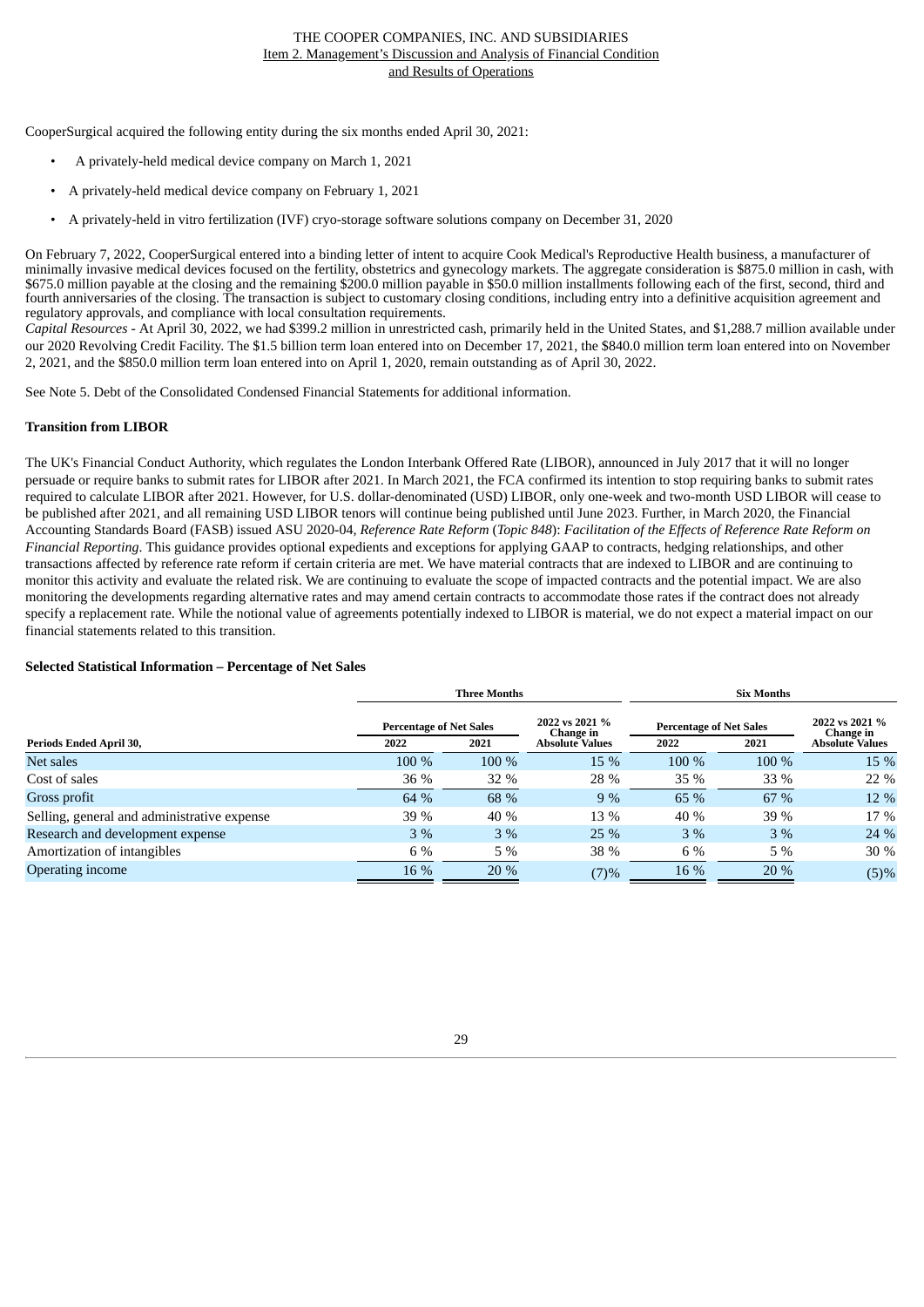# **Net Sales Growth by Business Unit**

| Periods Ended April 30, |       |       | <b>Three Months</b> |                          | <b>Six Months</b> |         |  |         |  |          |                          |
|-------------------------|-------|-------|---------------------|--------------------------|-------------------|---------|--|---------|--|----------|--------------------------|
| (\$ in millions)        | 2022  | 2021  | Increase            | 2022 vs 2021 %<br>Change |                   | 2022    |  | 2021    |  | Increase | 2022 vs 2021 %<br>Change |
| CooperVision            | 553.8 | 522.6 | 31.2                | $6\%$                    |                   | .115.2  |  | 1.029.6 |  | 85.6     | 8 %                      |
| CooperSurgical          | 276.0 | 196.9 | 79.1                | 40 %                     |                   | 501.7   |  | 370.4   |  | 131.3    | 35 %                     |
| Net sales               | 829.8 | 719.5 | 110.3               | 15 %                     |                   | 1,616.9 |  | 1.400.0 |  | 216.9    | 15 %                     |

#### **CooperVision Net Sales**

The contact lens market has two major product categories:

- Spherical lenses including lenses that correct near- and farsightedness uncomplicated by more complex visual defects; and
- Toric and multifocal lenses including lenses that, in addition to correcting near- and farsightedness, address more complex visual defects such as astigmatism and presbyopia by adding optical properties of cylinder and axis, which correct for irregularities in the shape of the cornea.

#### **CooperVision Net Sales by Category**



**Toric** – Toric lenses include Biofinity toric, MyDay toric, clariti 1 day toric, Biomedics toric, Proclear toric and Avaira Vitality toric **Multifocal** – Multifocal lenses include Biofinity multifocal, Biofinity toric multifocal, clariti 1 day multifocal, MyDay multifocal and Proclear 1 day multifocal

**Single-use spheres** – Our single-use lens portfolio includes clariti 1 day, MyDay, MiSight, Proclear 1 day and Biomedics 1 day **Non single-use sphere, other** – Our FRP (frequent replacement product) lens portfolio and other include Biofinity, Biofinity Energys, Avaira Vitality, Biomedics, Proclear, clariti, ortho-k, scleral and custom lens, contact lens care and other

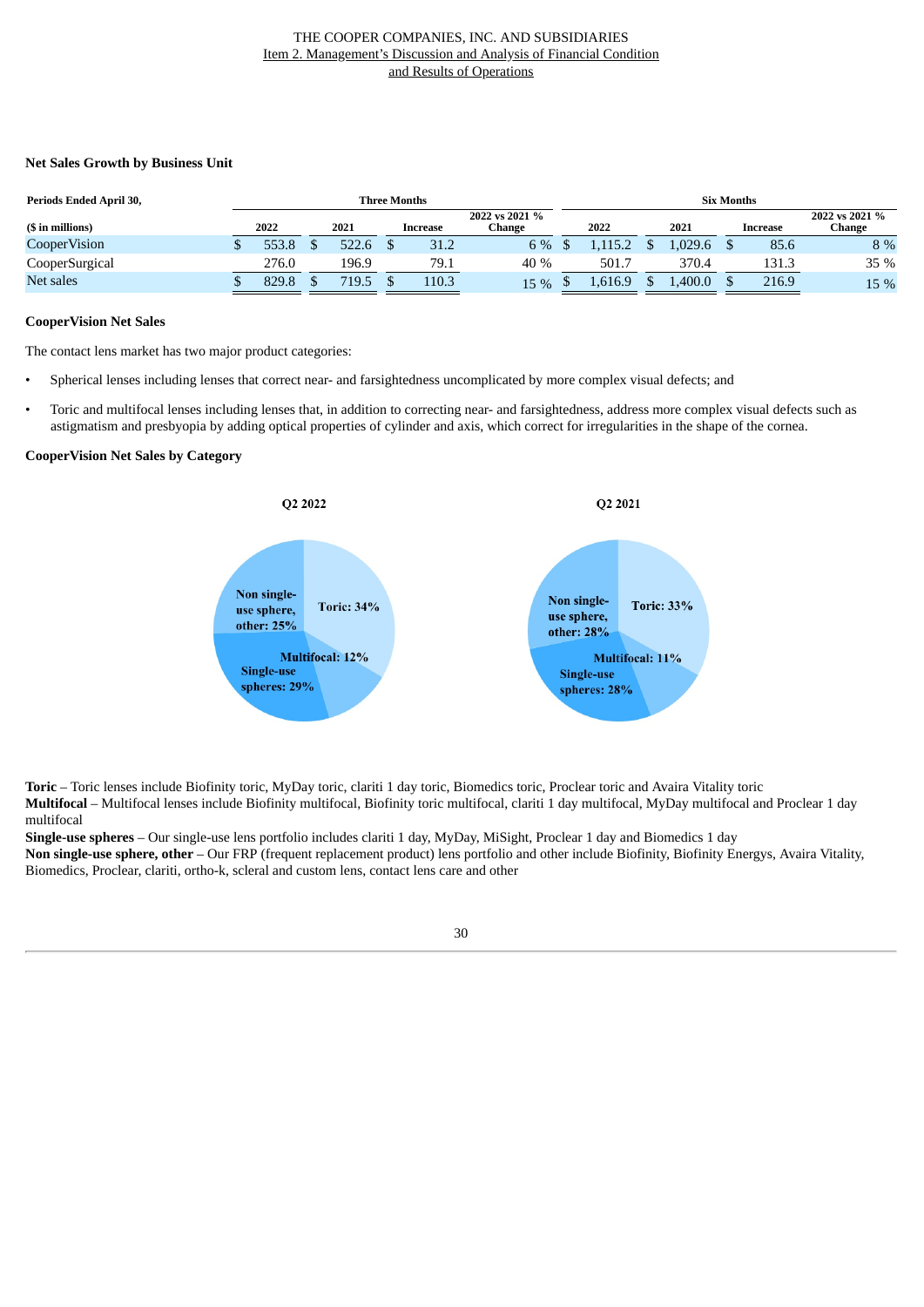| Three Months Ended April 30, |   |                    |    |       | 2022 vs 2021 |  |  |
|------------------------------|---|--------------------|----|-------|--------------|--|--|
| (\$ in millions)             |   | 2022               |    | 2021  | % Change     |  |  |
| <b>Toric</b>                 | D | $185.6$ \$         |    | 172.8 | $7\%$        |  |  |
| Multifocal                   |   | 66.4               |    | 58.0  | 14 %         |  |  |
| Single-use spheres           |   | 161.1              |    | 144.5 | 12 %         |  |  |
| Non single-use sphere, other |   | 140.7              |    | 147.3 | $(4)\%$      |  |  |
|                              |   | 553.8              | -S | 522.6 | 6 %          |  |  |
| <b>YTD Q2 2022</b>           |   | <b>YTD Q2 2021</b> |    |       |              |  |  |



| Six Months Ended April 30,   |  |         |         | 2022 vs 2021 |
|------------------------------|--|---------|---------|--------------|
| (\$ in millions)             |  | 2022    | 2021    | % Change     |
| <b>Toric</b>                 |  | 367.8   | 335.1   | 10 %         |
| Multifocal                   |  | 132.2   | 115.7   | 14 %         |
| Single-use spheres           |  | 328.1   | 290.5   | 13 %         |
| Non single-use sphere, other |  | 287.1   | 288.3   | $-$ %        |
|                              |  | 1,115.2 | 1,029.6 | 8 %          |

In the three and six months ended April 30, 2022:

- Toric and multifocal lenses grew primarily through the success of MyDay and Biofinity.
- Single-use sphere lenses growth was primarily driven by MyDay, clariti and MiSight lenses.
- Non single-use sphere lenses decreased primarily due to negative impact of foreign exchange, offset by growth driven by Biofinity, Avaira and ortho-k.
- "Other" products decreased primarily due to exit of contact lens care business. Contact lens care represented approximately 1% of net sales in both the three and six months ended April 30, 2022, and 2% of net sales in both the three and six months ended April 30, 2021.
- Total silicone hydrogel products increased by 10% and 11% in the three and six months ended April 30, 2022, representing 79% of net sales, compared to 77% in the three and six months ended April 30, 2021.
- Foreign exchange rates negatively impacted sales by approximately \$26.2 million and \$42.6 million in the three and six months ended April 30, 2022, and net sales increased by 11% and 12% in constant currency over the prior year periods.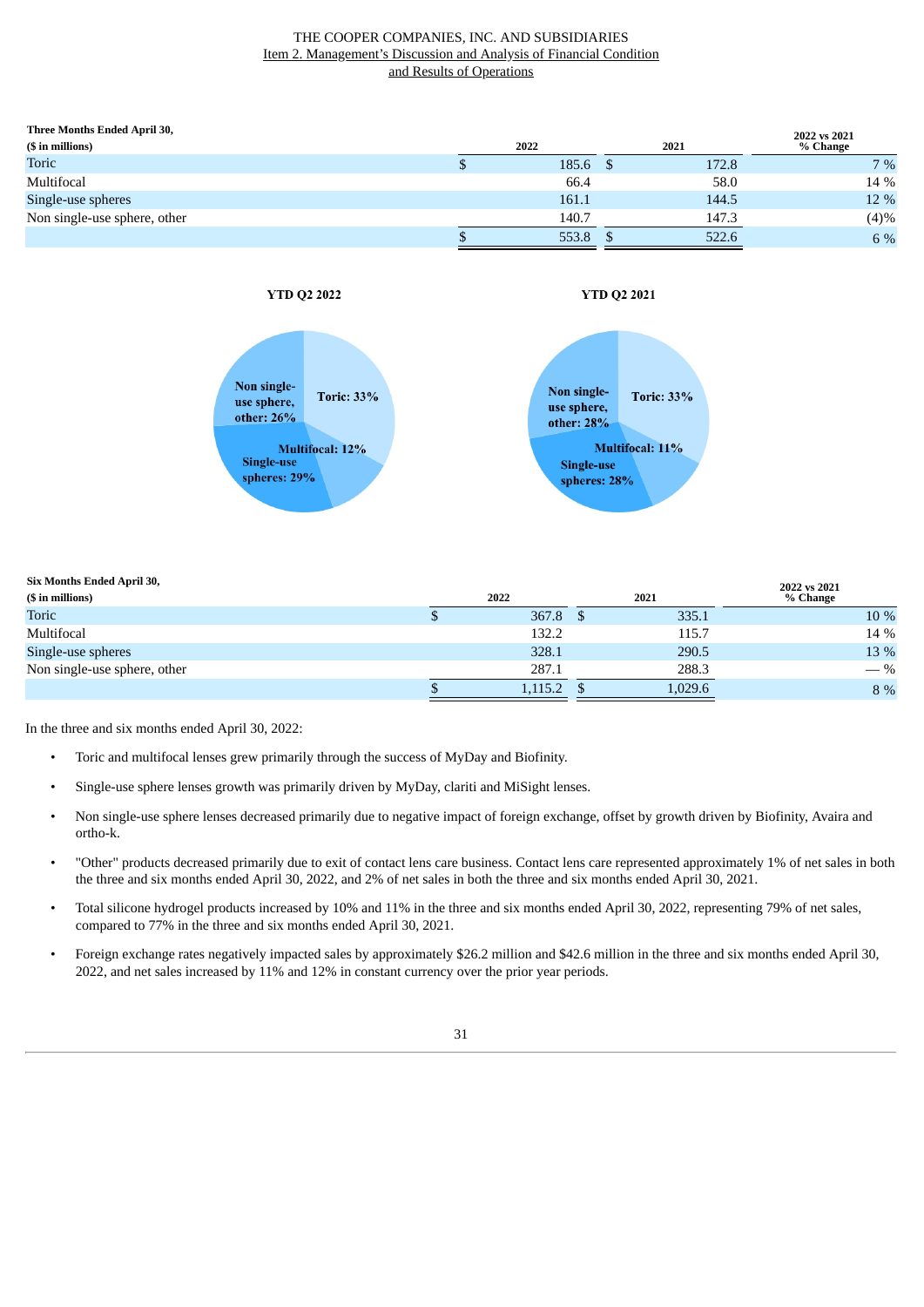- Sales growth was primarily driven by an increase in the volume of lenses sold across our core portfolio due to a recovery in demand from the impact of the COVID-19 pandemic.
- We could see downward pressure and volatility in certain markets related to net sales if the COVID-19 pandemic continues, as optical retailers and healthcare centers continue to restrict access, and social distancing measures continue.

# **CooperVision Net Sales by Geography**

CooperVision competes in the worldwide soft contact lens market and services in three primary regions: the Americas, EMEA (Europe, Middle East and Africa) and Asia Pacific.

| Periods Ended April 30, |       | <b>Three Months</b> |                          |       | <b>Six Months</b> |                          |
|-------------------------|-------|---------------------|--------------------------|-------|-------------------|--------------------------|
| (\$ in millions)        | 2022  | 2021                | 2022 vs 2021<br>% Change | 2022  | 2021              | 2022 vs 2021<br>% Change |
| Americas                | 223.5 | 207.5               | 8 %                      | 438.9 | 407.9             | 8 %                      |
| <b>EMEA</b>             | 205.9 | 194.2               | 6 %                      | 419.4 | 383.0             | 10 %                     |
| Asia Pacific            | 124.4 | 120.9               | 3%                       | 256.9 | 238.7             | 8 %                      |
|                         | 553.8 | 522.6               | 6 %                      | 115.2 | ,029.6            | 8 %                      |

CooperVision's growth in net sales across all regions was primarily attributable to market gains of silicone hydrogel contact lenses. Refer to CooperVision Net Sales by Category above for further discussion.

# **CooperSurgical Net Sales by Category**

CooperSurgical supplies the family health care market with a diversified portfolio of products and services. Our office and surgical offerings include products that facilitate surgical and non-surgical procedures that are commonly performed primarily by obstetricians and gynecologists in hospitals, surgical centers, fertility clinics and medical offices. Fertility offerings include highly specialized products and services that target the IVF process, including diagnostics testing with a goal to make fertility treatment safer, more efficient and convenient.

The chart below shows the percentage of net sales of office and surgical products and fertility.

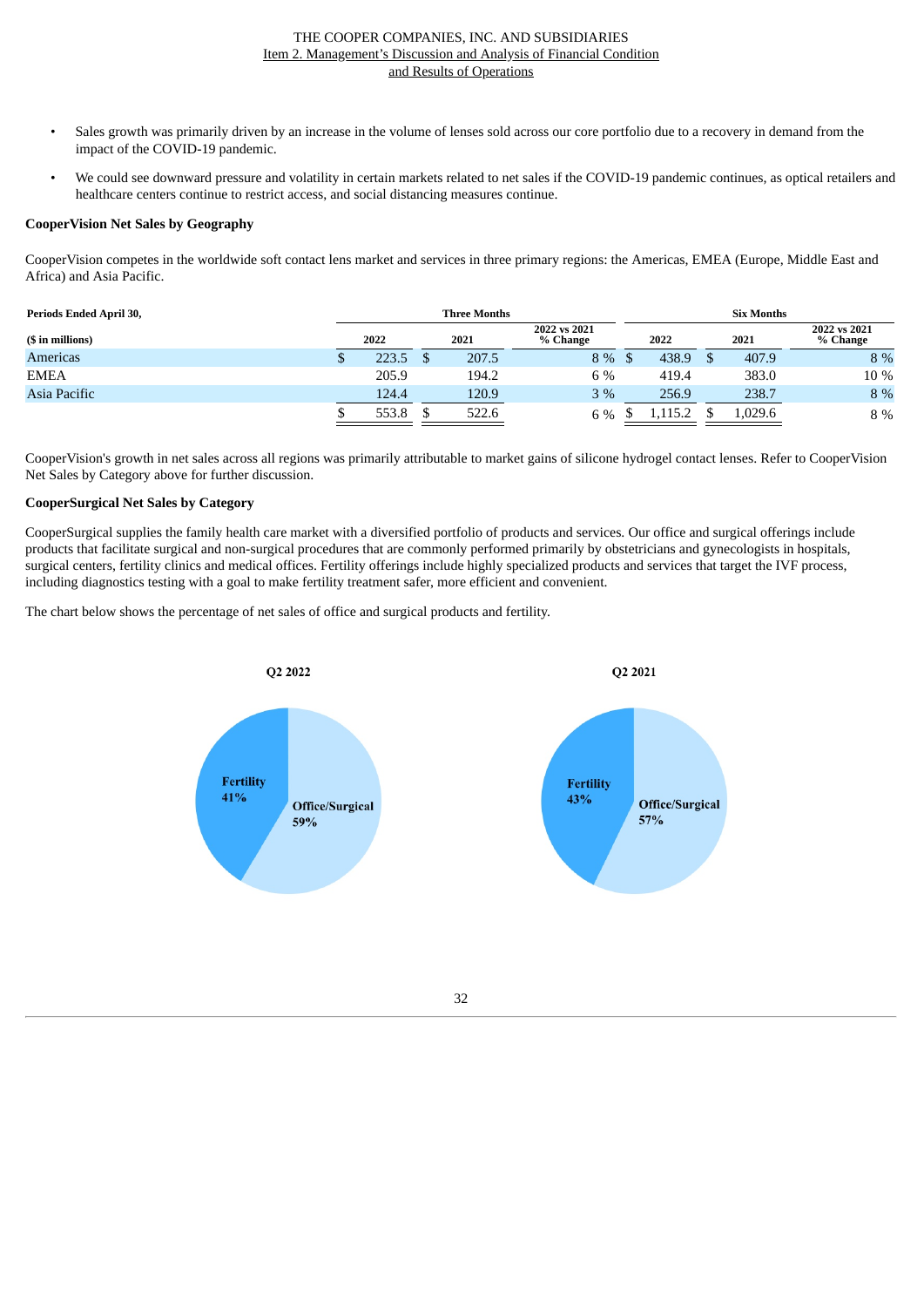**Office/Surgical** – Our significant office and surgical products and services include PARAGARD, Uterine Manipulators, Retractors, Closure products, Point-of-Care products, LEEP products, Endosee, Illuminate, Fetal Pillow and recently acquired stem cell services of Generate **Fertility** – Our significant fertility products and services include fertility consumables, fertility equipment, Embryo Options, preimplantation genetic testing and recently acquired fertility services of Generate

| Three Months Ended April 30, |       |       | 2022 vs 2021 |
|------------------------------|-------|-------|--------------|
| (\$ in millions)             | 2022  | 2021  | % Change     |
| Office and surgical products | 161.6 | 112.6 | 43 %         |
| Fertility                    | 114.4 | 84.3  | 36 %         |
|                              | 276.0 | 196.9 | 40 %         |



| Six Months Ended April 30,   |       |       | 2022 vs 2021 |
|------------------------------|-------|-------|--------------|
| (\$ in millions)             | 2022  | 2021  | % Change     |
| Office and surgical products | 290.5 | 216.1 | 34 %         |
| Fertility                    | 211.2 | 154.3 | 37 %         |
|                              | 501.7 | 370.4 | 35 %         |

In the three and six months ended April 30, 2022:

- Office and surgical products increased compared to the prior year periods mainly due to sales from the recently acquired stem cell services of Generate and sales from the acquired products, Illuminate and Fetal Pillow® compared to the prior year periods, partially offset by a decrease in PARAGARD<sup>®</sup> sales.
- Fertility net sales increased compared to the prior year periods mainly due to sales from our recent acquisition, Generate, and an increase in revenue from fertility consumables and equipment sales.
- Foreign exchange rates negatively impacted sales by approximately \$8.3 million and \$13.0 million in the three and six months ended April 30, 2022, and net sales increased by 44% and 39% in constant currency over the prior year periods.
- Sales growth was primarily driven by stronger demand for our products and services as a result of our customers continuing to reopen their health care facilities and medical offices.
- We could see downward pressure and volatility in certain markets related to net sales if the COVID-19 pandemic continues, as hospitals and healthcare centers continue to restrict access, and social distancing measures continue.

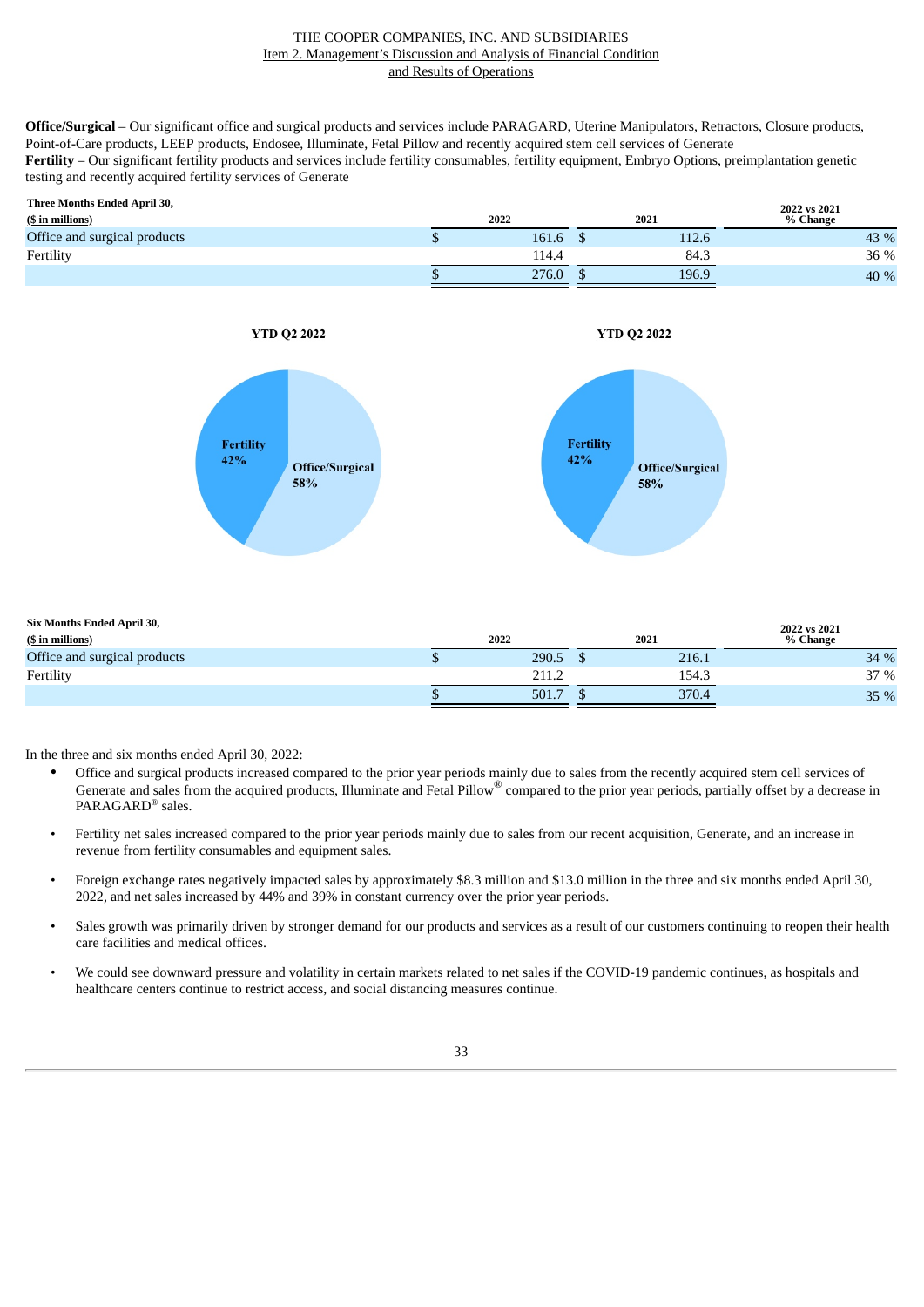# **Gross Margin**

Consolidated gross margins were 64% and 65% in the three and six months ended April 30, 2022, down from 68% and 67% in the prior year periods, primarily driven by unfavorable currency and contact lens care exit costs.

# **Selling, General and Administrative Expense (SGA)**

| Three Months Ended April 30, |       |             |       |             | 2022 vs 2021 |
|------------------------------|-------|-------------|-------|-------------|--------------|
| (\$ in millions)             | 2022  | % Net Sales | 2021  | % Net Sales | % Change     |
| CooperVision                 | 188.9 | $34\%$ \$   | 194.5 | 37%         | $(3)\%$      |
| CooperSurgical               | 119.9 | 43 %        | 79.7  | 40 %        | 50 %         |
| Corporate                    | 13.6  |             | 11.6  |             | 17 %         |
|                              | 322.4 | 39 %        | 285.8 | 40 %        | 13 %         |

#### **Six Months Ended April 30,**

| <b>SIA MORUS ERGEG APER SV,</b> |       |             |       |             | 2022 vs 2021 |
|---------------------------------|-------|-------------|-------|-------------|--------------|
| (\$ in millions)                | 2022  | % Net Sales | 2021  | % Net Sales | % Change     |
| CooperVision                    | 399.7 | 36 %        | 373.6 | 36%         | 7%           |
| CooperSurgical                  | 216.0 | 43 %        | 150.3 | 41 %        | 44 %         |
| Corporate                       | 25.8  |             | 23.1  | _           | 12 %         |
|                                 | 641.5 | 40 %        | 547.0 | 39 %        | 17%          |

CooperVision's SGA decreased in the three months ended April 30, 2022, compared to fiscal 2021 primarily due to net decrease in the fair value of contingent consideration. CooperVision's SGA increased in the six months ended April 30, 2022, compared to fiscal 2021 primarily due to increases in distribution costs, and advertising and marketing activities primarily related to myopia management, partially offset by net decrease in the fair value of contingent consideration.

CooperSurgical's SGA increased in the three and six months ended April 30, 2022, compared to fiscal 2021 primarily due to the addition of Generate's SGA and acquisition and integration expenses.

Corporate SGA increased in the three and six months ended April 30, 2022, compared to fiscal 2021 primarily due to higher share-based compensation expense.

# **Research and Development Expense (R&D)**

| Three Months Ended April 30, |      |             |    |      |             | 2022 vs 2021 |
|------------------------------|------|-------------|----|------|-------------|--------------|
| (\$ in millions)             | 2022 | % Net Sales |    | 2021 | % Net Sales | % Change     |
| CooperVision                 | 14.4 | $3\%$       | -S | 13.8 | 3%          | 5 %          |
| CooperSurgical               | 11.9 | $4\%$       |    | 7.2  | 4 %         | 65 %         |
|                              | 26.3 | 3%          |    | 21.0 | 3%          | 25 %         |
|                              |      |             |    |      |             |              |
| Six Months Ended April 30,   |      |             |    |      |             | 2022 vs 2021 |
| (\$ in millions)             | 2022 | % Net Sales |    | 2021 | % Net Sales | % Change     |
| CooperVision                 | 30.6 | $3\%$       | -S | 27.9 | 3%          | 10 %         |
| CooperSurgical               | 21.8 | $4\%$       |    | 14.5 | $4\%$       | 52 %         |

In the three and six months ended April 30, 2022:

• CooperVision's R&D expense increased in the three and six months ended April 30, 2022, compared to fiscal 2021, mainly due to myopia management programs, and timing of R&D projects. As a percentage of sales, CooperVision's R&D expense remained relatively flat. CooperVision's R&D activities are primarily focused on the development of contact lenses, manufacturing technology and process enhancements.

 $\frac{$}{5}$   $\frac{52.4}{24\%}$   $\frac{$}{5}$   $\frac{42.4}{3\%}$   $\frac{3\%}{4}$   $\frac{24\%}{4}$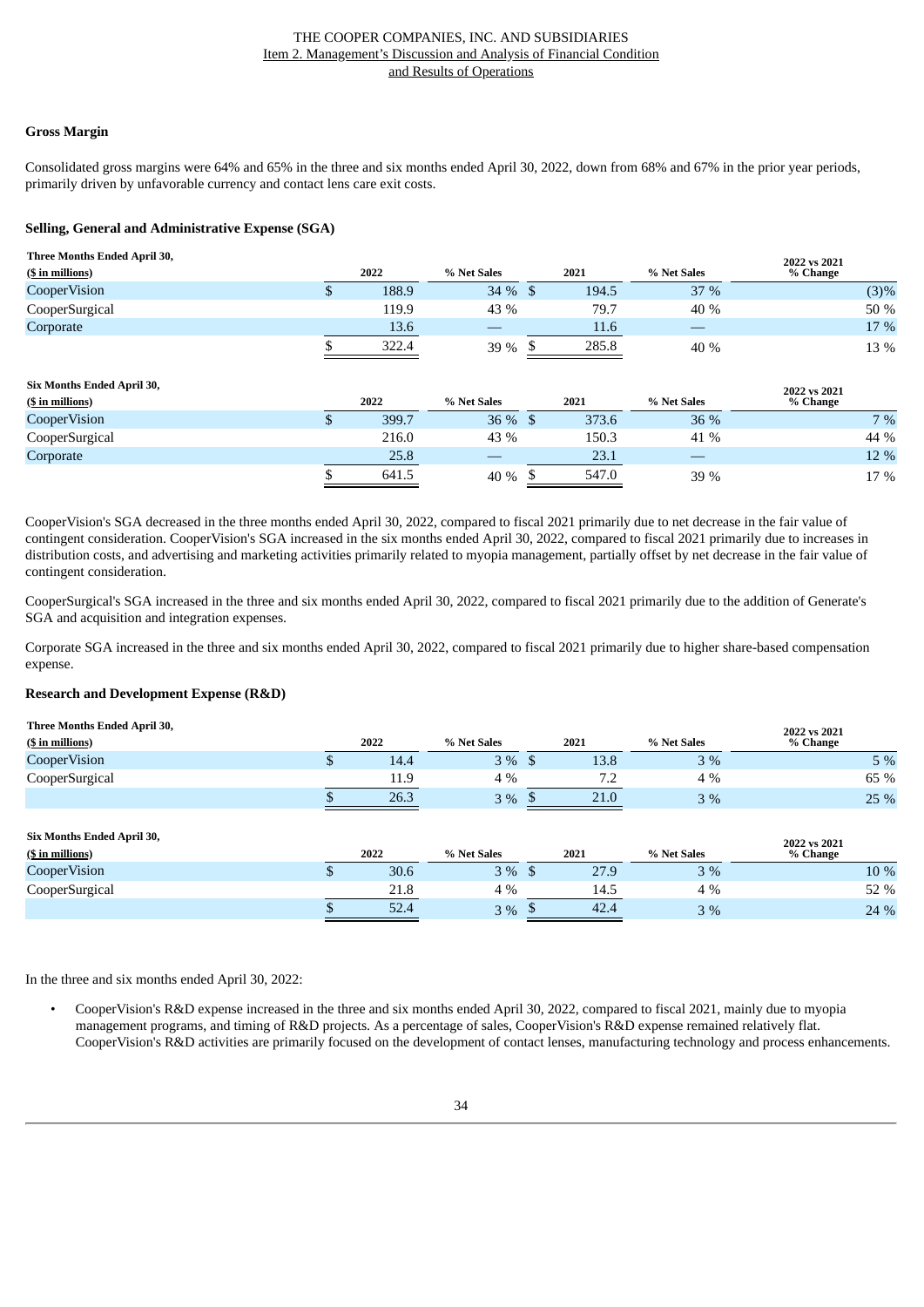• CooperSurgical's R&D expense increased in the three and six months ended April 30, 2022, compared to fiscal 2021, mainly due to the addition of Generate's R&D expense and changes in headcount. As a percentage of sales, CooperSurgical's R&D expense remained relatively flat. CooperSurgical's R&D activities are focused on developing and refining diagnostic and therapeutic products including medical interventions, surgical devices and fertility solutions.

#### **Amortization Expense**

| Three Months Ended April 30, |     |      |             |               |      |             | 2022 vs 2021 |
|------------------------------|-----|------|-------------|---------------|------|-------------|--------------|
| (\$ in millions)             |     | 2022 | % Net Sales |               | 2021 | % Net Sales | % Change     |
| CooperVision                 | S.  | 8.0  | 1 %         | <b>S</b>      | 9.4  | 2%          | (15)%        |
| CooperSurgical               |     | 43.1 | 16 %        |               | 27.7 | 14 %        | 56 %         |
|                              |     | 51.1 | 6 %         |               | 37.1 | 5%          | 38 %         |
| Six Months Ended April 30,   |     |      |             |               |      |             | 2022 vs 2021 |
| (\$ in millions)             |     | 2022 | % Net Sales |               | 2021 | % Net Sales | % Change     |
| CooperVision                 | \$. | 16.2 | $1\%$       | <sup>\$</sup> | 17.9 | 2%          | (9)%         |
| CooperSurgical               |     | 77.2 | 15 %        |               | 53.9 | 15 %        | 43 %         |
|                              |     | 93.4 | 6 %         |               | 71.8 | 5%          | 30 %         |

CooperVision's amortization expense decreased in absolute dollars in the three and six months ended April 30, 2022, compared to fiscal 2021, primarily due to the deconsolidation of SGV. As a percentage of sales, CooperVision's amortization expense decreased, primarily due to an increase in net sales.

CooperSurgical's amortization expense increased in the three and six months ended April 30, 2022, compared to fiscal 2021, primarily due to the amortization of intangible assets newly acquired through acquisitions. As a percentage of sales, CooperSurgical's amortization expense remained relatively flat, primarily due to an increase in net sales.

# **Operating Income**

#### **Three Months Ended April 30,**

| THERE MORNING ENGEG APTH 50,<br>(\$ in millions) |    | 2022   | % Net Sales | 2021   | % Net Sales | 2022 vs 2021<br>% Change |
|--------------------------------------------------|----|--------|-------------|--------|-------------|--------------------------|
| CooperVision                                     | ۰υ | 135.4  | $24\%$ \$   | 131.7  | 25 %        | 3%                       |
| CooperSurgical                                   |    | 10.9   | 4 %         | 23.1   | 12 %        | (53)%                    |
| Corporate                                        |    | (13.6) | _           | (11.6) |             | 17 %                     |
|                                                  |    | 132.7  | 16 %        | 143.2  | 20 %        | (7)%                     |

| Six Months Ended April 30, |        |             |        |             | 2022 vs 2021 |
|----------------------------|--------|-------------|--------|-------------|--------------|
| (\$ in millions)           | 2022   | % Net Sales | 2021   | % Net Sales | % Change     |
| CooperVision               | 262.8  | $24\%$ \$   | 259.2  | 25 %        | $\%$         |
| CooperSurgical             | 26.6   | 5 %         | 40.6   | 11 %        | (35)%        |
| Corporate                  | (25.8) |             | (23.2) |             | 11 %         |
|                            | 263.6  | 16 %        | 276.6  | 20 %        | $(5)\%$      |

CooperVision's operating income increased in absolute dollars in the three and six months ended April 30, 2022, compared to the prior year periods primarily due to an increase in net sales partially offset by net changes in operating expenses. As a percentage of net sales, CooperVision's operating income decreased, primarily due to an increase in net sales.

CooperSurgical's operating income decreased as a percentage of net sales and in absolute dollars in the three and six months ended April 30, 2022, compared to the prior year periods, primarily due to an increase in SGA and amortization expenses, partially offset by an increase in net sales.

Corporate operating loss increased in the three and six months ended April 30, 2022, compared to the prior year periods, primarily due to higher sharebased compensation expense.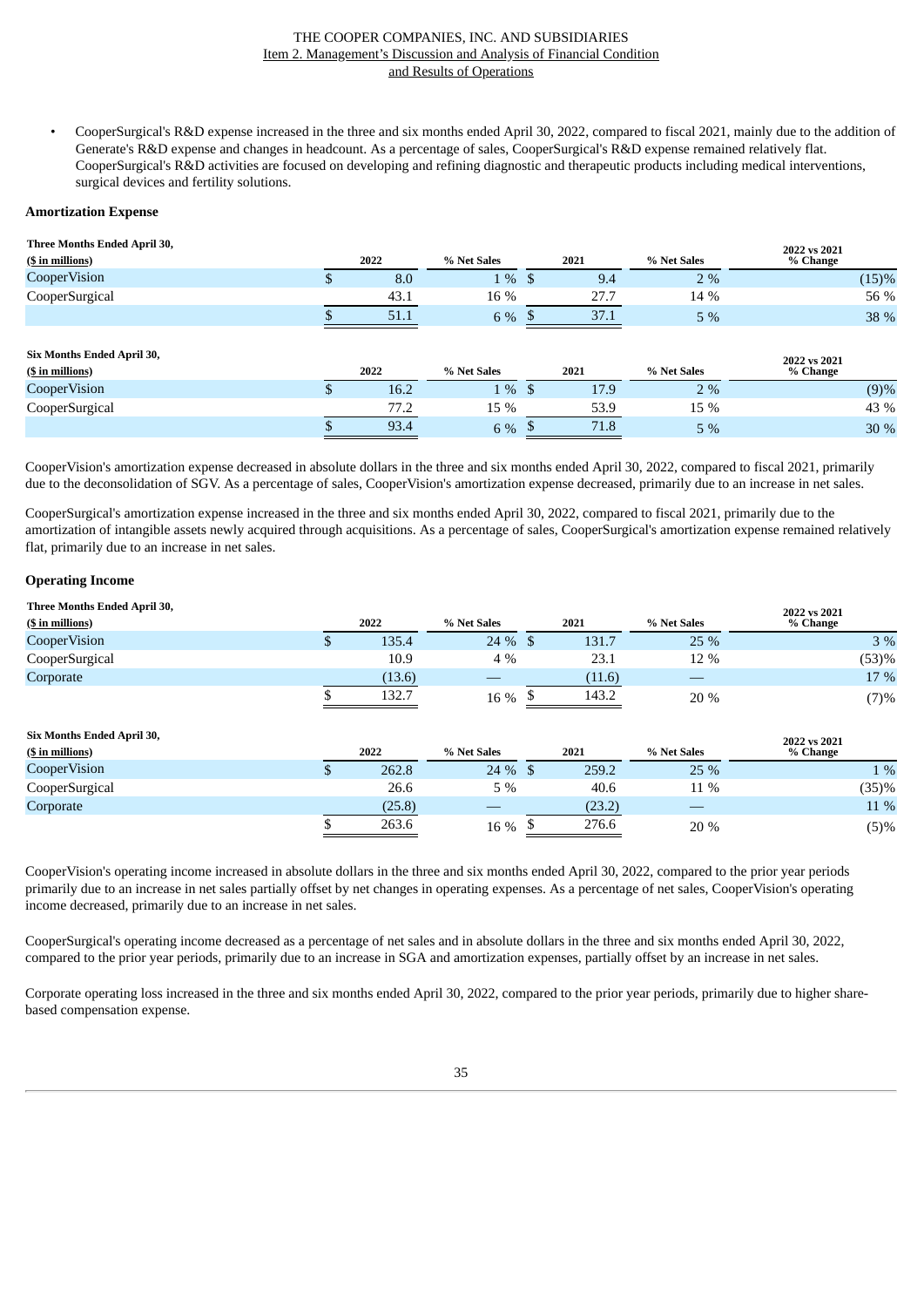On a consolidated basis, operating income decreased as a percentage of net sales and in absolute dollars primarily due to an increase in SGA and amortization expense, partially offset by an increase in consolidated net sales.

#### **Interest Expense**

| Three Months Ended April 30,<br>(\$ in millions) | 2022 | % Net Sales | 2021 | % Net Sales   | 2022 vs 2021<br>% Change |      |
|--------------------------------------------------|------|-------------|------|---------------|--------------------------|------|
| Interest expense                                 | 10.8 | $\%$        | 6.1  | $1\%$         |                          | 78 % |
|                                                  |      |             |      |               |                          |      |
| Six Months Ended April 30,                       |      |             |      |               | 2022 vs 2021             |      |
| (\$ in millions)                                 | 2022 | % Net Sales | 2021 | % Net Sales   | % Change                 |      |
| Interest expense                                 | 17.4 | $\%$        | 12.5 | $\frac{9}{6}$ |                          | 39 % |

Interest expense increased in absolute dollars during the three and six months ended April 30, 2022, primarily due to higher average debt balances compared to the prior year periods.

#### **Other (Income) Expense, Net**

| Periods Ended April 30, |        | <b>Three Months</b> | <b>Six Months</b> |        |        |  |
|-------------------------|--------|---------------------|-------------------|--------|--------|--|
| (\$ in millions)        | 2022   | 2021                | 2022              |        | 2021   |  |
| Investment gain         | (48.4) |                     |                   | (48.4) | (11.5) |  |
| Foreign exchange loss   | 7.0    | 1.3                 |                   | 10.3   | 1.2    |  |
| Other income, net       | (0.4)  | (0.6)               |                   | (1.3)  | (1.5)  |  |
|                         | (41.8) | 0.7                 |                   | (39.4) | (11.8) |  |

Investment gain primarily consists of a gain on remeasurement of the fair value of retained equity investment in SGV as a result of deconsolidation. Foreign exchange loss is mainly associated with intercompany receivables from Yen and Euro activity during the quarter.

Other income, net decreased in the three and six months ended April 30, 2022, primarily due to loss on minority investments, partially offset by defined benefit plan related income.

#### **Provision for Income Taxes**

Our effective tax rates for the three months ended April 30, 2022, and April 30, 2021, were 22.7% and 13.8%, respectively. The increase was primarily due to changes in the geographical composition of pre-tax earnings and excess tax benefits from share-based compensation.

Our effective tax rates for the six months ended April 30, 2022, and April 30, 2021, were 22.3% and (704.2)%, respectively. The increase was primarily due to an intra-group transfer of intellectual property during the six months ended April 30, 2021, as discussed below.

In November 2020, we completed an intra-group transfer of certain intellectual property and related assets of CooperVision to a UK subsidiary as part of a group restructuring to establish headquarters operations in the UK. Determining fair value involved significant judgment related to future revenue growth, operating margins and discount rates. The transfer resulted in a step-up of the UK tax-deductible basis in the intellectual property and goodwill, creating a temporary difference between the book basis and the tax basis of these assets. As a result, we recognized a deferred tax asset of \$1,987.9 million, with a corresponding income tax benefit, during the three months ended January 31, 2021.

#### **Share-Based Compensation Plans**

We have several share-based compensation plans that are described in our Annual Report on Form 10-K for the fiscal year ended October 31, 2021. The compensation expense and related income tax benefit recognized in our Consolidated Statements of Income and Comprehensive Income for share-based awards were as follows: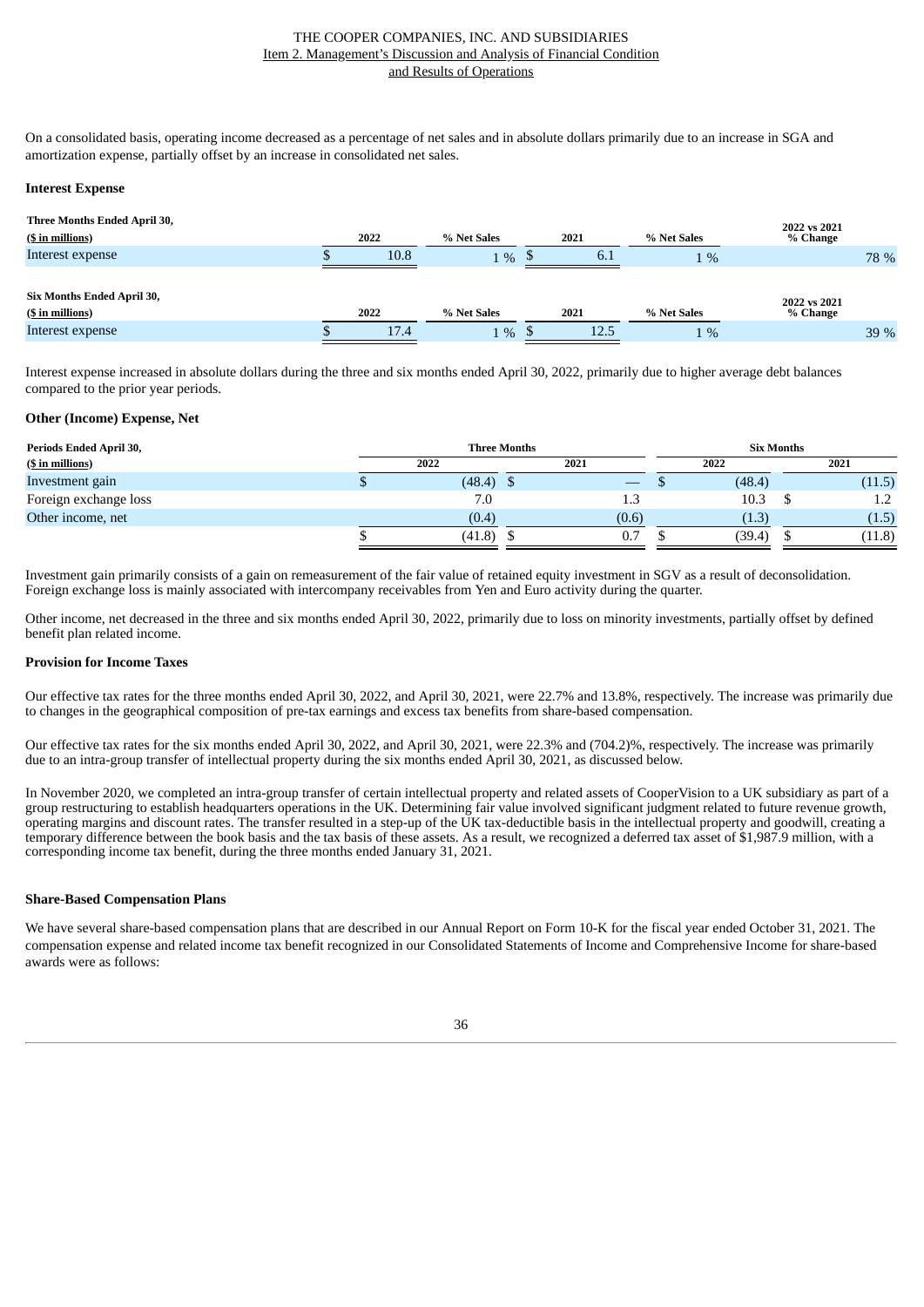| Periods Ended April 30,                     | <b>Three Months</b> |         |  | <b>Six Months</b> |  |      |  |      |
|---------------------------------------------|---------------------|---------|--|-------------------|--|------|--|------|
| (\$ in millions)                            |                     | 2022    |  | 2021              |  | 2022 |  | 2021 |
| Selling, general and administrative expense |                     | 11.3    |  | 8.7               |  | 22.8 |  | 17.8 |
| Cost of sales                               |                     | $1.0\,$ |  | 0.9               |  | 2.3  |  | 2.0  |
| Research and development expense            |                     | 0.7     |  | 0.6               |  | 1.5  |  | 1.2  |
| Total share-based compensation expense      |                     | 13.0    |  | 10.2              |  | 26.6 |  | 21.0 |
| Related income tax benefit                  |                     | 1.1     |  |                   |  | 2.7  |  | 2.4  |

# **Capital Resources and Liquidity**

#### **Second Quarter Highlights**

- Operating cash flow of \$131.8 million compared to \$192.6 million in the prior year period
- Expenditures for purchases of property, plant and equipment of \$43.4 million compared to \$49.9 million in the prior year period
- Cash proceeds from sale of interest in a subsidiary of \$52.6 million. Refer to Note 2. Acquisitions and Joint Venture for additional information
- Cash payments for acquisitions and others of \$24.8 million compared to \$91.1 million in the prior year period
- Cash provided by operations of \$131.8 million offset by capital expenditures of \$43.4 million resulted in positive free cash flow of \$88.4 million, down \$54.3 million compared to the prior year period

#### **Six-Month Highlights**

- Operating cash flow of \$297.8 million compared to \$340.3 million in the prior year period
- Expenditures for purchases of property, plant and equipment of \$100.5 million compared to \$105.8 million in the prior year period
- Cash proceeds from sale of interest in a subsidiary of \$52.6 million. Refer to Note 2. Acquisitions and Joint Venture for additional information
- Cash payments for acquisitions and others of \$1,637.1 million compared to \$170.9 million in the prior year period
- Cash provided by operations of \$297.8 million offset by capital expenditures of \$100.5 million resulted in positive free cash flow of \$197.3 million, down \$37.2 million compared to the prior year period

#### **Comparative Statistics**

| (\$ in millions)                             |    | <b>April 30, 2022</b> | <b>October 31, 2021</b> |  |  |
|----------------------------------------------|----|-----------------------|-------------------------|--|--|
| Cash and cash equivalents                    |    | 399.2                 | 95.9                    |  |  |
| Total assets                                 | S  | 11,778.0              | 9,606.2                 |  |  |
| Working capital                              | \$ | 89.8                  | 733.2                   |  |  |
| Total debt                                   | S  | 3.252.4               | 1,479.0                 |  |  |
| Stockholders' equity                         | \$ | 7.013.8               | 6,942.0                 |  |  |
| Ratio of debt to equity                      |    | 0.46:1                | 0.21:1                  |  |  |
| Debt as a percentage of total capitalization |    | <b>32 %</b>           | 18 %                    |  |  |

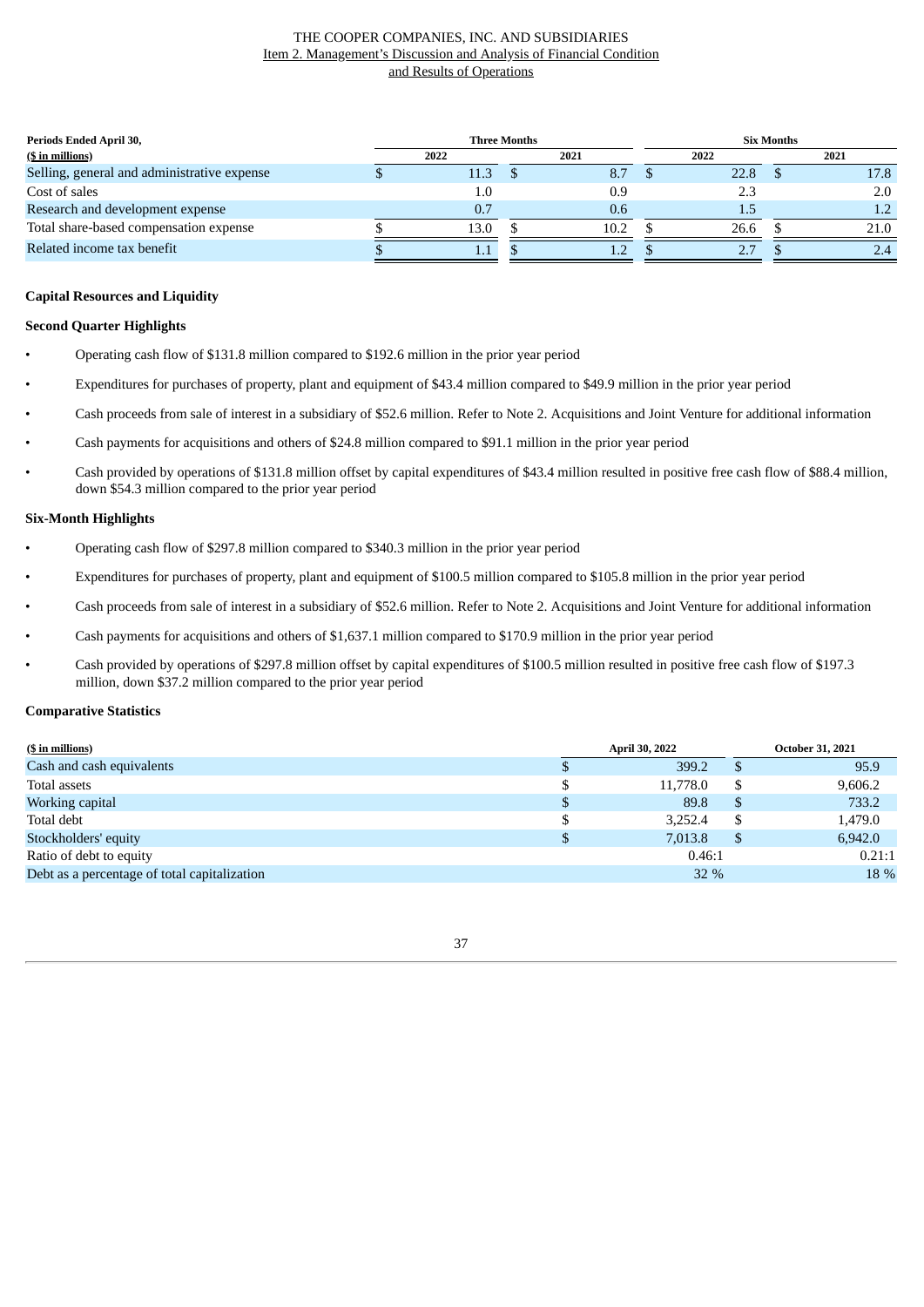# **Working Capital**

The decrease in working capital at April 30, 2022, from the end of fiscal 2021 was primarily due to:

- increase in short-term debt of \$822.8 million, primarily due to the 2021 364-Day Term Loan Agreement entered into on November 2, 2021;
- increase in other current liabilities of \$100.7 million, primarily due to the Generate acquisition. Refer to Note 2. Acquisitions and Joint Venture for further information;
- decrease in assets held-for-sale of \$89.2 million due to deconsolidation of SGV and forming of a new joint venture. Refer to Note 2. Acquisitions and Joint Venture for further information;
- increase in accounts payable of \$22.7 million due to timing of payments; partially offset by:
- increase in cash and cash equivalents of \$303.3 million;
- decrease in employee compensation and benefits of \$28.7 million due to timing of payments;
- increase in prepaid expense and other current assets of \$23.9 million due to timing of payments;
- increase in inventories of \$18.2 million primarily due to increase in production and the build up of inventory for future product launches;
- increase in trade accounts receivable of \$16.7 million primarily due to higher sales and timing of collections.

At April 30, 2022, our inventory months on hand was 6.1 compared to 6.8 at October 31, 2021. The \$18.2 million increase in inventories was primarily due to increase in production and the build up of inventory for future product launches.

Our days sales outstanding (DSO) was 57 days at April 30, 2022, compared to 64 days at October 31, 2021. The decrease in DSO from October 31, 2021 to April 30, 2022 was primarily due to timing of collections.

# **Operating Cash Flow**

Cash provided by operating activities decreased by \$42.5 million from \$340.3 million in the first half of fiscal 2021 to \$297.8 million in the first half of fiscal 2022. This decrease in cash flow provided by operating activities primarily consists of:

- decrease in net income of \$1,996.8 million from a net income of \$2,218.6 million in the first half of fiscal 2021 to \$221.8 million in the first half of fiscal  $2022$ ;
- decrease from other non-cash items of \$49.6 million, from \$7.7 million cash inflow during the first half of fiscal 2021 to \$41.9 million cash outflow during the first half of fiscal 2022;
- decrease from \$40.7 million settlement of contingent consideration. Refer to Note 2. Acquisitions and Joint Venture for further information; partially offset by:
- increase of \$2,013.2 million in the net changes in deferred income taxes. Refer to Note 6. Income Taxes for further information;
- increase of \$22.4 million in net changes in depreciation and amortization, from \$153.0 million during the first half of fiscal 2021 to \$175.4 million during the first half of fiscal 2022;
- increase of \$9.0 million in net cash flow from changes in operating capital, from \$61.4 million outflow in the first half of fiscal 2021 to \$52.4 million outflow in the first half of fiscal 2022.

The decrease in net income of \$1,996.8 million was primarily due to: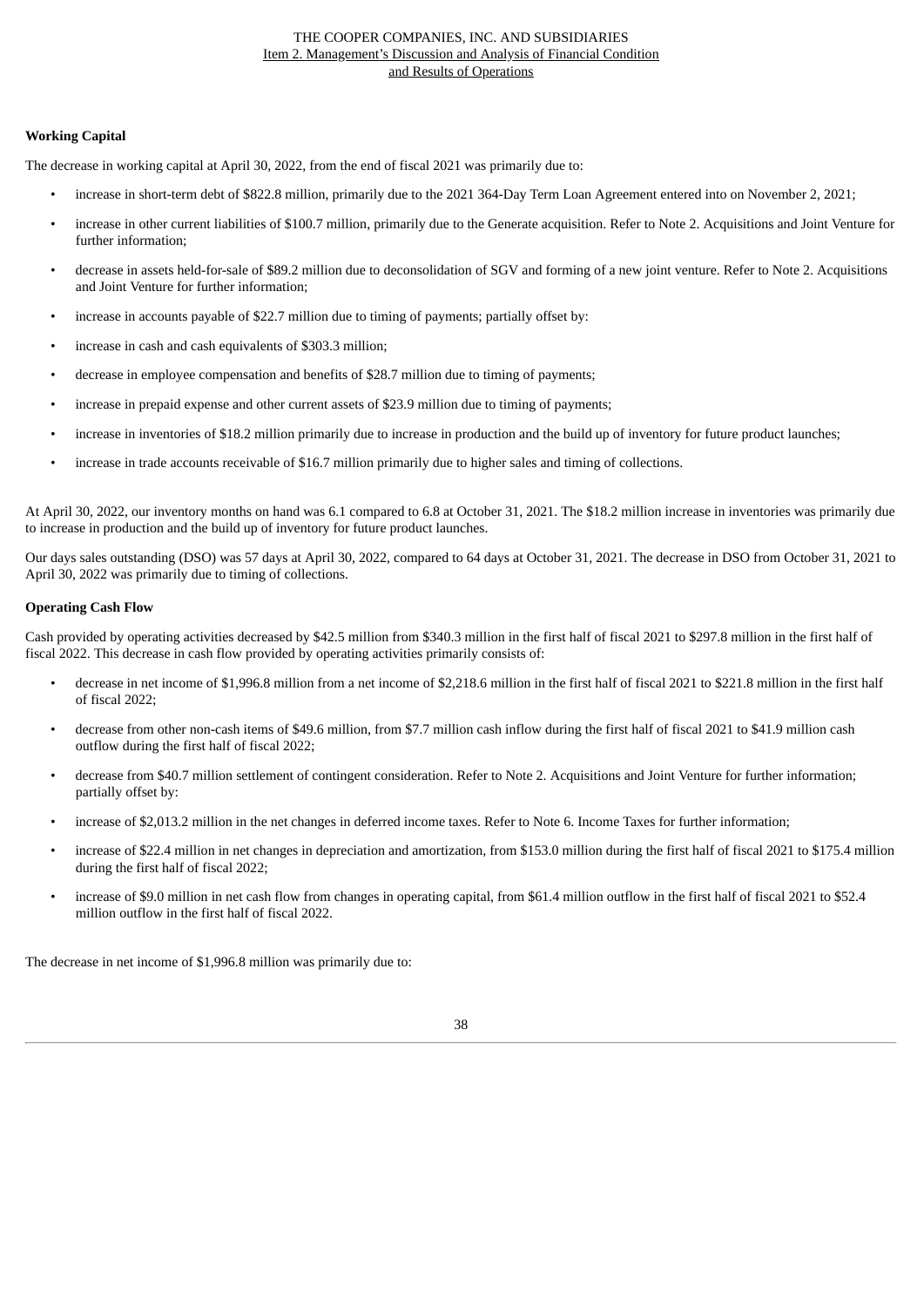- recognized income tax benefit of \$1,987.9 million in the prior year period. Refer to Note 6. Income Taxes for further information;
- decrease of \$13.00 million in operating income from \$276.6 million in the first half of fiscal 2021 to \$263.6 million in the first half of fiscal 2022 primarily due to the increase in certain costs;

The \$9.0 million increase in the net cash flow from changes in operating capital compared to the prior year period is primarily due to:

- \$46.5 million increase in the net changes in accounts payable primarily due to timing of payments;
- \$42.9 million increase in the net changes in trade and other receivables primarily due to timing of collections and higher sales;
- \$14.3 million increase in the net changes in prepaid and other assets due to timing of payments; partially offset by:
- \$56.1 million decrease in the net changes in accrued liabilities;
- \$23.8 million decrease in the net changes in the translation gain (loss);
- \$8.6 million decrease in the net changes in income tax payable;
- \$6.2 million decrease in the net changes in inventories.

The \$49.6 million decrease in non-cash items compared to the prior year period is primarily due to:

- \$57.4 million gain on remeasurement of the fair value of the retained equity investment in SGV as a result of deconsolidation;
- \$36.7 million decrease in the net changes in long-term liabilities;
- \$12.2 million decrease from change in fair value of contingent consideration; partially offset by:
- \$24.6 million increase in net changes in other long-term assets & other;
- \$13.1 million increase from minority interest in net income;
- \$11.3 million increase from the effect of exchange rate change on cash.

# **Investing Cash Flow**

Cash used in investing activities increased by \$1,408.3 million to \$1,685.0 million in the first half of fiscal 2022 from \$276.7 million in the first half of fiscal 2021 due to:

- \$1,466.2 million increase in payments made for acquisitions in the first half of fiscal 2022 compared to the prior year period, largely due to the Generate acquisition, partially offset by;
- \$52.6 million increase in cash flows from sale of SGV. Refer to Note 2. Acquisitions and Joint Venture for further information.

#### **Financing Cash Flow**

Cash flows from financing activities increased by \$1775.5 million to \$1,696.5 million cash inflow in the first half of fiscal 2022 compared to \$79.0 million outflow in the first half of fiscal 2021, primarily due to:

• \$1,016.7 million increase in proceeds from long-term debt, primarily due to funds received from the 2021 Term Loan Facility; and

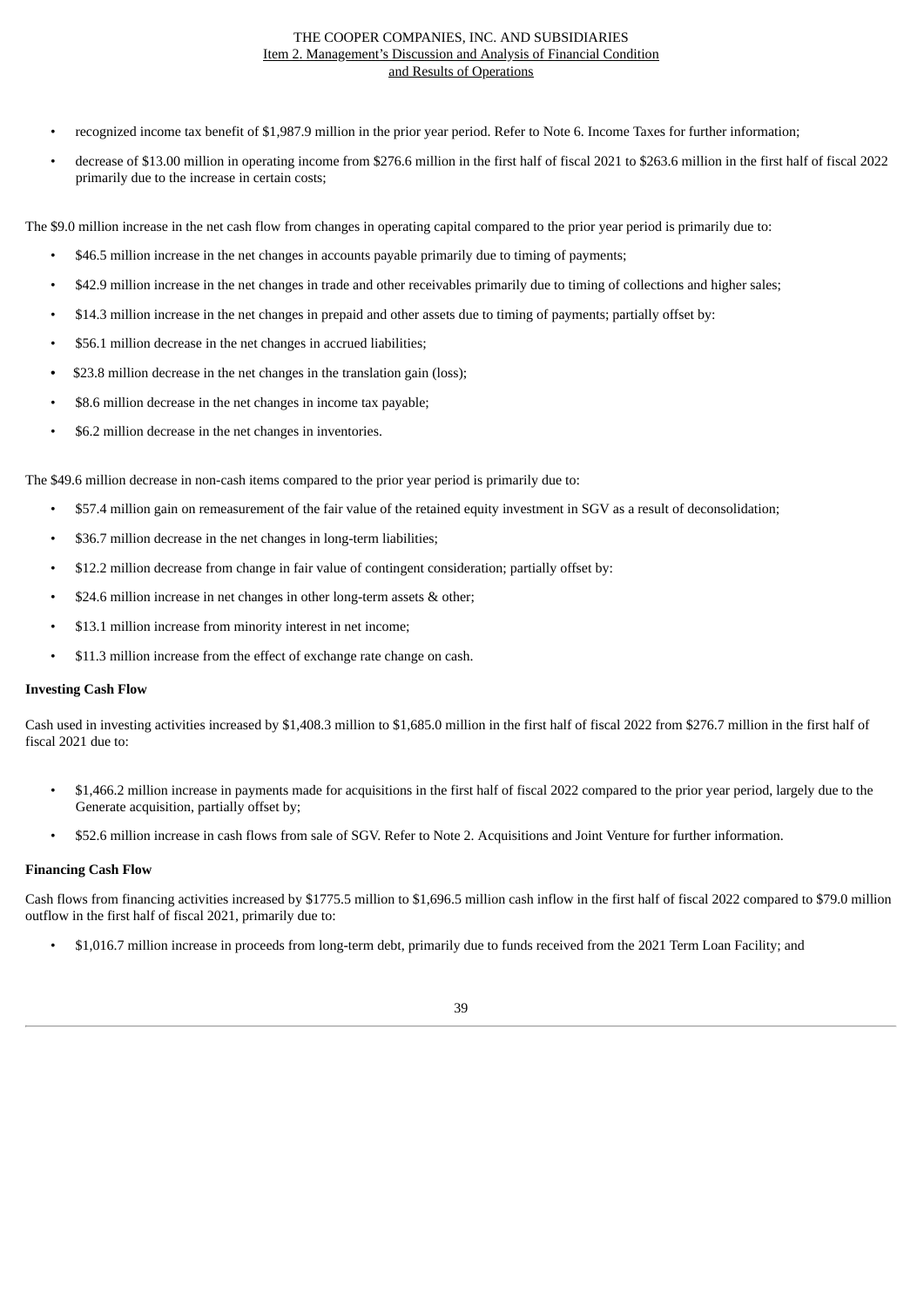- \$826.9 million increase in net proceeds from short-term debt, primarily due to the 2021 364-Day Term Loan Agreement; partially offset by:
- \$53.7 million increase in repurchase of common stock compared to prior year period.

On November 2, 2021, the Company entered into a 364-day, \$840.0 million, term loan agreement by and among the Company, the lenders party thereto and The Bank of Nova Scotia, as administrative agent (the 2021 364-Day Term Loan Agreement), which matures on November 1, 2022. The Company used part of the funds to partially repay outstanding borrowings under the 2020 Revolving Credit Facility and for general corporate purposes.

On December 17, 2021, the Company entered into a Term Loan Agreement (the 2021 Credit Agreement) by and among the Company, the lenders from time to time party thereto, and PNC Bank, National Association, as administrative agent. The 2021 Credit Agreement provides for a term loan facility (the 2021 Term Loan Facility) in an aggregate principal amount of \$1.5 billion, which, unless terminated earlier, matures on December 17, 2026. In addition, the Company has the ability from time to time to request an increase to the commitments under the 2021 Term Loan Facility or to establish a new term loan facility under the 2021 Credit Agreement in an aggregate principal amount not to exceed \$1.125 billion, upon prior written notice to the administrative agent and subject to the discretionary participation of the lenders funding such term loans and certain limitations set forth in the 2021 Credit Agreement. The following is a summary of the maximum commitments and the net amounts available to us under different credit facilities as of April 30, 2022:

| (In millions)                  | <b>Facility Limit</b> | Outstanding<br><b>Borrowings</b> | Outstanding<br><b>Letters of Credit</b> | <b>Total Amount</b><br><b>Available</b> | <b>Maturity Date</b> |
|--------------------------------|-----------------------|----------------------------------|-----------------------------------------|-----------------------------------------|----------------------|
| 2021 Term Loan Facility        | 1.500.0               | 1,500.0                          | n/a                                     |                                         | December 17, 2026    |
| 2021 364-Day Term Loan         | 840.0                 | 840.0                            | n/a                                     |                                         | November 1, 2022     |
| 2020 Revolving Credit Facility | 1,290.0               | $-$ \$                           | 1.3                                     | 1.288.7                                 | April 1, 2025        |
| 2020 Term Loan Facility        | 850.0                 | 850.0                            | n/a                                     |                                         | April 1, 2025        |
| Total                          | 4.480.0               | 3.190.0                          | 1.3                                     | 1,288.7                                 |                      |

The 2020 Credit Agreement contains customary restrictive covenants, as well as financial covenants that require us to maintain a certain Total Leverage Ratio and Interest Coverage Ratio. As defined, in the 2020 Credit Agreement, we are required to maintain an Interest Coverage Ratio of at least 3.00 to 1.00, and a Total Leverage Ratio of no higher than 3.75 to 1.00. At April 30, 2022, we were in compliance with the Interest Coverage Ratio at 39.28 to 1.00 and the Total Leverage Ratio at 2.59 to 1.00. The Company, after considering the potential impacts of the COVID-19 pandemic, expects to remain in compliance with its financial maintenance covenant and meet its debt service obligations for at least the twelve months following the date of issuance of these financial statements.

See Note 5. Debt of the Consolidated Condensed Financial Statements for additional information.

Considering recent market conditions and the ongoing COVID-19 pandemic crisis, we have re-evaluated our operating cash flows and cash requirements and continue to believe that current cash, cash equivalents, future cash flow from operating activities and cash available under our 2020 Credit Agreement will be sufficient to meet our anticipated cash needs, including working capital needs, capital expenditures and contractual obligations for at least 12 months from the issuance date of the Consolidated Condensed Financial Statements included in this quarterly report. To the extent additional funds are necessary to meet our liquidity needs such as that for acquisitions, share repurchases, cash dividends or other activities as we execute our business strategy, we anticipate that additional funds will be obtained through the incurrence of additional indebtedness, additional equity financings or a combination of these potential sources of funds; however, such financing may not be available on favorable terms, or at all.

# **Share Repurchase**

In December 2011, our Board of Directors authorized the 2012 Share Repurchase Program and through subsequent amendments, the most recent in March 2017, the total repurchase authorization was increased from \$500.0 million to \$1.0 billion of the Company's common stock. This program has no expiration date and may be discontinued at any time. Purchases under the 2012 Share Repurchase Program are subject to a review of the circumstances in place at the time and may be made from time to time as permitted by securities laws and other legal requirements.

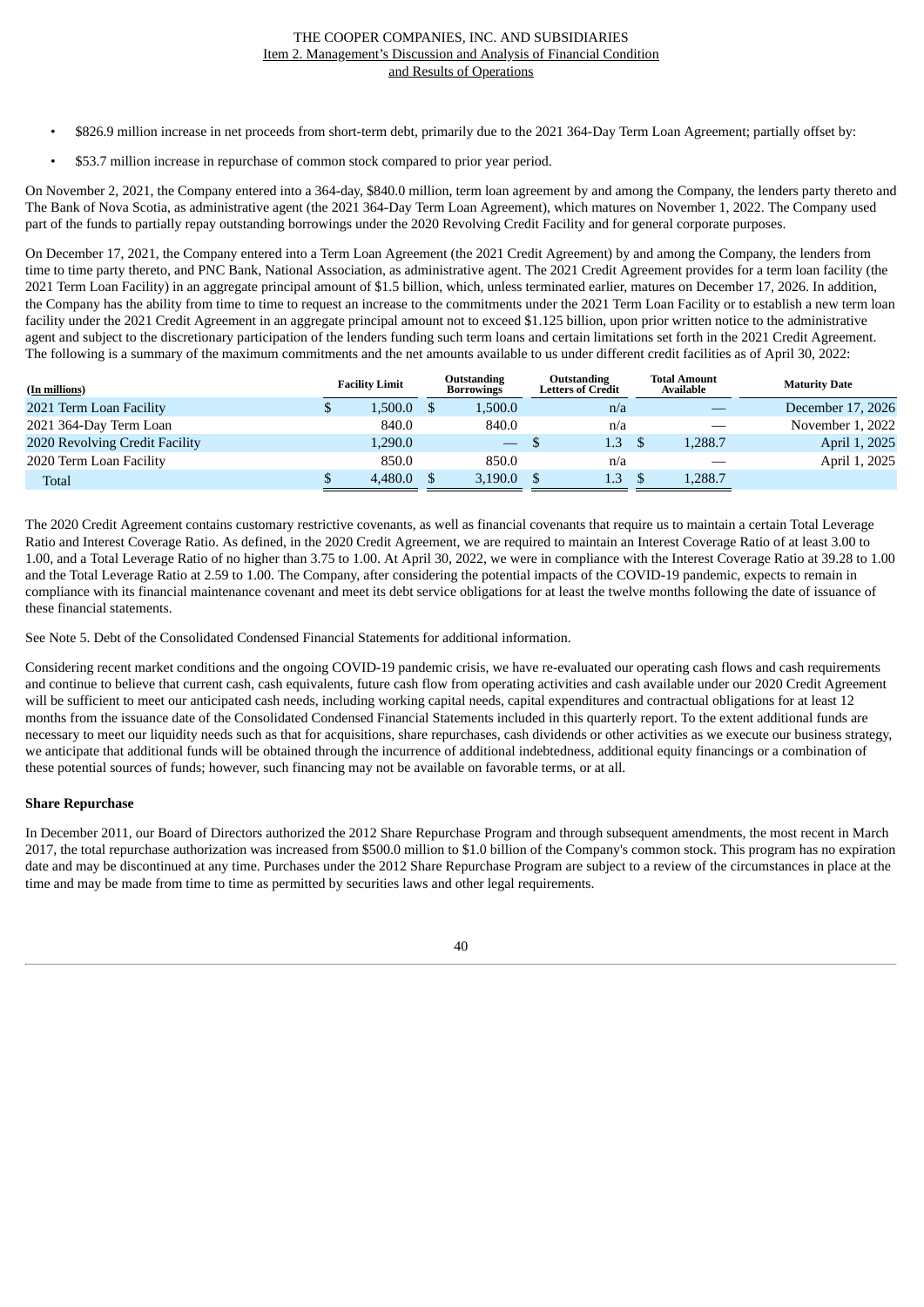At April 30, 2022, \$256.4 million remained authorized for repurchase under the 2012 Share Repurchase Program.

The Company's share repurchases during the six months ended April 30, 2022, and 2021, were as follows:

|                                                 | <b>Six Months</b> |         |  |        |  |  |
|-------------------------------------------------|-------------------|---------|--|--------|--|--|
| Periods Ended April 30,                         | 2022              |         |  | 2021   |  |  |
| Number of shares                                |                   | 191.165 |  | 69.622 |  |  |
| Average repurchase price per share              |                   | 410.41  |  | 356.61 |  |  |
| Total costs of shares repurchased (in millions) |                   | 78.5    |  | 24.8   |  |  |

#### **Dividends**

We paid a semiannual dividend of approximately \$1.5 million or 3 cents per share, on February 9, 2022, to stockholders of record on January 21, 2022.

#### **Summary of Non-GAAP Financial Measures**

The non-GAAP financial measures that may be included in Management's Discussion and Analysis and the reasons management believes they are useful to investors are described below. These measures should be considered supplemental in nature and are not intended to be a substitute for the related financial information prepared in accordance with GAAP. In addition, these measures may not be the same as similarly named measures presented by other companies.

Free cash flow is defined as cash provided by operating activities less capital expenditures. Management believes free cash flow is useful for investors as an additional measure of liquidity because it represents cash that is available to grow the business, make strategic acquisitions, repay debt, buyback common stock or fund the dividend. We use free cash flow internally to understand, manage, make operating decisions and evaluate our business. In addition, we use free cash flow to help plan and forecast future periods.

Constant currency is defined as excluding the effect of foreign currency rate fluctuations. In order to assist with the assessment of how our underlying businesses performed, we compare the percentage change in net sales from one period to another, excluding the effect of foreign currency fluctuations. To present this information, current period revenue for entities reporting in currencies other than the United States dollar are converted into United States dollars at the average foreign exchange rates for the corresponding period in the prior year.

#### **Estimates and Critical Accounting Policies**

Information regarding estimates and critical accounting policies is included in Management's Discussion and Analysis on Form 10-K for the fiscal year ended October 31, 2021. There have been no material changes in our policies from those previously discussed in our Form 10-K for the fiscal year ended October 31, 2021.

#### **Accounting Pronouncements**

Information regarding new accounting pronouncements is included in Note 1. General of the Consolidated Condensed Financial Statements of this Quarterly Report on Form 10-Q.

#### **Trademarks**

<span id="page-40-0"></span>ActivControl®, Aquaform®, Avaira Vitality®, Biofinity®, Biofinity Energys®, MyDay® and MiSight® are registered trademarks of The Cooper Companies, Inc., its affiliates and/or subsidiaries. PC Technology™ is a trademark of The Cooper Companies, Inc., its affiliates and/or subsidiaries. The clariti® mark is a registered trademark of The Cooper Companies, Inc., its affiliates and/or subsidiaries worldwide except in the United States where the use of clariti® is licensed. INSORB®, PARAGARD®<sup>,</sup> Mara® and Fetal Pillow® are registered trademarks of CooperSurgical, Inc.

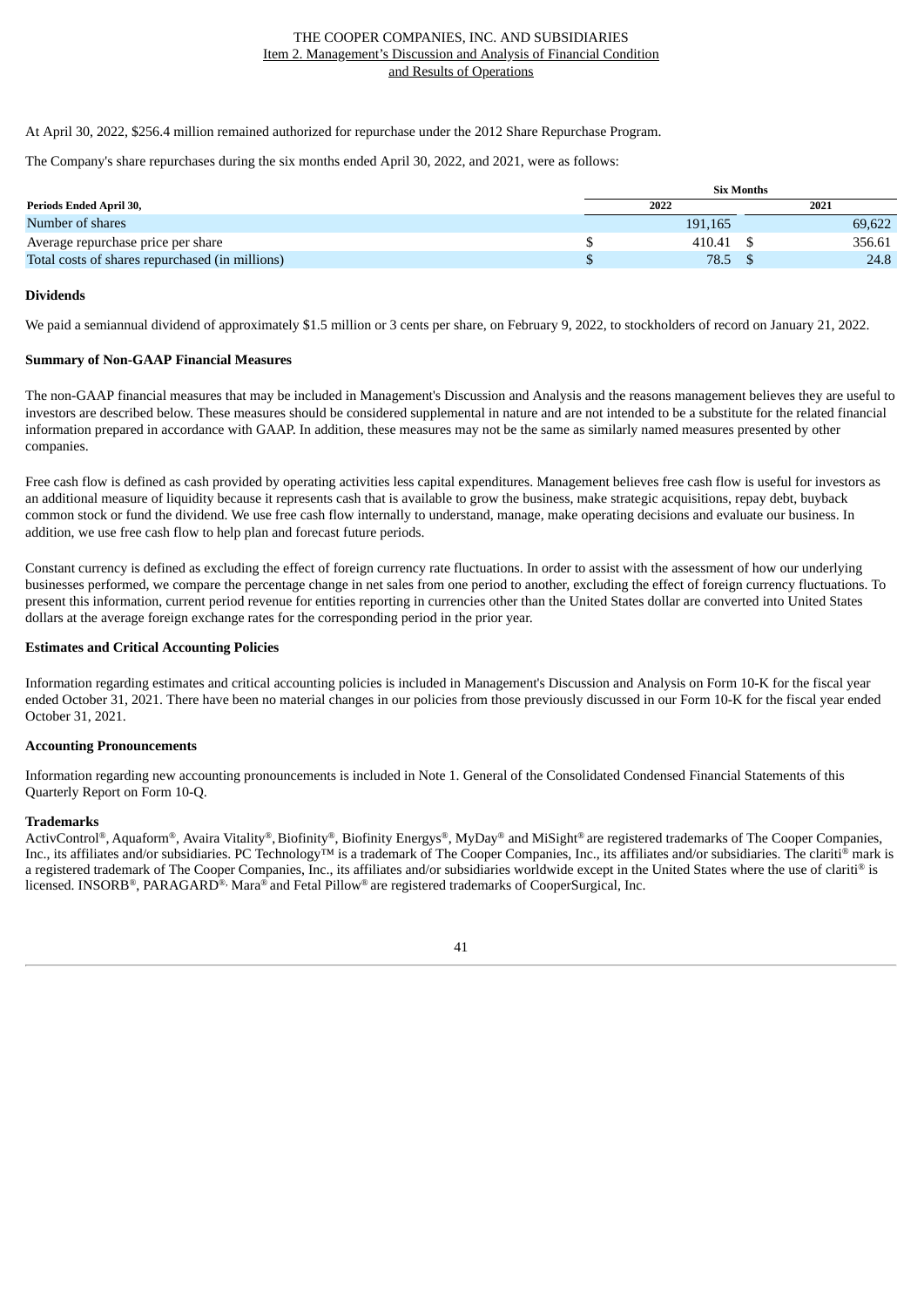# Item 3. Quantitative and Qualitative Disclosure About Market Risk

Most of our operations outside the United States have their local currency as their functional currency. We are exposed to risks caused by changes in foreign exchange, principally our British pound sterling, euro, Japanese yen and Danish krone denominated debt and receivables denominated in currencies other than the United States dollar, and from operations in other foreign currencies. Although we may enter into foreign exchange agreements with financial institutions to reduce our exposure to fluctuations in foreign currency values relative to our debt or receivables obligations, these hedging transactions do not eliminate that risk entirely. We are also exposed to risks associated with changes in interest rates, as the interest rates on our revolving lines of credit and term loans may vary with the federal funds rate and LIBOR. We may decrease this interest rate risk by hedging a portion of variable rate debt effectively converting it to fixed rate debt for varying periods.

On April 6, 2020, we entered into six interest rate swap contracts to hedge the Company's exposure to changes in cash flows associated with its variable rate debt. The interest rate swap contracts became effective on April 6, 2020, and had maturities of seven years or less. As of April 30, 2022, the outstanding contracts have a total notional amount of \$1.0 billion.

We did not have any cross currency swaps or foreign currency forward contracts as of April 30, 2022.

On April 1, 2020, we entered into a Revolving Credit and Term Loan Agreement (the 2020 Credit Agreement), among us, CooperVision International Holding Company, LP, CooperSurgical Netherlands B.V., CooperVision Holding Kft. the lenders from time to time party thereto, and KeyBank National Association, as administrative agent. The 2020 Credit Agreement provides for (a) a multicurrency revolving credit facility (the 2020 Revolving Credit Facility) in an aggregate principal amount of \$1.29 billion and (b) a term loan facility (the 2020 Term Loan Facility) in an aggregate principal amount of \$850.0 million, each of which, unless terminated earlier, mature on April 1, 2025. The 2020 Credit Agreement replaced our previous credit agreement and funds from the new term loan were used to repay the outstanding amounts under the previous credit agreement, to repay an outstanding term loan, and for general corporate purposes. At April 30, 2022, the Company had \$1,288.7 million available under the 2020 Revolving Credit Facility and \$850.0 million outstanding under the 2020 Term Loan Facility.

On November 2, 2021, the Company entered into a 364-day, \$840.0 million, term loan agreement by and among the Company, the lenders party thereto and The Bank of Nova Scotia, as administrative agent (the 2021 364-Day Term Loan Agreement) which matures on November 1,2022. The Company used part of the funds to partially repay outstanding borrowings under the 2020 Revolving Credit Facility and for general corporate purposes. At April 30, 2022, the Company had \$840.0 million outstanding under the 2021 364-Day Term Loan Agreement.

On December 17, 2021, the Company entered into a Term Loan Agreement (the 2021 Credit Agreement) by and among the Company, the lenders from time to time party thereto, and PNC Bank, National Association, as administrative agent. The 2021 Credit Agreement provides for a term loan facility (the 2021 Term Loan Facility) in an aggregate principal amount of \$1.5 billion, which, unless terminated earlier, matures on December 17, 2026. In addition, the Company has the ability from time to time to request an increase to the commitments under the 2021 Term Loan Facility or to establish a new term loan facility under the 2021 Credit Agreement in an aggregate principal amount not to exceed \$1.125 billion, upon prior written notice to the administrative agent and subject to the discretionary participation of the lenders funding such term loans and certain limitations set forth in the 2021 Credit Agreement. At April 30, 2022, the Company had \$1.5 billion outstanding under the 2021 Term Loan Facility.

If interest rates were to have increased or decreased by 1% or 100 basis points, the quarterly interest expense would have increased or decreased by approximately \$5.4 million based on average debt outstanding for the second quarter of fiscal 2022, after consideration of our interest rate swap contracts.

<span id="page-41-0"></span>See Note 5. Debt of the Consolidated Condensed Financial Statements for additional information.

#### Item 4. Controls and Procedures

#### **Evaluation of Disclosure Controls and Procedures**

Based on management's evaluation (with the participation of our Chief Executive Officer (our Principal Executive Officer) and Chief Financial Officer (our Principal Financial Officer)), as of the end of the period covered by this report, our Chief Executive Officer and Chief Financial Officer have concluded that our disclosure controls and procedures (as defined in Rules 13a-15(e) and 15d-15(e) under the Securities Exchange Act of 1934, as amended, (the Exchange Act)) are effective to provide reasonable assurance that information required to be disclosed by us in reports that we file or submit under the Exchange Act is recorded, processed, summarized and reported within the time periods specified in Securities and Exchange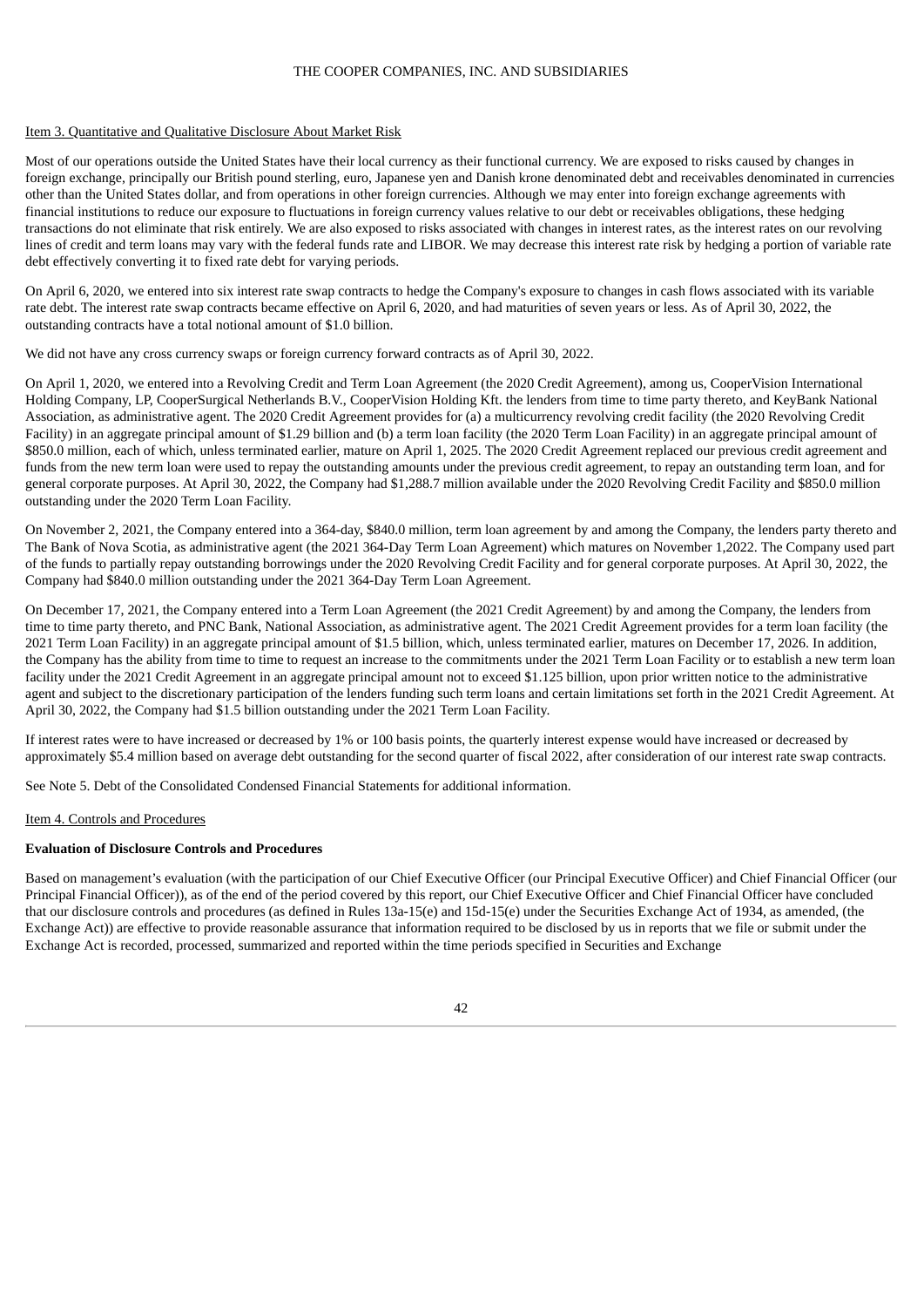Commission rules and forms and is accumulated and communicated to management, including our Chief Executive Officer and Chief Financial Officer, as appropriate to allow timely decisions regarding required disclosure.

#### **Changes in Internal Control over Financial Reporting**

<span id="page-42-0"></span>There have been no changes in our internal control over financial reporting identified in connection with the evaluation required by Rule 13a-15(d) and 15d-15(d) of the Exchange Act that occurred during our second quarter of fiscal 2022, that have materially affected, or are reasonably likely to materially affect, our internal control over financial reporting. We have not experienced any material impact to our internal controls over financial reporting despite the fact that certain of our employees are working remotely due to the COVID-19 pandemic. We are continually monitoring and assessing the COVID-19 related considerations and any impact on the design and operating effectiveness of our internal control over financial reporting.

| I<br>×<br>٠ |
|-------------|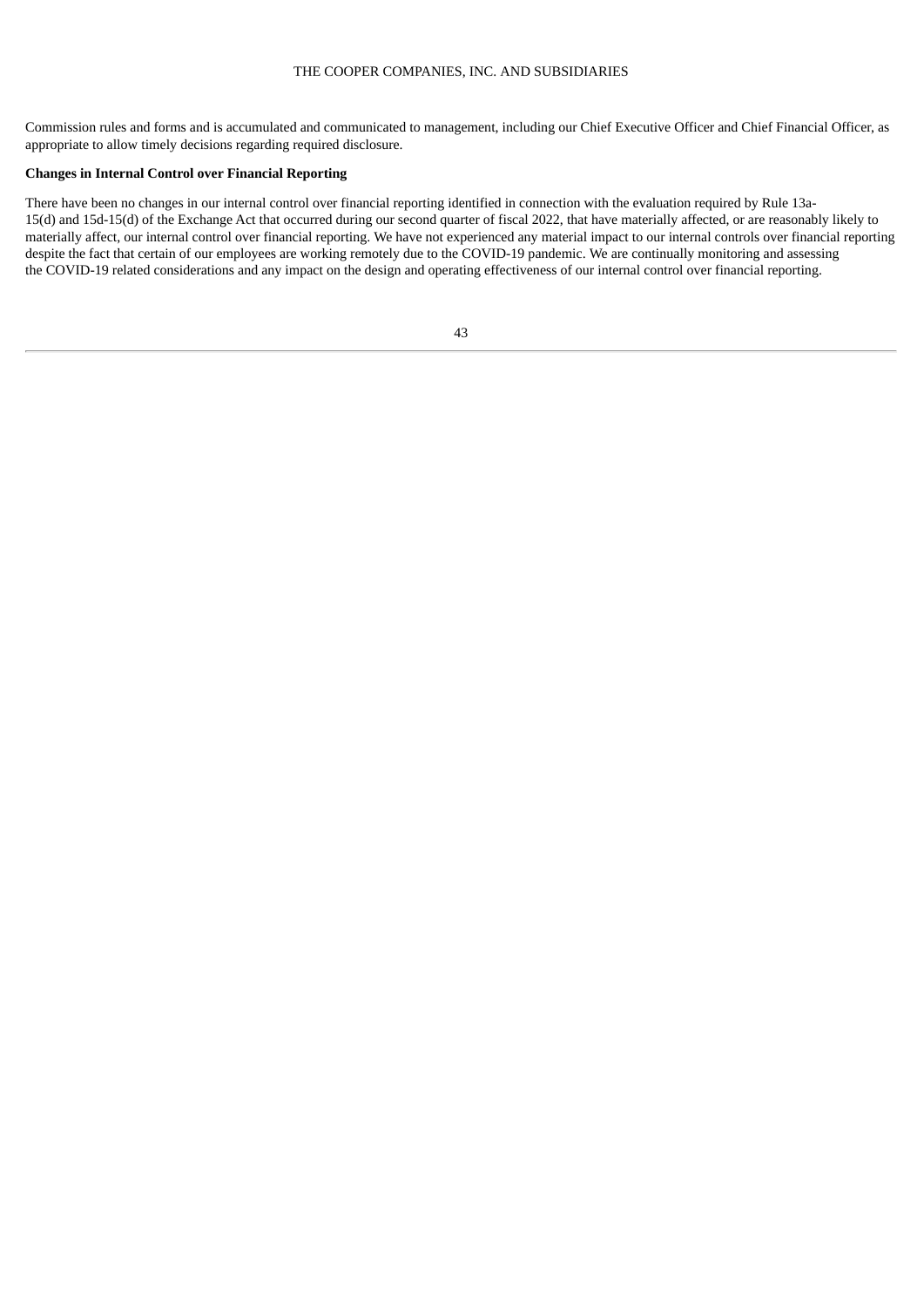#### PART II—OTHER INFORMATION

#### <span id="page-43-0"></span>Item 1. Legal Proceedings

Information regarding legal proceedings is included in Note 12. Contingencies of the Consolidated Condensed Financial Statements of this Quarterly Report on Form 10-Q.

#### <span id="page-43-1"></span>Item 1A. Risk Factors

Our business faces significant risks. These risks include those described below and may include additional risks and uncertainties not presently known to us or that we currently deem immaterial. Our business, financial condition and results of operations could be materially adversely affected by any of these risks, and the trading prices of our common stock could decline by virtue of these risks. These risks should be read in conjunction with the other *information in this report.*

Risk factors describing the major risks to our business can be found under Item 1A. Risk Factors in our Annual Report on Form 10-K for the fiscal year ended October 31, 2021, and in our Quarterly Report on Form 10-Q for the fiscal quarter ended January 31, 2022. Item 2. Unregistered Sales of Equity Securities and Use of Proceeds

#### <span id="page-43-2"></span>**Issuer Purchases of Equity Securities**

There was no share repurchase activity during the three-month period ended April 30, 2022.

The share repurchase program was approved by the Company's Board of Directors in December 2011 (the 2012 Share Repurchase Program). The program as amended in December 2012, December 2013 and March 2017 provides authorization to repurchase up to a total of \$1.0 billion of the Company's common stock. Purchases under the 2012 Share Repurchase Program may be made from time to time on the open market at prevailing market prices or in privately negotiated transactions and are subject to a review of the circumstances in place at the time and will be made from time to time as permitted by securities laws and other legal requirements. This program has no expiration date and may be discontinued at any time.

During the second quarter of fiscal 2022, there were no share repurchases under the program. During the first quarter of fiscal 2022, we repurchased 191.2 thousand shares of the Company's common stock for \$78.5 million, at an average purchase price of \$410.41 per share. At April 30, 2022, \$256.4 million remained authorized for repurchase under the 2012 Share Repurchase Program.

During the second quarter of fiscal 2021, there were no share repurchases under the program. During the first quarter of fiscal 2021, we repurchased 69.6 thousand shares of the Company's common stock for \$24.8 million, at an average purchase price of \$356.61 per share.

<span id="page-43-3"></span>Item 3. Defaults Upon Senior Securities

None.

<span id="page-43-4"></span>Item 4. Mine Safety Disclosures

Not applicable.

<span id="page-43-5"></span>Item 5. Other Information

<span id="page-43-6"></span>None.

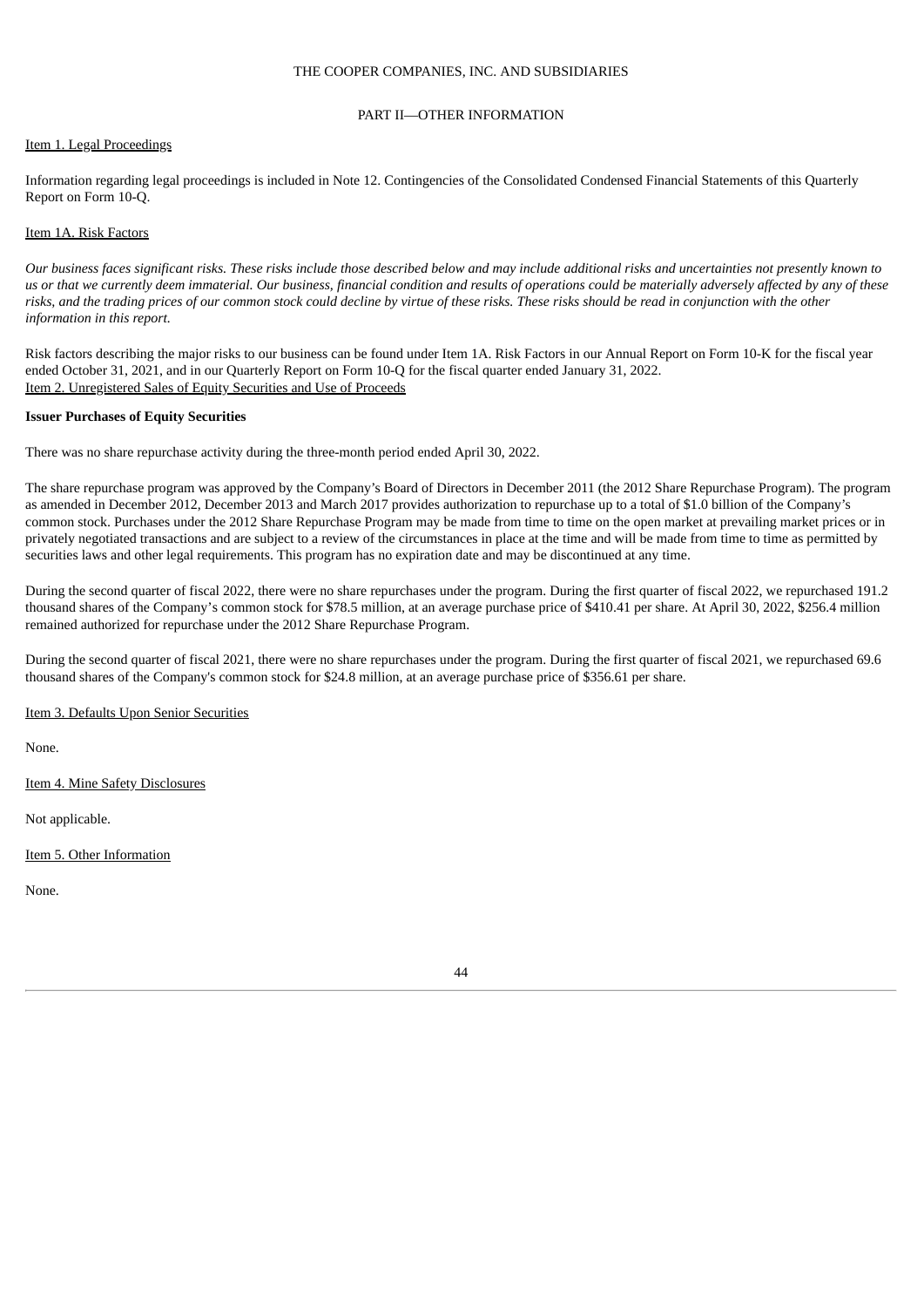# Item 6. Exhibits

Exhibit Description

- 31.1 [Certification](#page-46-0) of the Chief Executive Officer, pursuant to Rule 13a-14(a) under the Securities Exchange Act of 1934
- 31.2 [Certification](#page-47-0) of the Chief Financial Officer, pursuant to Rule 13a-14(a) under the Securities Exchange Act of 1934
- 32.1 [Certification](#page-48-0) of the Chief Executive Officer, pursuant to 18 U.S.C. Section 1350
- 32.2 [Certification](#page-49-0) of the Chief Financial Officer, pursuant to 18 U.S.C. Section 1350
- 101.1 The following materials from the Company's Quarterly Report on Form 10-Q for the three and six months period ended April 30, 2022 formatted in Inline XBRL (Extensible Business Reporting Language): (i) Consolidated Statements of Income and Comprehensive Income, (ii) Consolidated Condensed Balance Sheets, (iii) Consolidated Condensed Statements of Stockholders' Equity, (iv) Consolidated Condensed Statements of Cash Flows and (v) related Notes to Consolidated Condensed Financial Statements.
- <span id="page-44-0"></span>104.1 Cover Page Interactive Data File (embedded within the Inline XBRL document)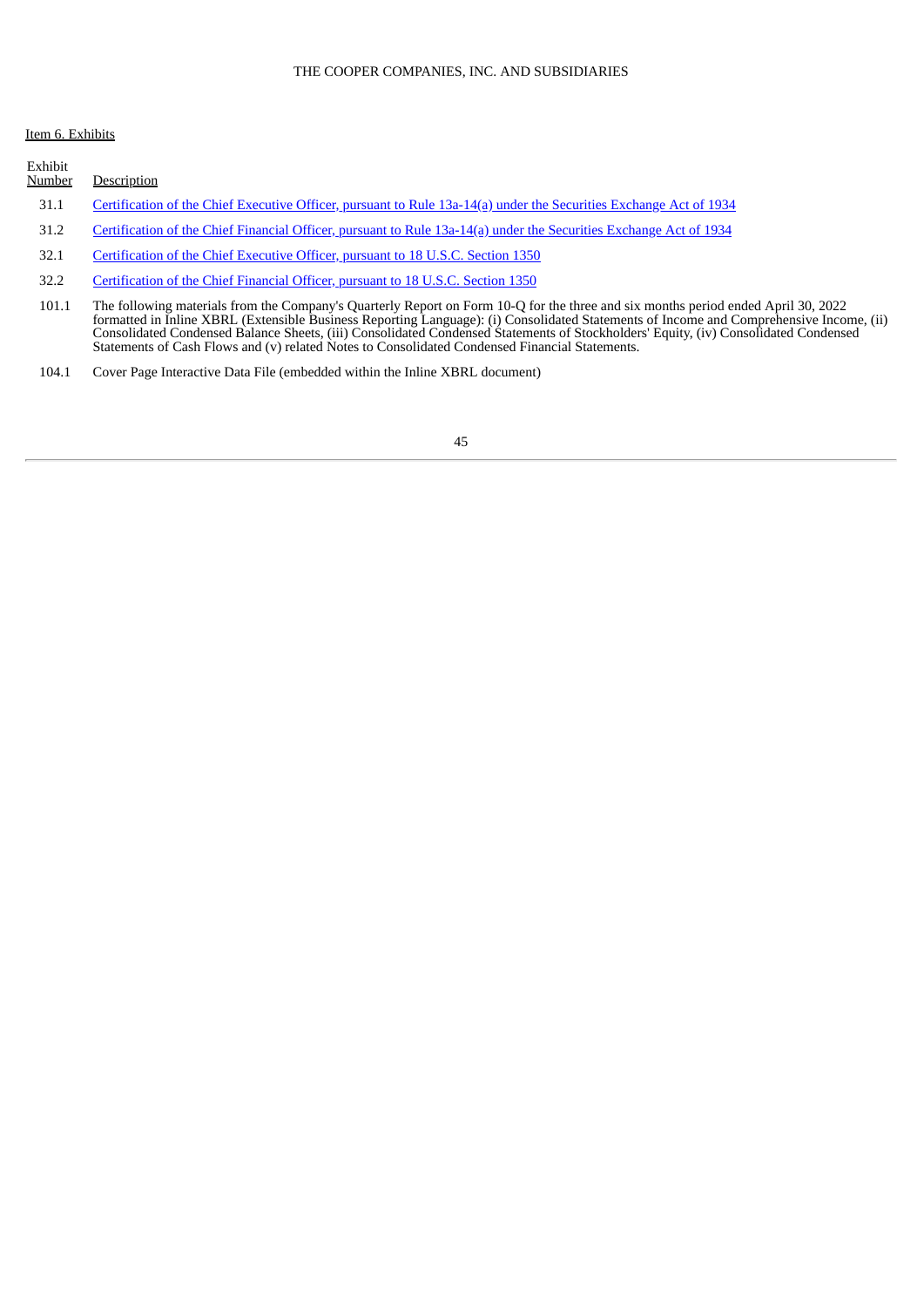# **SIGNATURE**

Pursuant to the requirements of the Securities Exchange Act of 1934, the Registrant has duly caused this report to be signed on its behalf by the undersigned thereunto duly authorized.

> The Cooper Companies, Inc. (Registrant)

Date: June 3, 2022 /s/ Brian G. Andrews Brian G. Andrews Executive Vice President, Chief Financial Officer & Treasurer (Principal Financial Officer)

Date: June 3, 2022 /s/ Agostino Ricupati

Agostino Ricupati Chief Accounting Officer & Senior Vice President, Finance & Tax (Principal Accounting Officer)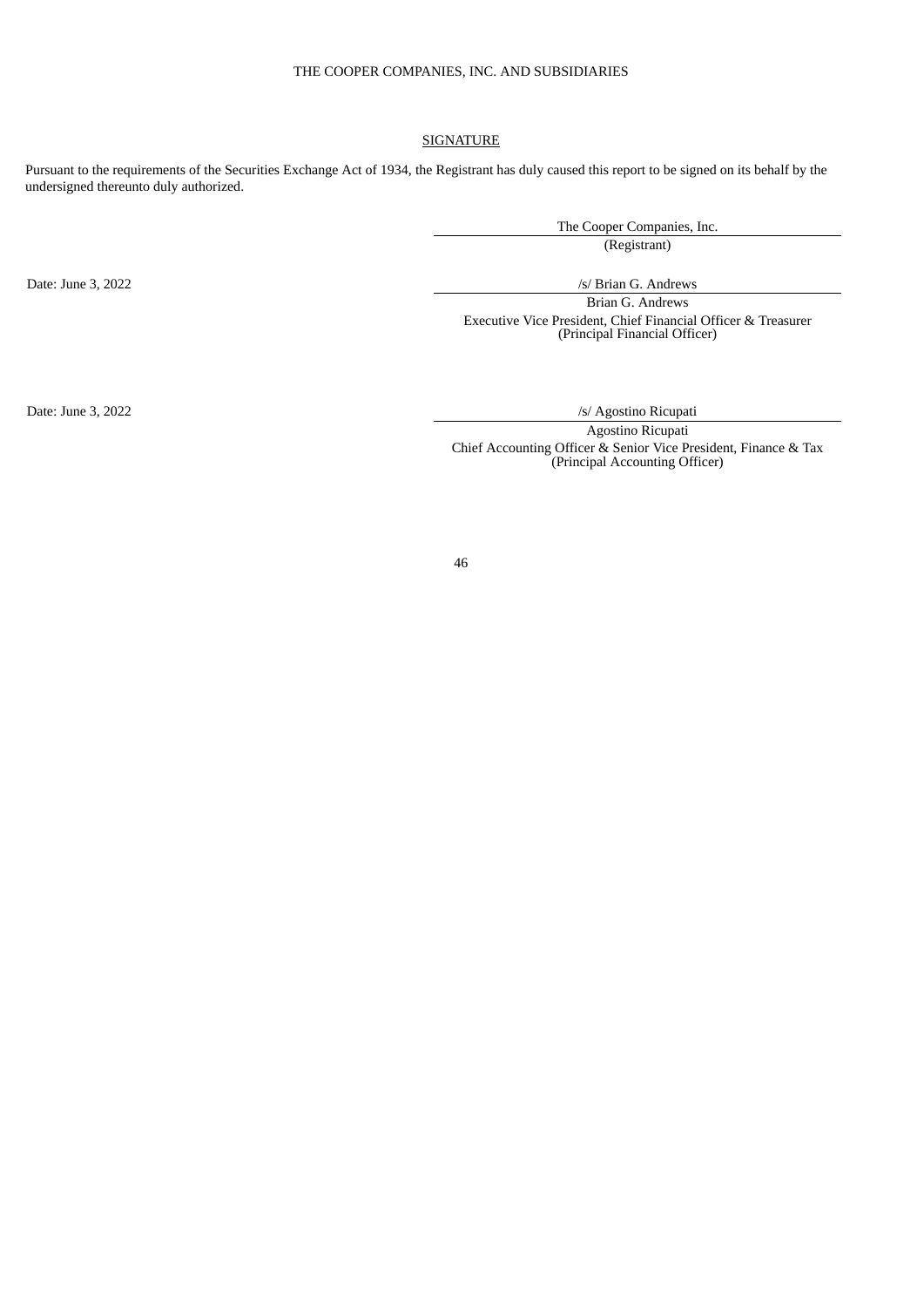#### **CERTIFICATION PURSUANT TO EXCHANGE ACT RULE 13a-14(a)/15d-14(a) AS ADOPTED PURSUANT TO SECTION 302 OF THE SARBANES-OXLEY ACT OF 2002**

<span id="page-46-0"></span>I, Albert G. White III, certify that:

- 1. I have reviewed this quarterly report on Form 10-Q of The Cooper Companies, Inc. (the "registrant");
- 2. Based on my knowledge, this report does not contain any untrue statement of a material fact or omit to state a material fact necessary to make the statements made, in light of the circumstances under which such statements were made, not misleading with respect to the period covered by this report;
- 3. Based on my knowledge, the financial statements, and other financial information included in this report, fairly present in all material respects the financial condition, results of operations and cash flows of the registrant as of, and for, the periods presented in this report;
- 4. The registrant's other certifying officer and I are responsible for establishing and maintaining disclosure controls and procedures (as defined in Exchange Act Rules 13a-15(e) and 15d-15(e)) and internal control over financial reporting (as defined in Exchange Act Rules 13a-15(f) and 15d-15(f)) for the registrant and have:
	- a. Designed such disclosure controls and procedures, or caused such disclosure controls and procedures to be designed under our supervision, to ensure that material information relating to the registrant, including its consolidated subsidiaries, is made known to us by others within those entities, particularly during the period in which this report is being prepared;
	- b. Designed such internal control over financial reporting, or caused such internal control over financial reporting to be designed under our supervision, to provide reasonable assurance regarding the reliability of financial reporting and the preparation of financial statements for external purposes in accordance with generally accepted accounting principles;
	- c. Evaluated the effectiveness of the registrant's disclosure controls and procedures and presented in this report our conclusions about the effectiveness of the disclosure controls and procedures, as of the end of the period covered by this report based on such evaluation; and
	- d. Disclosed in this report any change in the registrant's internal control over financial reporting that occurred during the registrant's most recent fiscal quarter (the registrant's fourth fiscal quarter in the case of an annual report) that has materially affected, or is reasonably likely to materially affect, the registrant's internal control over financial reporting; and
- 5. The registrant's other certifying officer and I have disclosed, based on our most recent evaluation of internal control over financial reporting, to the registrant's auditors and the audit committee of the registrant's board of directors (or persons performing the equivalent functions):
	- a. All significant deficiencies and material weaknesses in the design or operation of internal control over financial reporting which are reasonably likely to adversely affect the registrant's ability to record, process, summarize and report financial information; and
	- b. Any fraud, whether or not material, that involves management or other employees who have a significant role in the registrant's internal control over financial reporting.

Date: June 3, 2022

/s/ Albert G. White III

Albert G. White III President and Chief Executive Officer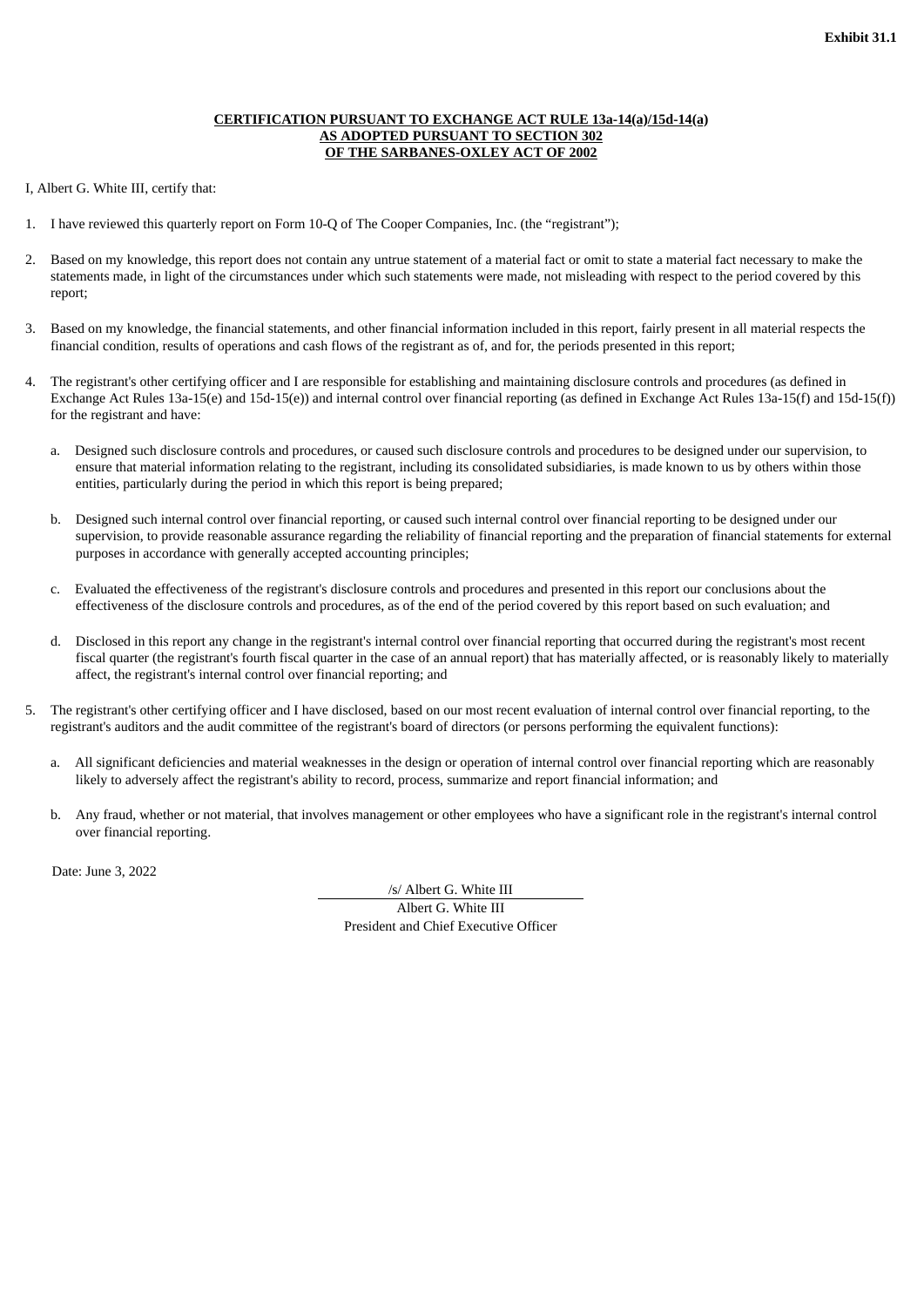#### **CERTIFICATION PURSUANT TO EXCHANGE ACT RULE 13a-14(a)/15d-14(a) AS ADOPTED PURSUANT TO SECTION 302 OF THE SARBANES-OXLEY ACT OF 2002**

<span id="page-47-0"></span>I, Brian G. Andrews, certify that:

- 1. 1. I have reviewed this quarterly report on Form 10-Q of The Cooper Companies, Inc. (the "registrant");
- 2. Based on my knowledge, this report does not contain any untrue statement of a material fact or omit to state a material fact necessary to make the statements made, in light of the circumstances under which such statements were made, not misleading with respect to the period covered by this report;
- 3. Based on my knowledge, the financial statements, and other financial information included in this report, fairly present in all material respects the financial condition, results of operations and cash flows of the registrant as of, and for, the periods presented in this report;
- 4. The registrant's other certifying officer and I are responsible for establishing and maintaining disclosure controls and procedures (as defined in Exchange Act Rules 13a-15(e) and 15d-15(e)) and internal control over financial reporting (as defined in Exchange Act Rules 13a-15(f) and 15d-15(f)) for the registrant and have:
	- a. Designed such disclosure controls and procedures, or caused such disclosure controls and procedures to be designed under our supervision, to ensure that material information relating to the registrant, including its consolidated subsidiaries, is made known to us by others within those entities, particularly during the period in which this report is being prepared;
	- b. Designed such internal control over financial reporting, or caused such internal control over financial reporting to be designed under our supervision, to provide reasonable assurance regarding the reliability of financial reporting and the preparation of financial statements for external purposes in accordance with generally accepted accounting principles;
	- c. Evaluated the effectiveness of the registrant's disclosure controls and procedures and presented in this report our conclusions about the effectiveness of the disclosure controls and procedures, as of the end of the period covered by this report based on such evaluation; and
	- d. Disclosed in this report any change in the registrant's internal control over financial reporting that occurred during the registrant's most recent fiscal quarter (the registrant's fourth fiscal quarter in the case of an annual report) that has materially affected, or is reasonably likely to materially affect, the registrant's internal control over financial reporting; and
- 5. The registrant's other certifying officer and I have disclosed, based on our most recent evaluation of internal control over financial reporting, to the registrant's auditors and the audit committee of the registrant's board of directors (or persons performing the equivalent functions):
	- a. All significant deficiencies and material weaknesses in the design or operation of internal control over financial reporting which are reasonably likely to adversely affect the registrant's ability to record, process, summarize and report financial information; and
	- b. Any fraud, whether or not material, that involves management or other employees who have a significant role in the registrant's internal control over financial reporting.

Date: June 3, 2022

/s/ Brian G. Andrews

Brian G. Andrews Executive Vice President, Chief Financial Officer and Treasurer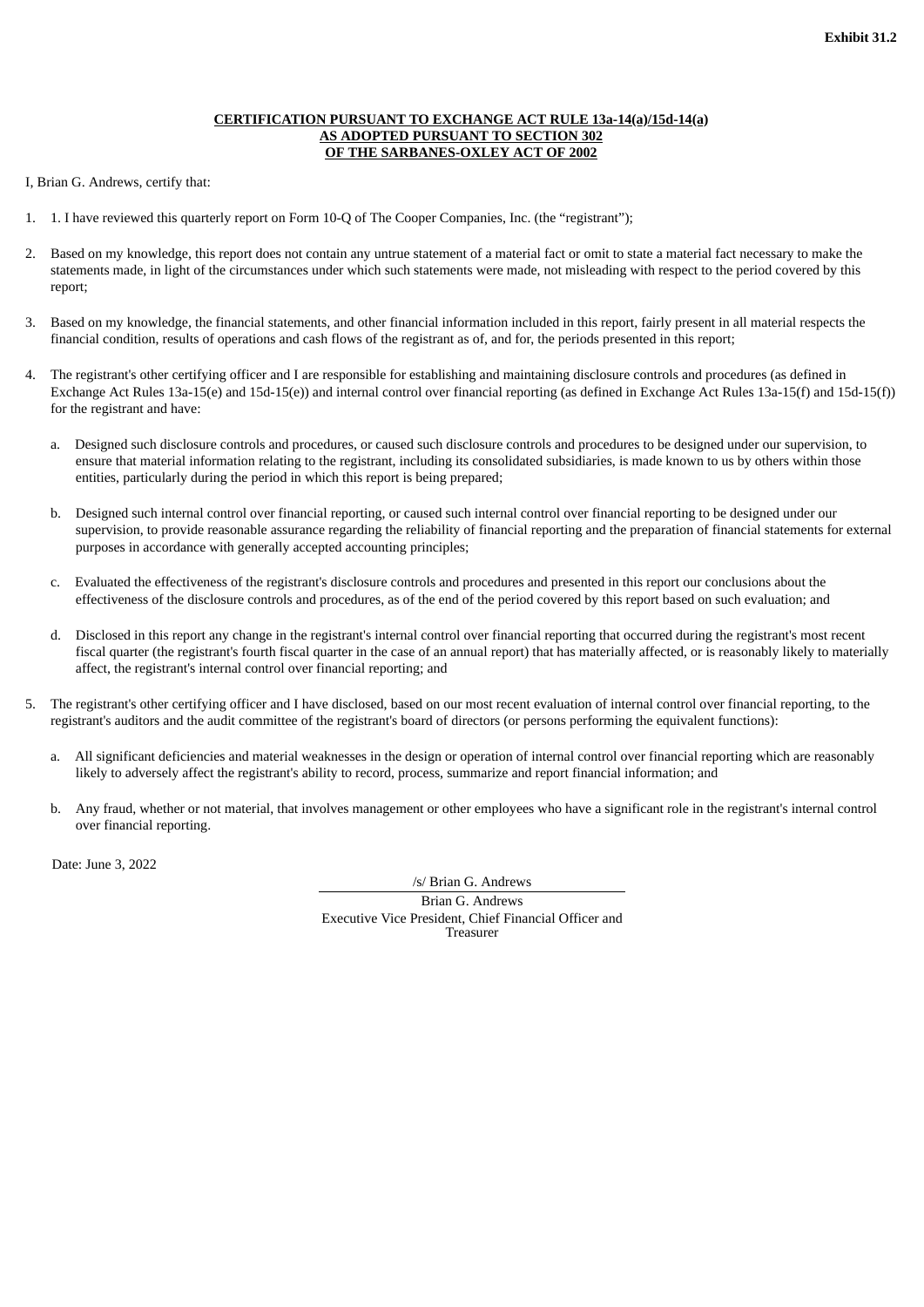# **CERTIFICATION PURSUANT TO 18 U.S.C. SECTION 1350 AS ADOPTED PURSUANT TO SECTION 906 OF THE SARBANES-OXLEY ACT OF 2002**

<span id="page-48-0"></span>I, Albert G. White III, do hereby certify, pursuant to 18 U.S.C. Section 1350, as adopted pursuant to Section 906 of the Sarbanes-Oxley Act of 2002, that, to my knowledge:

- the Quarterly Report on Form 10-Q of The Cooper Companies, Inc. (the "Company") for the quarterly period ended April 30, 2022, as filed with the Securities and Exchange Commission (the "Report"), fully complies with the requirements of Section 13(a) or 15(d) of the Securities Exchange Act of 1934; and
- the information contained in the Report fairly presents, in all material respects, the financial condition and results of operations of the Company.

Date: June 3, 2022 /s/ Albert G. White III

Albert G. White III President and Chief Executive Officer